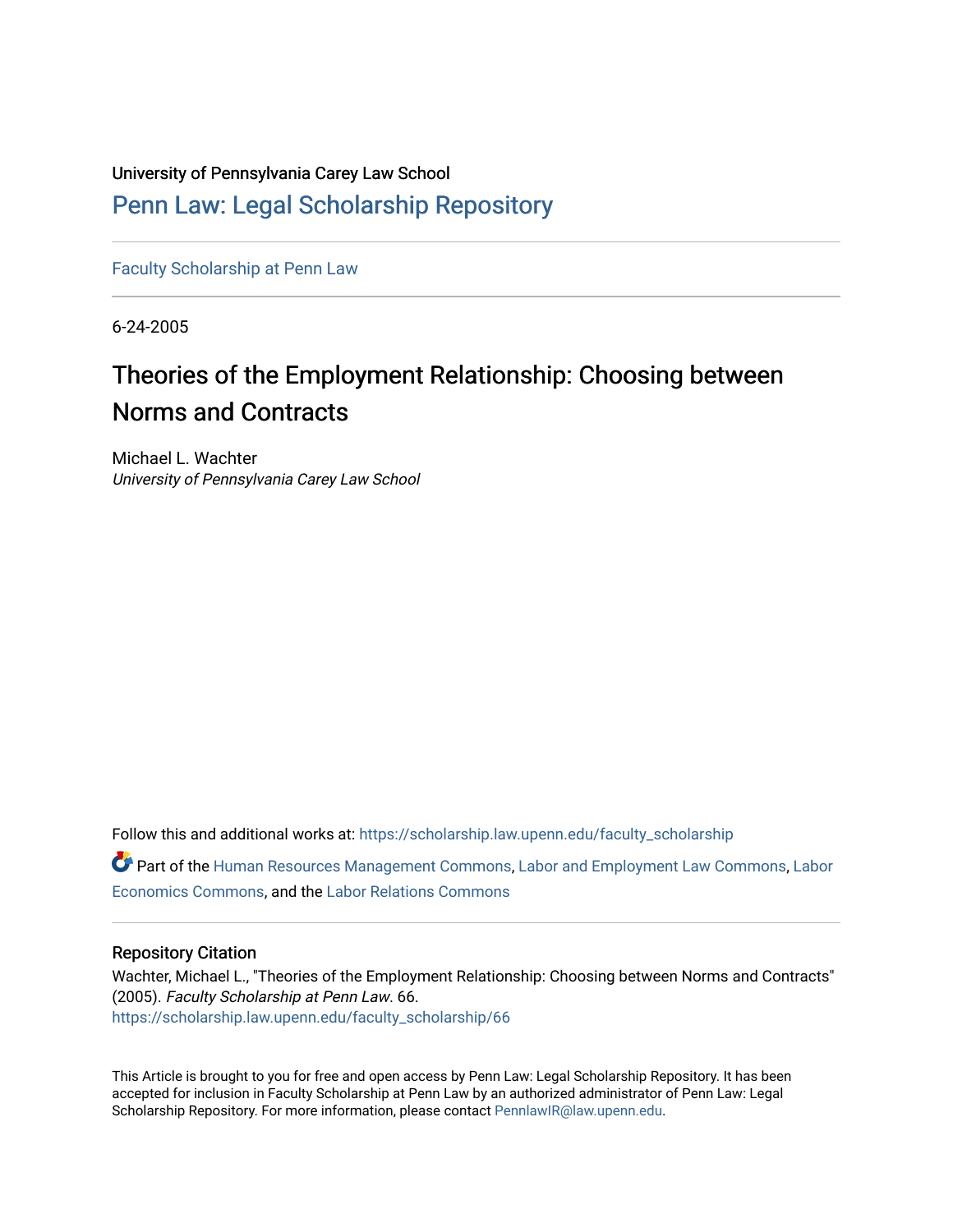# **Theories of the Employment Relationship: Choosing between Norms and Contracts**

MICHAEL L. WACHTER

*University of Pennsylvania* 

The employment relationship is the construct at the heart of any industrial relations system. Most workers are employed inside firms, and their dealings with their employer are thus partially outside the protections offered by whatever competitive forces operate in the labor market. This appears to leave nonunion workers without much protection against unfair outcomes and unfair dealings to the extent that the firm has an unequal bargaining advantage. Although there are many commentators who believe that the system works badly, it can be argued that nonmarket mechanisms have evolved that provide substantial, if incomplete, protection to workers. In this paper I analyze labor market theories that address this issue, particularly how an employment relationship can work when it appears to be entirely one-sided and stacked in favor of the firm. In so doing, I analyze the choice of norms versus contracts as a method of forming agreements to guide the relationship and the extent to which these methods are either self-enforcing or require judicial enforcement.<sup>1</sup>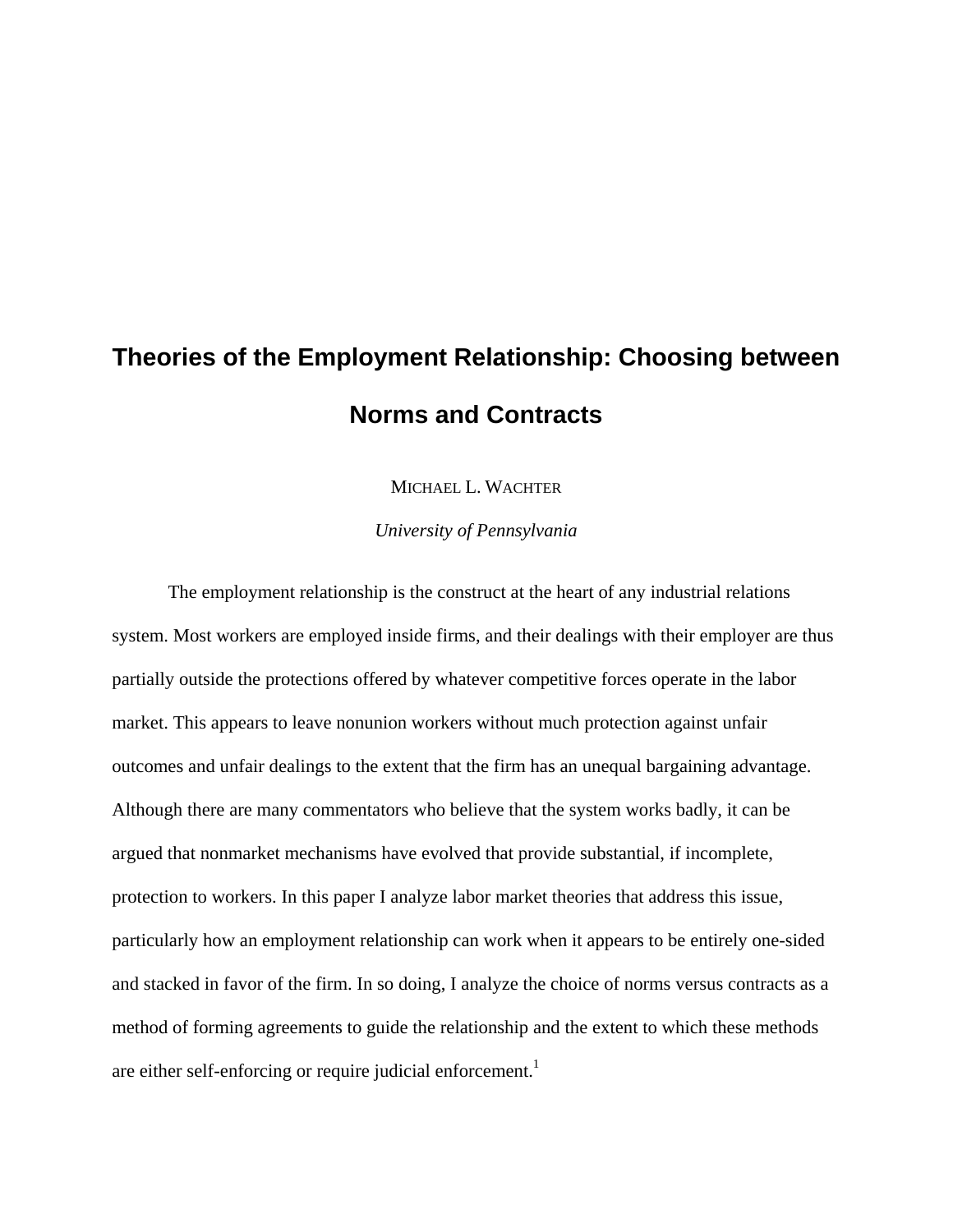To address this question, it is necessary to analyze the three types of labor market relationships that are prevalent in the economy. The first is the labor service market, an external labor market in the sense that its activities take place outside the boundaries of an individual firm. Within this market are very different relationships in terms of their formality, spanning the subcontracting market at one extreme and the markets for personal services and for spot labor on the other extreme. The second type is the employment relationship inside the nonunion firm. This involves a firm and its employees, rather than two independent agents as in the prior case. The third type is the employment relationship inside the union firm, which is distinct from the prior case because of the substantial regulatory apparatus of the National Labor Relations Act  $(NLRA).<sup>2</sup>$ 

The parties' relationships in each of these markets are markedly different from one another. In the labor service market, two independent parties reach an agreement to transact, that is, to provide labor services in return for a package of terms and conditions of employment. The terms and conditions reflect an agreement, and since the relationship is entirely voluntary, it is assumed to represent a joint profit-maximizing point for the parties. With respect to enforcement, these agreements are intended to be primarily self-enforcing. However, since the agreements are contracts in the legal definition of that term, state enforcement by courts provides the ultimate enforcement mechanism. The governance structure for the labor service market is thus contracting based.

In the employment relationship inside nonunion firms, the agreements are frequently determined by the firms rather than bargained over term by term by the parties. Although labor contracting in the external market sometimes features take-it-or-leave-it terms, the nonunion sector operates almost entirely on this basis.<sup>3</sup> As in the labor-contracting markets, the terms are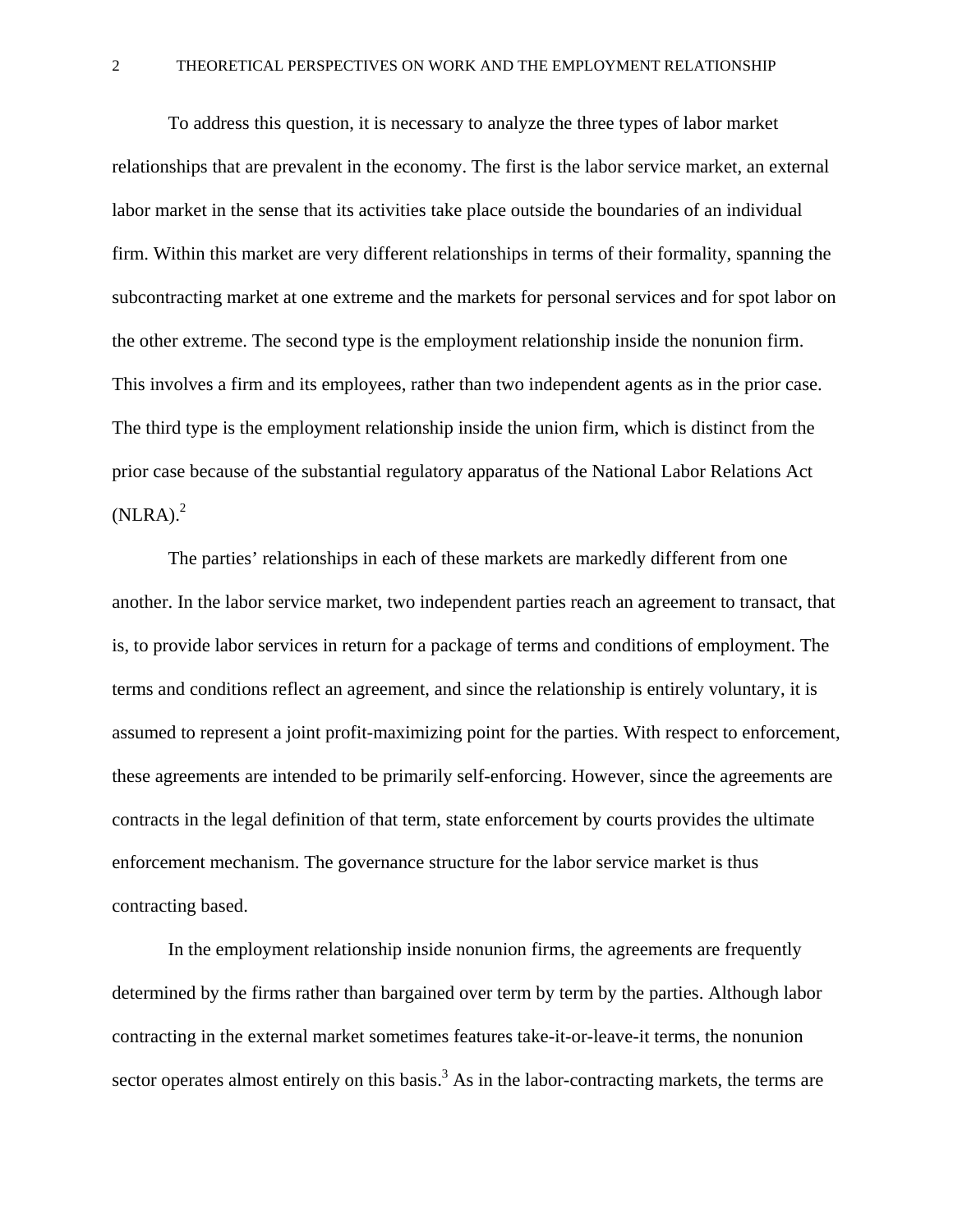intended to be self-enforcing. However, unlike the former case, the terms are essentially norms of behavior<sup>4</sup> and thus are enforced nonlegally. Since the norms are effectively determined by the firm, the governance structure of the nonunion employment relationship is hierarchical. There are a few exceptions where legal enforcement is available to enforce government-mandated terms, such as the rules governing employment discrimination, the funding of retirement plans, and occupational safety and health.<sup>5</sup>

In the union labor market, the parties bargain over the individual terms of the contract rather than having them be determined by the firm. Not only are the agreements legally enforceable contracts, but the relationship between the parties is also heavily regulated by statute in a manner quite different from the law of contracts. Of particular importance is that the relationship is not entirely voluntary. Workers have a right to unionize, and if they do, the firm must bargain with the union over the mandatory terms, including wages, hours, and other conditions of employment.

Why do these very distinct forms exist? This paper provides an answer to this question. I presuppose that the primary purpose of each of the alternative structures is to maximize the value of the wealth available to the parties. To be successful, each of the structures has to resolve the four key features of industrial organization theory: match-specific assets, asymmetric information, risk aversion, and transaction costs (Rock and Wachter 1996, 1999). <sup>6</sup> The central question then is, How do the terms of the employment relationship work to protect the parties' agreements with respect to the four characteristics? Are the terms of the agreement interpretable as maximizing joint profit? Are the enforcement protections adequate?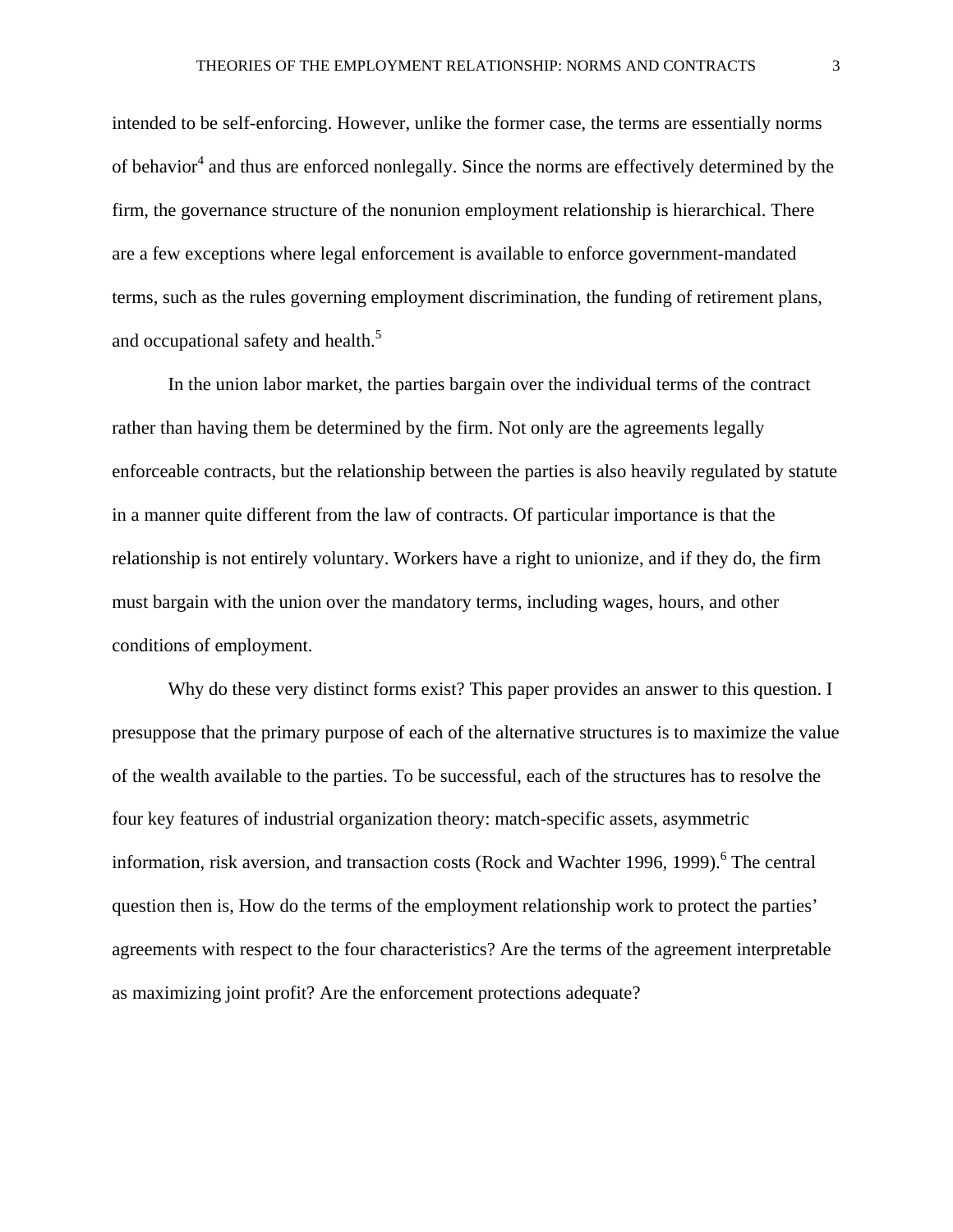## **Historical Antecedents to the Enforcement Issue**

Historically, labor market analysis addressed the bargaining process, albeit indirectly, when it inquired whether the treatment of workers by firms was "fair" by some metric. Typically, such inquiries have discussed the difficulties of reaching fair results given the disproportionate bargaining power available to firms and the potential for the arbitrary use of that power. $<sup>7</sup>$ </sup>

Numerous reasons have been offered for workers' not receiving their just deserts. In discussing this question, the important distinction is between firms and markets. Some commentators bemoan the outcomes of competitive markets that generate wages and working conditions below what those commentators believe to be fair. But I take this line of inquiry to be limited, given the many positive attributes associated with competitive outcomes. Moreover, policy cannot improve on those outcomes.

A more useful approach is to criticize labor market outcomes as being noncompetitive, which many commentators have historically done. This criticism was best captured by classical monopsony theory; monopsony would generate equilibrium market wages that are below competitive levels.**\QQ AU: OK as edited? I don't think you intended to say that the theory generates low wages. XQQ\** In classical monopsony markets, individual firms exercise market power and can set the wage below the value of the worker to the firm (Boal and Ransom 1997). If this is the problem, the optimal solution is to make the market more competitive. Antitrust enforcement policies that make markets more competitive, rather than monopsonistic, improve outcomes and result in higher wages and employment.

Unions are another solution to classical monopsony. Unions raise wages above the level that firms would voluntarily pay on their own accord. If labor markets are monopsonistic, union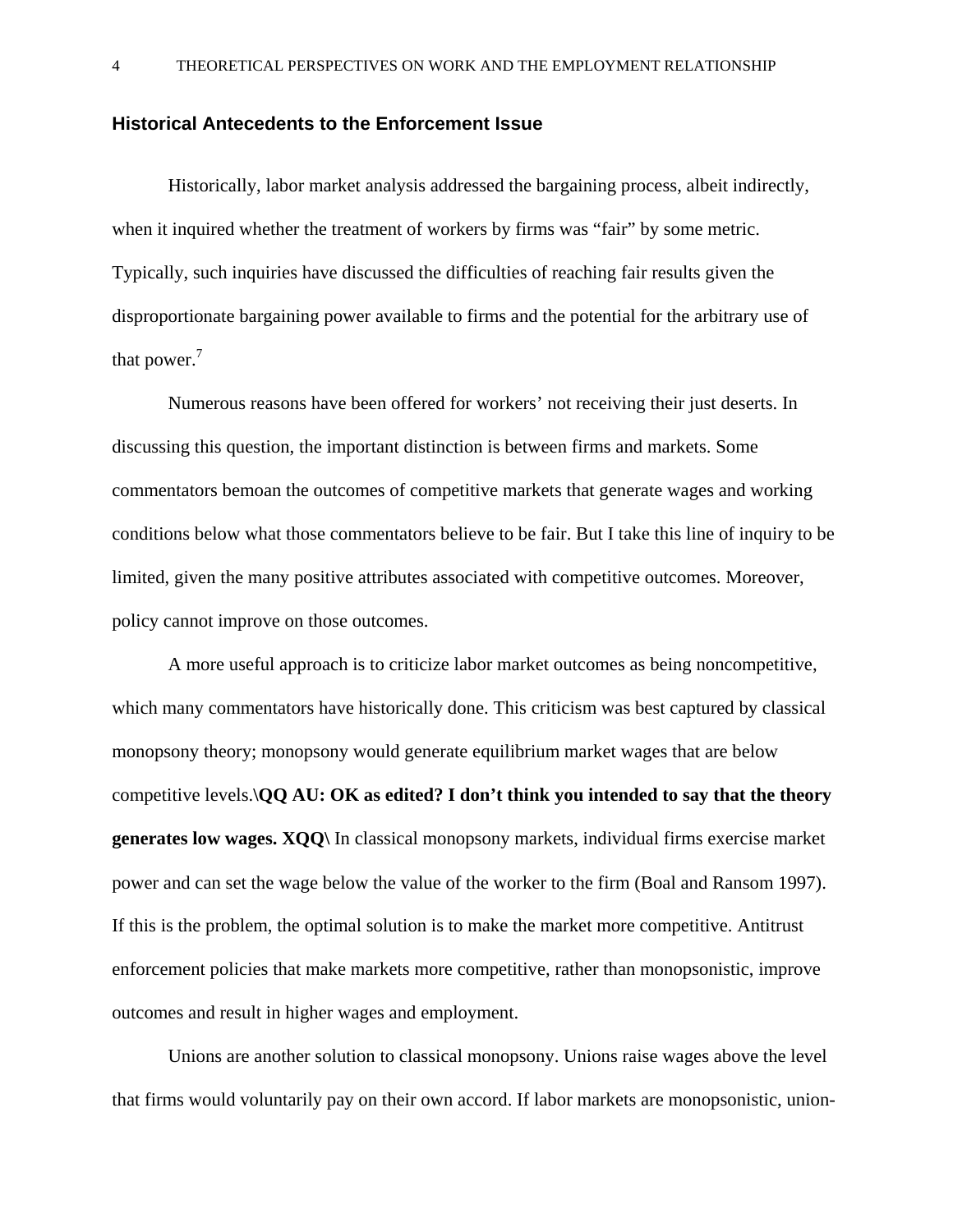inspired wage increases move the labor market closer to a competitive equilibrium and increase employment. Historically, when classical monopsony theory was more popular, unions were viewed as a procompetitive market force (Kaufman 2002; Wachter 2003). It is difficult to maintain this position today.

Current models of monopsony recognize that the source of the upward-sloping supply curve is labor market friction such as costs associated with recruiting and retaining workers. In these models, it makes no sense to think of the monopsony wage as being "too low" because of market power, and there is no reason to assume that a higher wage results in an efficiency gain (Manning 2003). Consequently, union-inspired wage increases do not represent a countervailing power that improves the functioning of the labor market.

The most important line of inquiry, which is at the heart of the debate over labor market outcomes, is to focus on the problems that occur at the level of the firm, not the market. At the firm level, a failure to achieve just deserts can potentially arise because of the very nature of the corporate form. The corporate form creates and enforces an organizational structure of centralized management. The corporate directors or the executive officers they designate wield hierarchical governance powers. By design, management calls the shots in the sense of organizing economic activity inside the firm. In the nonunion firm, centralized management allows the firm to dictate the terms and conditions of employment and to create an enforcement mechanism that resolves intrafirm disputes in an approved manner (Rock and Wachter 2001).

It is typically this one-sided hierarchical structure that is criticized when commentators discuss issues of unequal bargaining power, arbitrary authority, and hierarchical governance. Inside the firm, workers may not be adequately protected by competitive forces acting at the market level. First, employees are asked to make commitments to their jobs, which makes them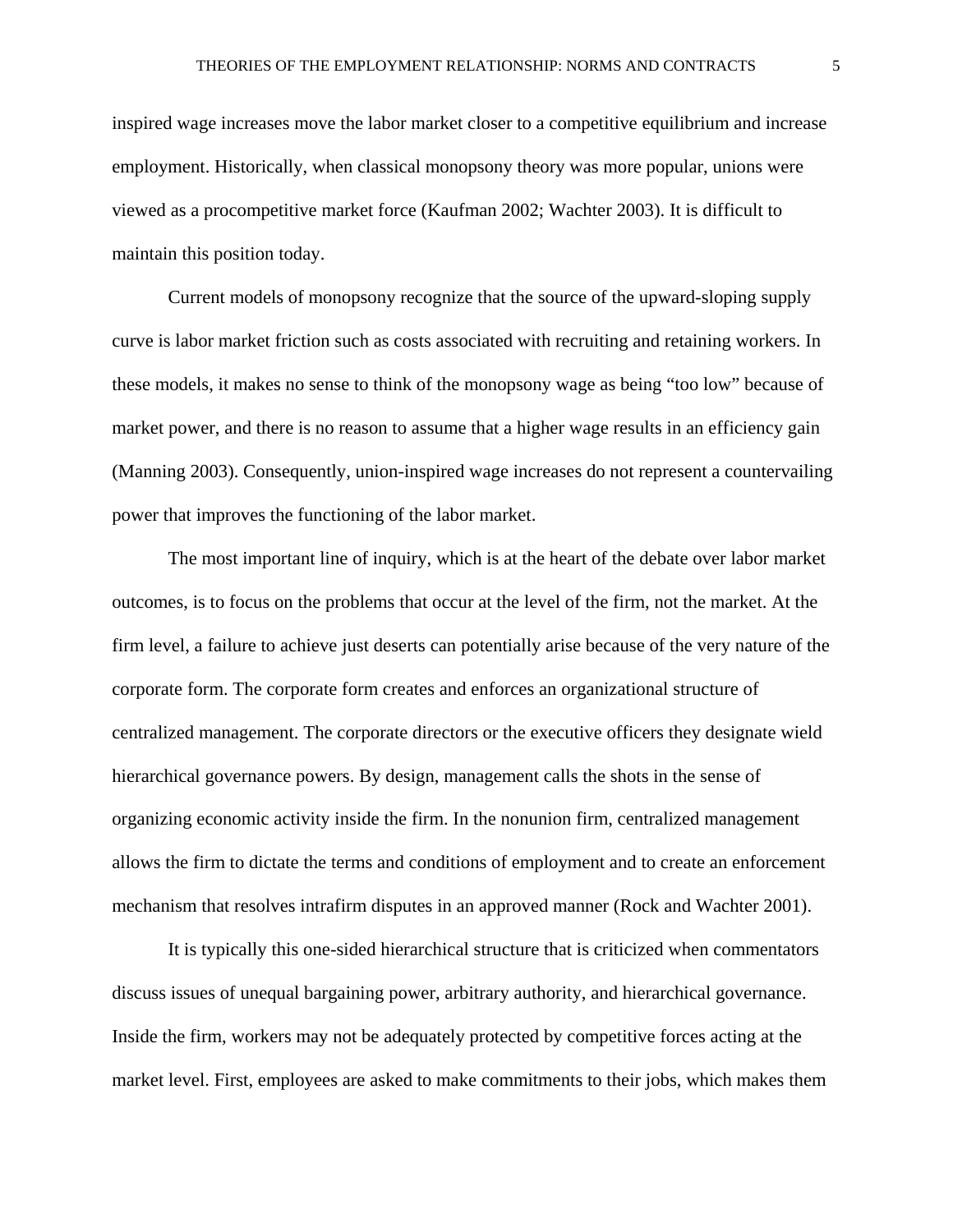relatively immobile. Second, workers are likely to have less information than the employer about labor market conditions, including the value of the worker to the firm and prevailing conditions elsewhere in the labor market. Finally, employers can exercise their power in ways that take advantage of workers' lack of bargaining power. While some workers receive the optimal market wage, others may not.

The primary policy mechanism for dealing with hierarchy inside firms has been labor unions and the collective bargaining mechanism that they provide and champion. Unions bring intrafirm power sharing so that both the terms of the labor agreement and the enforcement mechanism are a result of collective bargaining, which reduces the hierarchical power of management over labor matters. By writing enforceable collective bargaining contracts, unions can prevent employers from exercising their power arbitrarily, harming individual workers. By using their rights to collect information related to the collective bargaining process, unions can equalize the information available to workers.

In analyzing these three forms, I will make use of the labor-contracting literature.<sup>8</sup> This literature is efficiency oriented, asking whether stylized employment practices can be interpreted as a way of dealing with market problems such as the arbitrary use of power, informational asymmetries, relative risk aversion, and the need to make match-specific investments. More generally, it asks whether the observable stylized features of labor market relationships are interpretable as the parties' resolution of these market problems in a joint profit-maximizing manner. In this literature, issues of fairness and unequal bargaining power are recast into different terms with more precise meanings, namely, opportunistic behavior and asymmetric information.

To date, the labor-contracting literature has paid little attention to the enforcement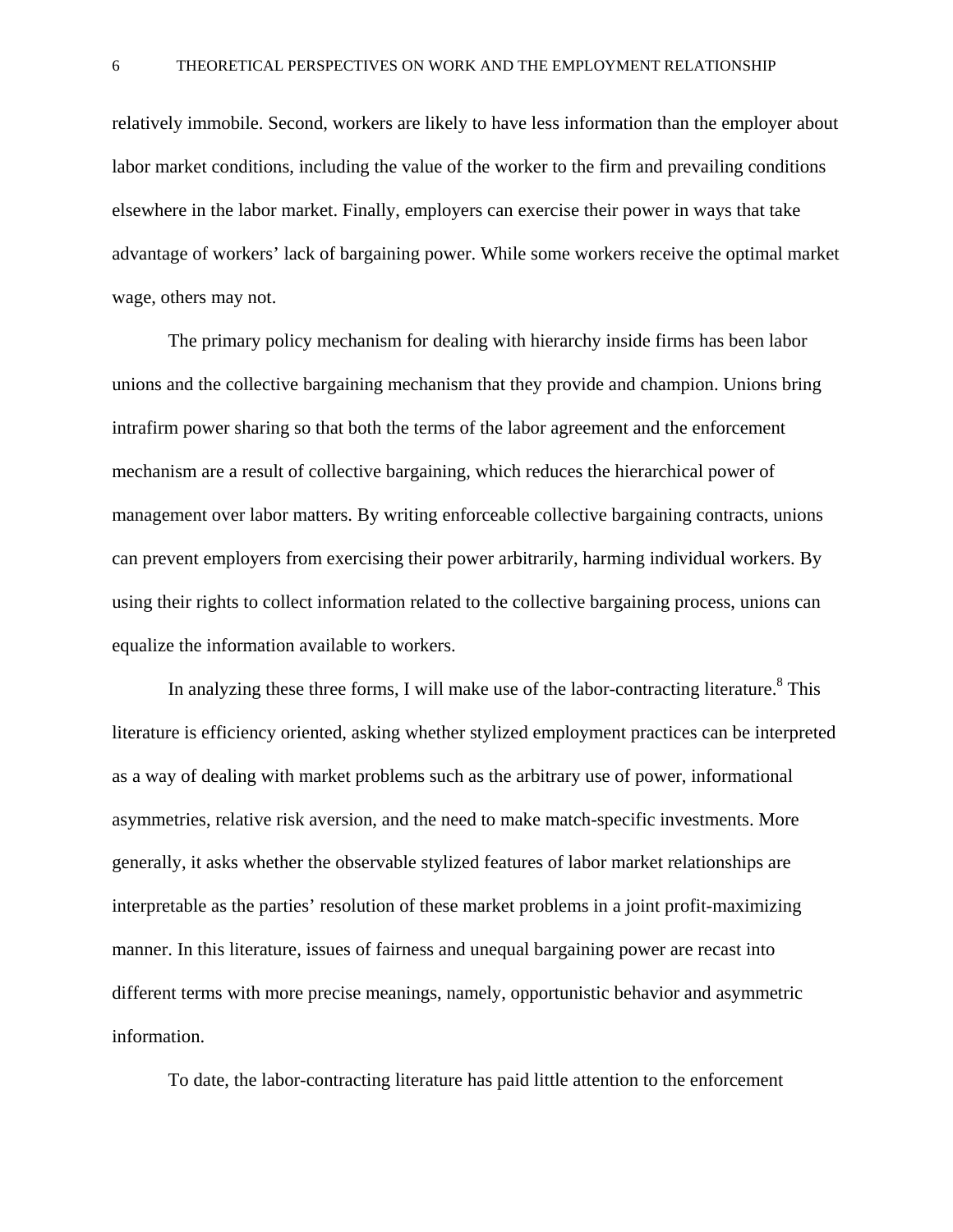question. Specifically, enforcement issues are viewed as unimportant because the stylized laborcontracting arrangements are largely self-enforcing. To the extent that third parties assist in enforcement, it is through reputational effects on other firms or workers. Judicial enforcement, although mentioned, plays no interesting role. In this paper I pay particular attention to the enforcement question.

# **The Four Factors of the Labor-Contracting Relationship**

In this section I rely on the labor-contracting literature to examine how the parties attempt to resolve problems arising from their need to make investments in their relationship (i.e., match investments), their differences in risk aversion, asymmetric information, and transaction costs.<sup>9</sup>

The first of the factors is investments in the relationship, that is, match-specific investments. Investments in the match provide the basic rationale for long-term attachments between a firm and an employee or between a contractor and a subcontractor. Effectively, the employees or subcontractors become more valuable in their current job than they would be if hired anew in a different job. The original explanation for this job-specific value was that such employees had job-specific training, whether formal or learning by doing, so that their increased productivity was a result of knowing more about how to perform the job. But in ongoing relationships, much more is involved in making established workers more valuable than new workers. For example, when circumstances change, an understanding of how the parties have responded to unanticipated events can lead to a greater ability to resolve these difficulties. Many other examples of the intuitive capital that workers attain with tenure can be given. It is best to refer to the broader scope of knowledge and understanding as *match investment* rather than the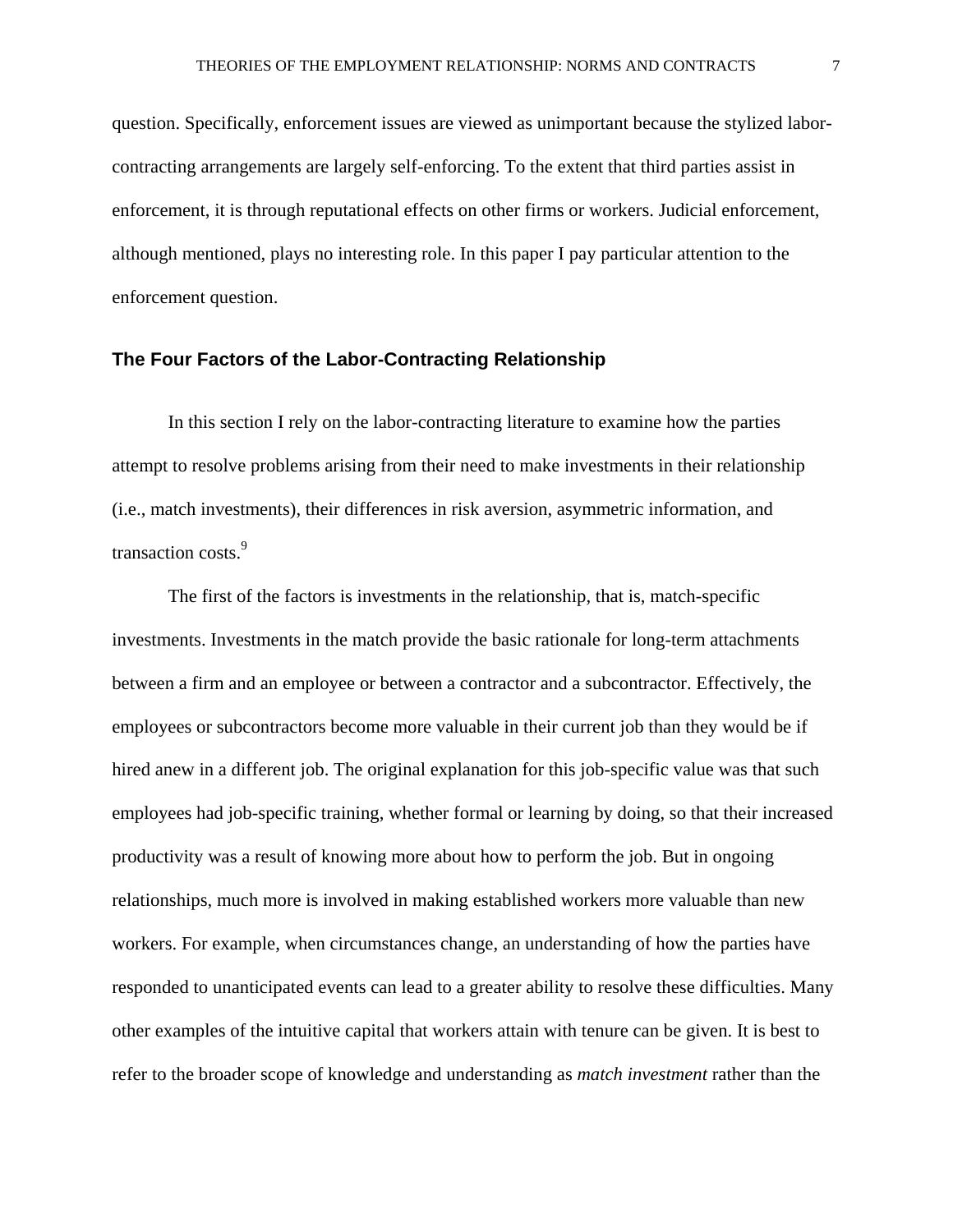traditional term *job-specific training.*

The difficulty that arises when match investments are present is the holdup problem. Workers are worth more in their current job than they are in the external labor market. The gap between an employee's value on the current job and the employee's value in the external labor market creates a quasi rent that is subject to *ex post* expropriation by one party. Either party could threaten to terminate the relationship if not given a larger share of the profits. Since matchspecific investments create value for both firms and workers, there is an efficiency gain if the parties can make the appropriate level of investment without fear of opportunistic behavior by the other party.

The general solution is for both parties to invest in the match so they incur sunk costs. Once sunk costs are incurred, both parties lose if the ongoing relationship is terminated. The result is that neither party can credibly threaten to opportunistically terminate the relationship, since doing so would result in a loss to the threatening party. Joint investments are thus a selfenforcing agreement.

The second of the four factors is asymmetric information. Information is asymmetric when it is relatively more costly for one of the parties to observe or monitor the quantity of inputs or outputs, the state of technology, or product market. In order to maximize the parties' joint profits, the information needs to be used by the parties so that they can adjust to whatever conditions actually exist. The difficulty is that since the disadvantaged party cannot verify the informed party's claim, the informed party can misstate the actual information to put itself in the best position possible. That is, the informationally advantaged party can use the power opportunistically to improve its return, even if it means decreasing the size of the joint surplus available to both parties.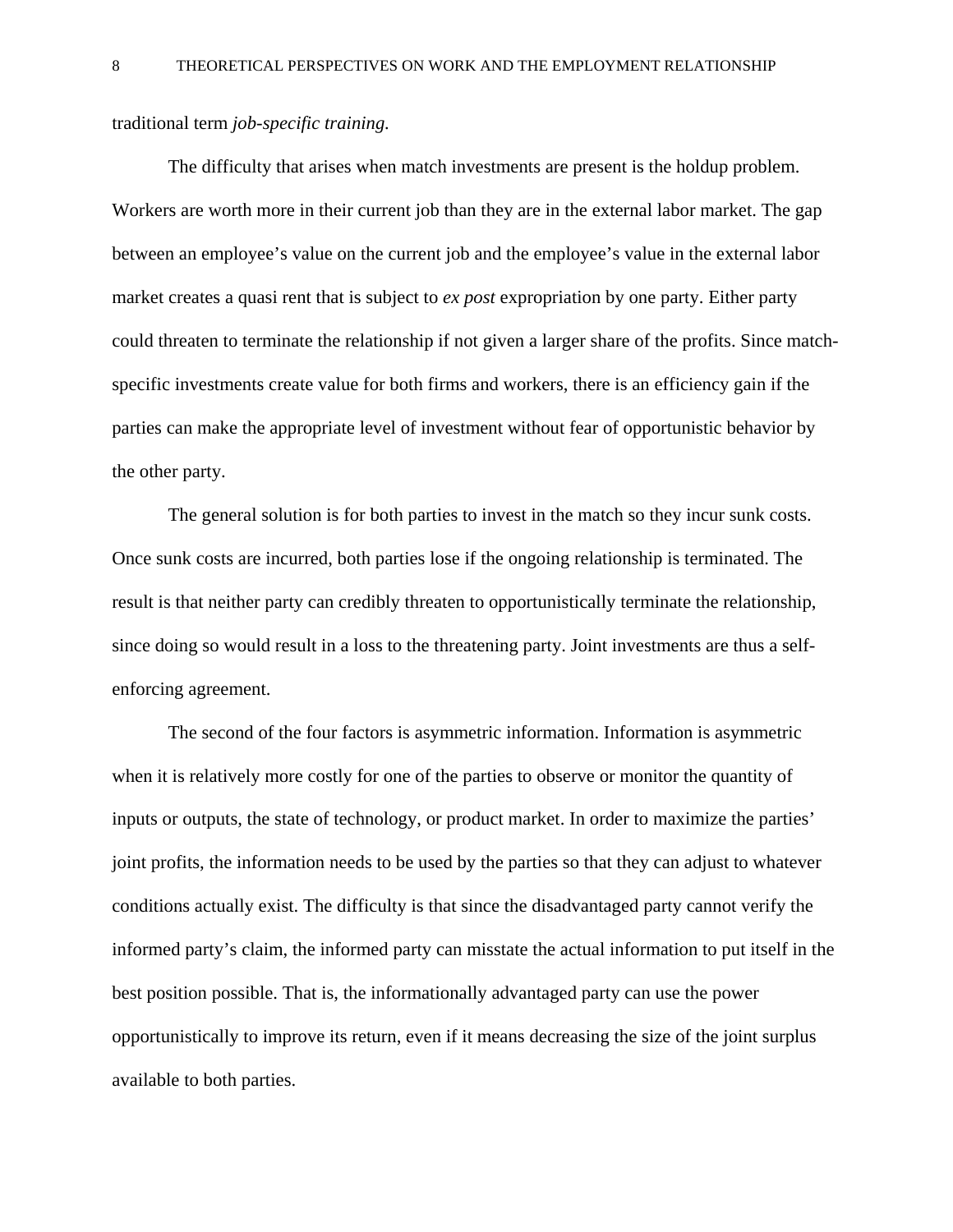This creates a dilemma. Efficiency requires that the party with the correct information be given the right to collect the information and to use it on behalf of the parties' joint interests. But how can the disadvantaged party be protected from the misuse of the information advantage? The general solution is to restrict the channels through which the informationally advantaged party can use the information. While the advantaged party can use and profit from its information, it cannot do so in a manner that harms the uninformed party.

Are such mechanisms available? The answer is generally yes, although the mechanisms may not be perfectly self-enforcing. As an example of such an arrangement, when product market conditions are known to one party (say, the firm) but not to the other (say, the worker), the agreement allows the firm to alter the amount of labor it purchases but not the wage rate. For the mechanism to be self-enforcing, the firm cannot reduce the wage rate. If the firm were able to reduce the wage rate, it could falsely claim that product demand had decreased and hence that it needed to reduce wages to reduce labor costs. However, since demand had not declined, the firm could maintain employment and output levels. Profits would increase because the cost of labor would be lower as a consequence of the wage reduction. On the other hand, if the firm is forced to reduce employment or hours of work in response to a proclaimed downturn in demand, its output and thus its profits fall. This type of agreement is self-enforcing because the firm does not have an incentive to misstate market conditions, as this would result in a decrease rather than an increase in profits. Thus, the firm will not act opportunistically.

Risk aversion is the third of the four factors. Risk aversion arises when one of the parties, typically the worker, is more risk averse than the other. Efficient risk bearing thus requires that the workers' returns be smoothed so that their own income is affected only by their own performance and not by exogenous (to them) fluctuations in the revenue and profits of the firm.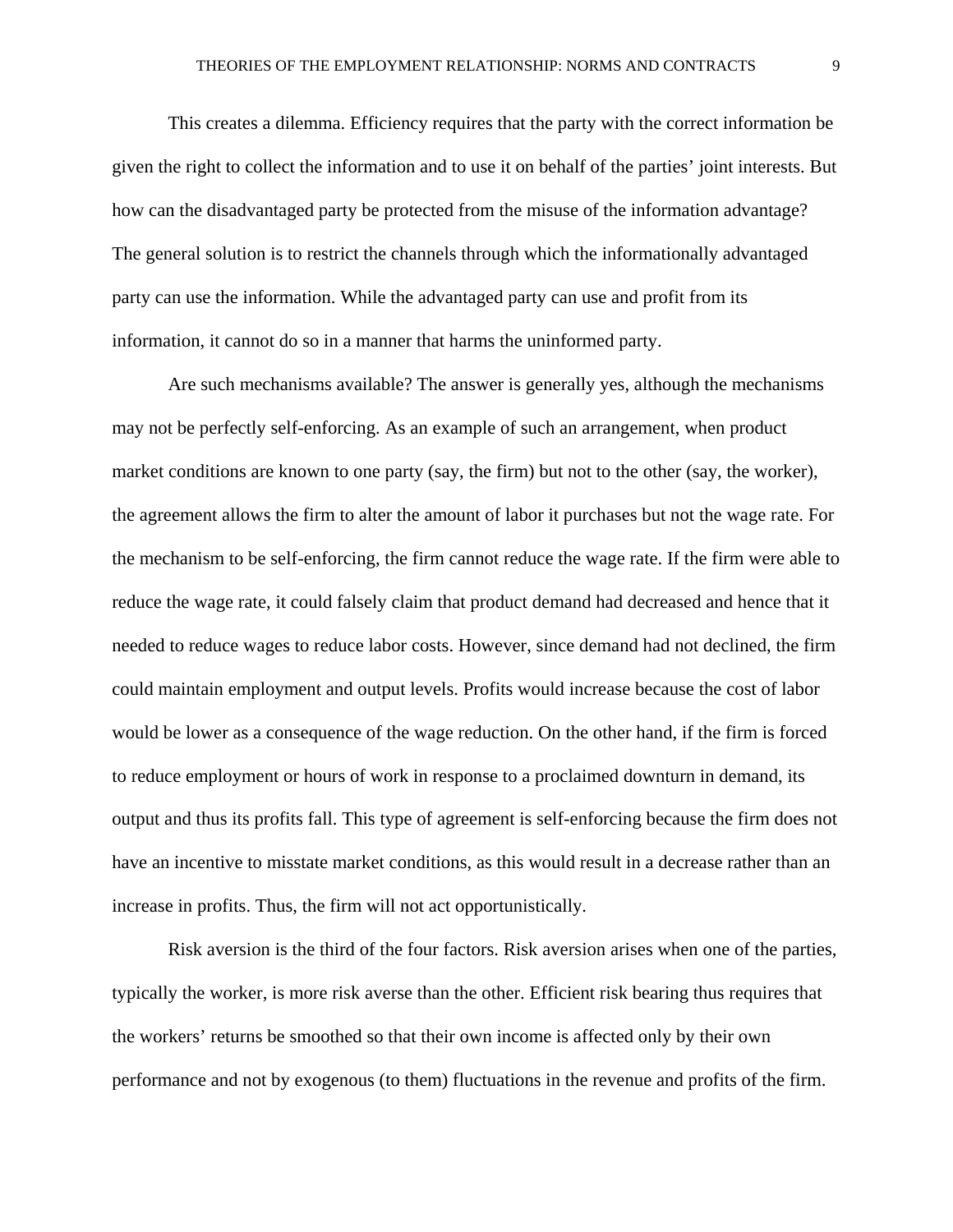Although problems of risk aversion are partially resolved by smoothing income, there is no perfect solution because of the problem of moral hazard. Specifically, if the worker's return were entirely guaranteed, the worker could reduce work effort without fearing a reduction in income.

Solving the problem of risk aversion is made difficult by the presence of asymmetric information. Since worker's behavior is imperfectly known to the firm, the firm cannot be certain when the worker is shirking or the external workplace environment is adverse. The resulting solution leaves the worker with a greater variance in income than would otherwise be  $desirable.<sup>10</sup>$ 

The solution to risk aversion points out a problem with all the self-enforcing solutions, namely, that they are all second best in the limited sense that none would be adopted in a world where behavior such as opportunism, asymmetric information, and moral hazard were not present. For example, absent information asymmetries, the firm facing a decline in labor demand might best maximize its own profits and the workers' utility by a reduction in both hours of work and the wage rate. Forcing the firm to make the entire adjustment through a reduction in demand is thus second best. However, second-best solutions are not necessarily market failures that give rise to policy improvements. Information asymmetries, potential opportunism, and moral hazard are real economic costs just like any other economic cost, such as workers' insistence on being paid to work. Consequently, the self-enforcing arrangements worked out by the parties are arguably first best, given the restricted set of solutions available to them.

Transaction costs are the costs associated with negotiating, writing, and enforcing contracts. High transaction costs occur when the parties interact frequently, when the interactions are connected rather than independent events, and when the environment over which the parties interact evolves over time. These conditions are all present in an ongoing relationship.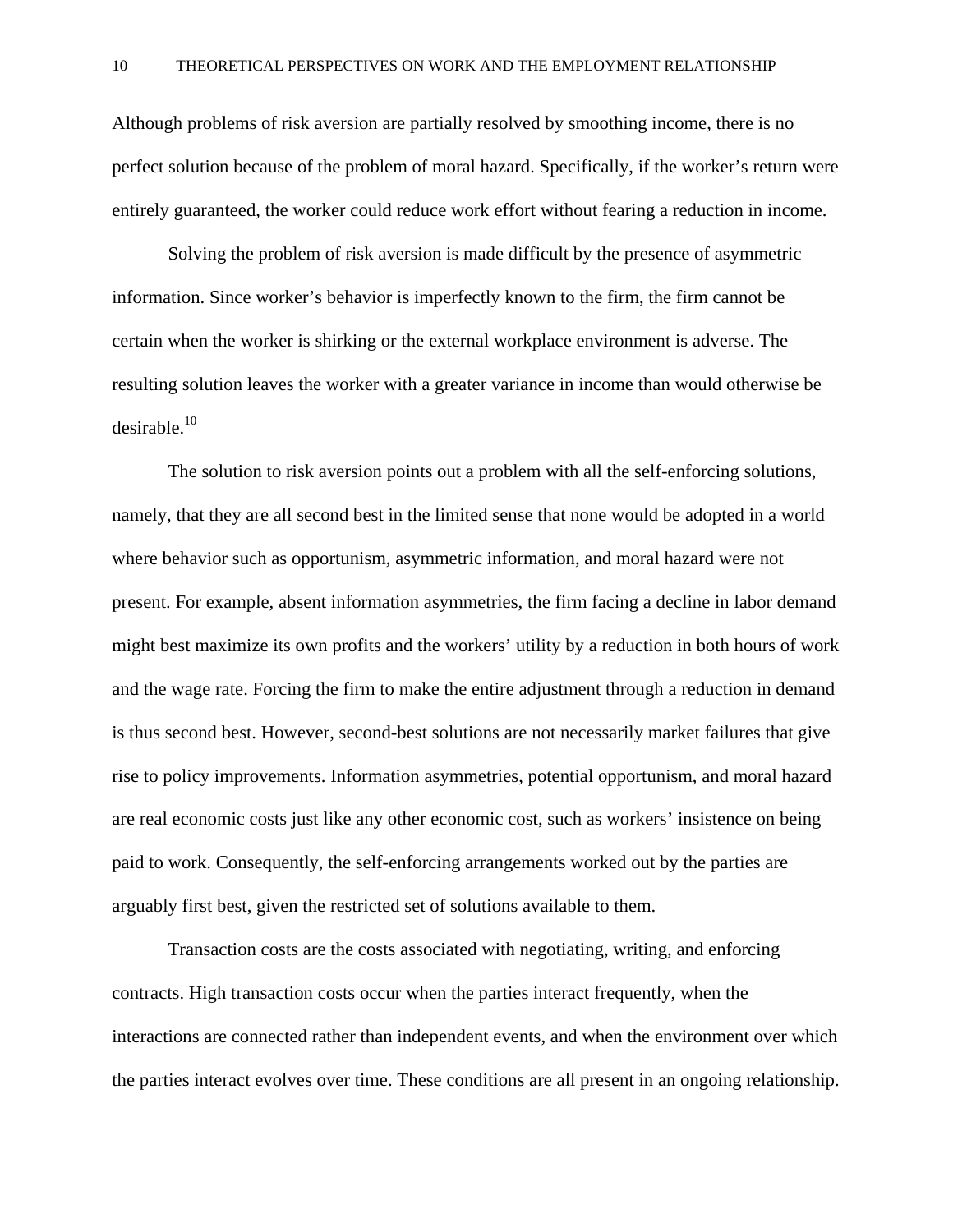The greater the number of contingencies that affect the relationship over time, the greater is the cost of contracting. High transaction costs pose a threat to the potential surplus that the relationship can generate.

The contracting problem is exacerbated when the value at stake in each individual contingency is low. When the transaction is a low-value event, the benefit of contracting to protect the transaction is low, and hence even moderate contracting costs are detrimental to joint surplus. Transaction costs are also higher the more match assets and asymmetric information in the relationship. Match investments and asymmetric information give rise to the potential for opportunistic behavior, and regulating this behavior requires a more detailed and hence costly contract.

Overall, the main problem created by the high transaction costs of contracting is that they can reduce or erase the joint surplus available from creating and maintaining the ongoing employment relationship. It is the presence of transaction costs that make the enforcement issue complex. If match investments, asymmetric information, and risk aversion are present but transaction costs are low, the parties can write a complete contract. This means that every possible future state of the world is known and addressed by the contract or that the parties can fully allow recontracting when the environment changes. When a contract is complete, disputes are easily resolved, since the courts can enforce the terms of the contract.

When transaction costs are high, the parties face a discrete choice. Writing contracts to address all potential circumstances becomes costly. If the costs are high enough, the parties may decide on an alternative mechanism for protecting the potential surplus from the relationship. Each of the three institutional structures discussed is best suited for a very different transactioncost setting. Consequently, as I argue later, when the parties decide on how to handle transaction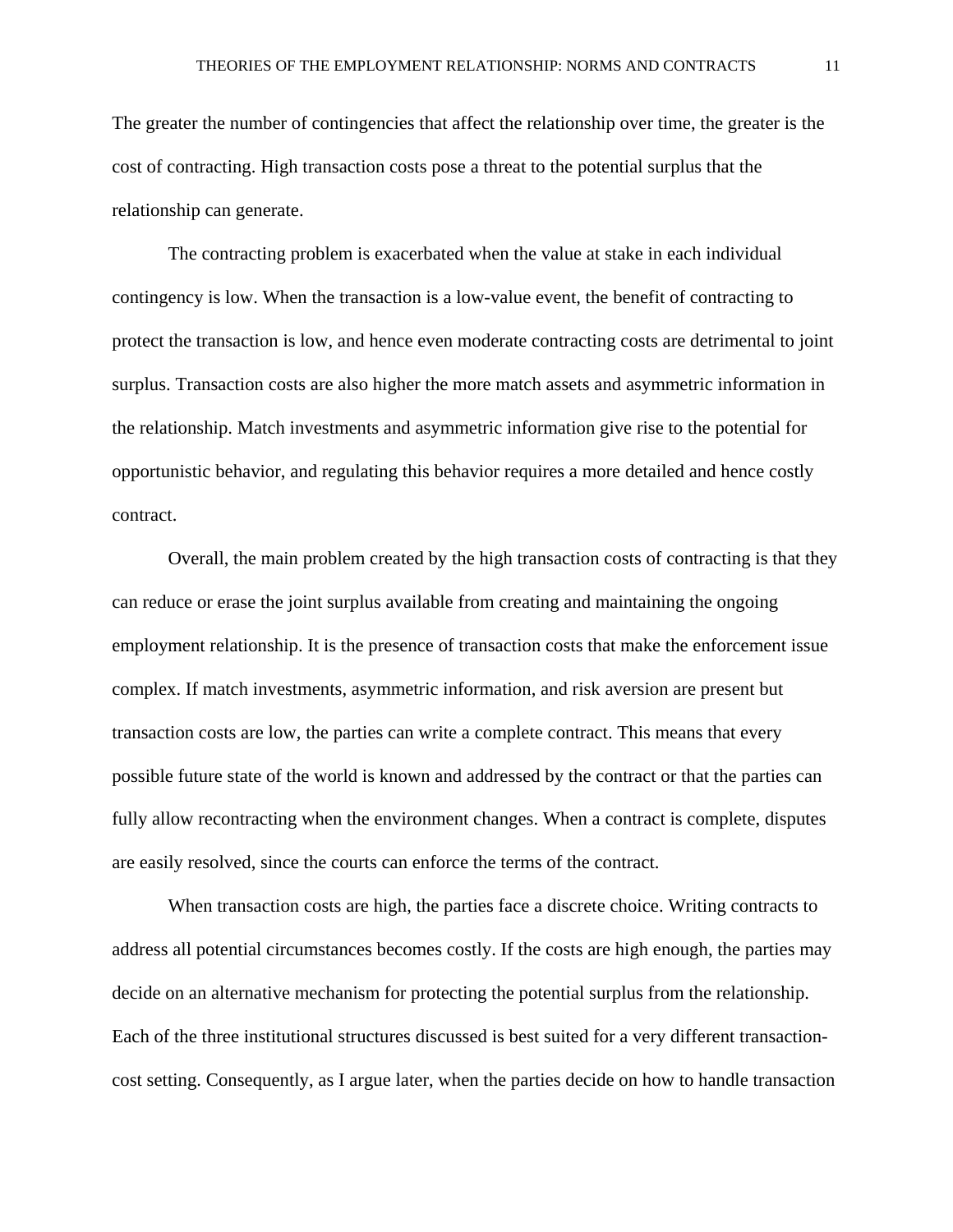costs, they are effectively choosing an institutional structure, and since each of these structures carries its own enforcement mechanism, the parties are also choosing among alternative enforcement mechanisms.

#### **The Choice of Using Markets or Firms**

From the perspective of enforcement issues, the choice among alternative organizational structures is critical. In this section, I analyze the possibly most important organizational decision: whether to conduct the transaction inside the firm or outside the firm. To understand the striking differences between the enforcement mechanisms protecting intrafirm and extrafirm transactions, it is worth looking briefly at the existing theory of the firm.

# *Two Prevailing Models*

There are two prevailing models of the firm: the property rights theory and the transaction cost theory. Although the theories were developed separately, they are highly complementary and, indeed, for our purposes can be viewed as a single theory. The property rights approach focuses on the role of physical and intangible capital and posits that the core of the firm is best defined by the physical and intangible capital over which the firms has residual control rights. The transaction cost approach focuses more on human capital and the optimal degree of vertical integration, that is, which labor suppliers should be brought inside the firm and into the employment relationships and which should be left outside the boundaries of the firm. In their respective domains, these approaches share critical assumptions and develop complementary insights.

The critical insights shared by the two models are the need to regulate residual control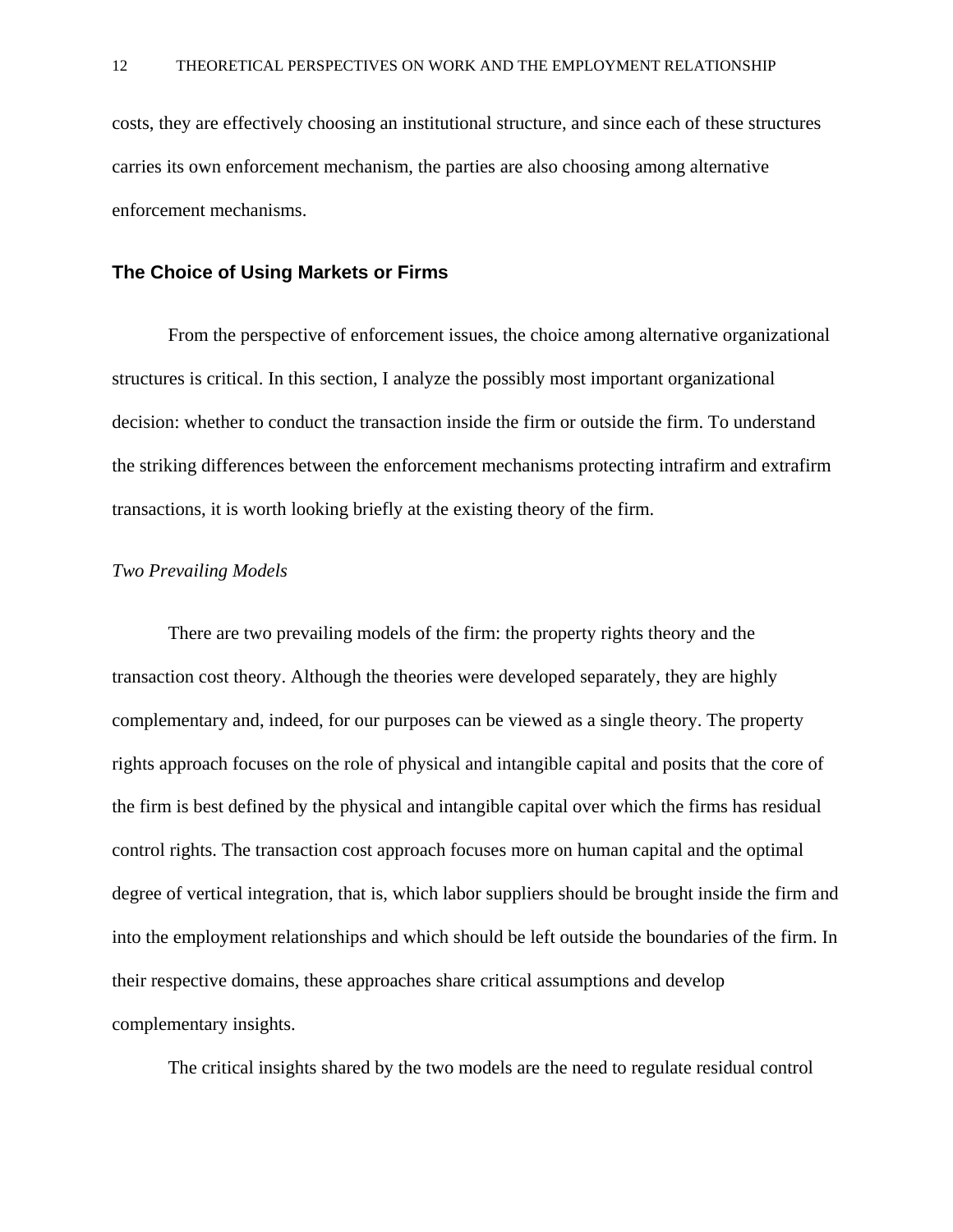rights and the impossibility of doing so by contract. Even in a relationship where the parties have contracted over a number of predictable and verifiable contingencies, there will inevitably be contingencies over which the parties cannot contract or have not contracted. Particularly in an ongoing relationship, in which the environment evolves over time, this residual class of contingencies can become large and can include many of the central problems facing the relationship. By its very nature, the residual class of contingencies contains those contingencies that make contracts very expensive to write. Consequently, any existing contract is necessarily incomplete (Holmstrom 1999).

How then, are disputes resolved when they involve residual contingencies over which the parties have not contracted? The answer is that one of the parties will bargain and effectively purchase the rights of residual control. The party that purchases the residual control rights will then use its own mechanism for resolving problems involving contested residual contingencies.

## *Property Rights Theory*

Let us first look at the problem of residual control rights**\QQ AU: OK? Else what problem?** XQQ\ from the perspective of physical (tangible) and intangible capital. The conclusion of the property rights theory is that a firm is defined by the physical and intangible capital over which it has residual control rights. Alternatively stated, at the core of the firm are these residual control rights.

Take the case of the development and production of a network switch by the hypothetical company NetSwitch. Numerous tasks need to be accomplished before the product can be marketed. For example, machinery has to be built**\QQ AU: OK? Else please confirm that you mean that the switch-producing firm itself would not purchase the machines but rather**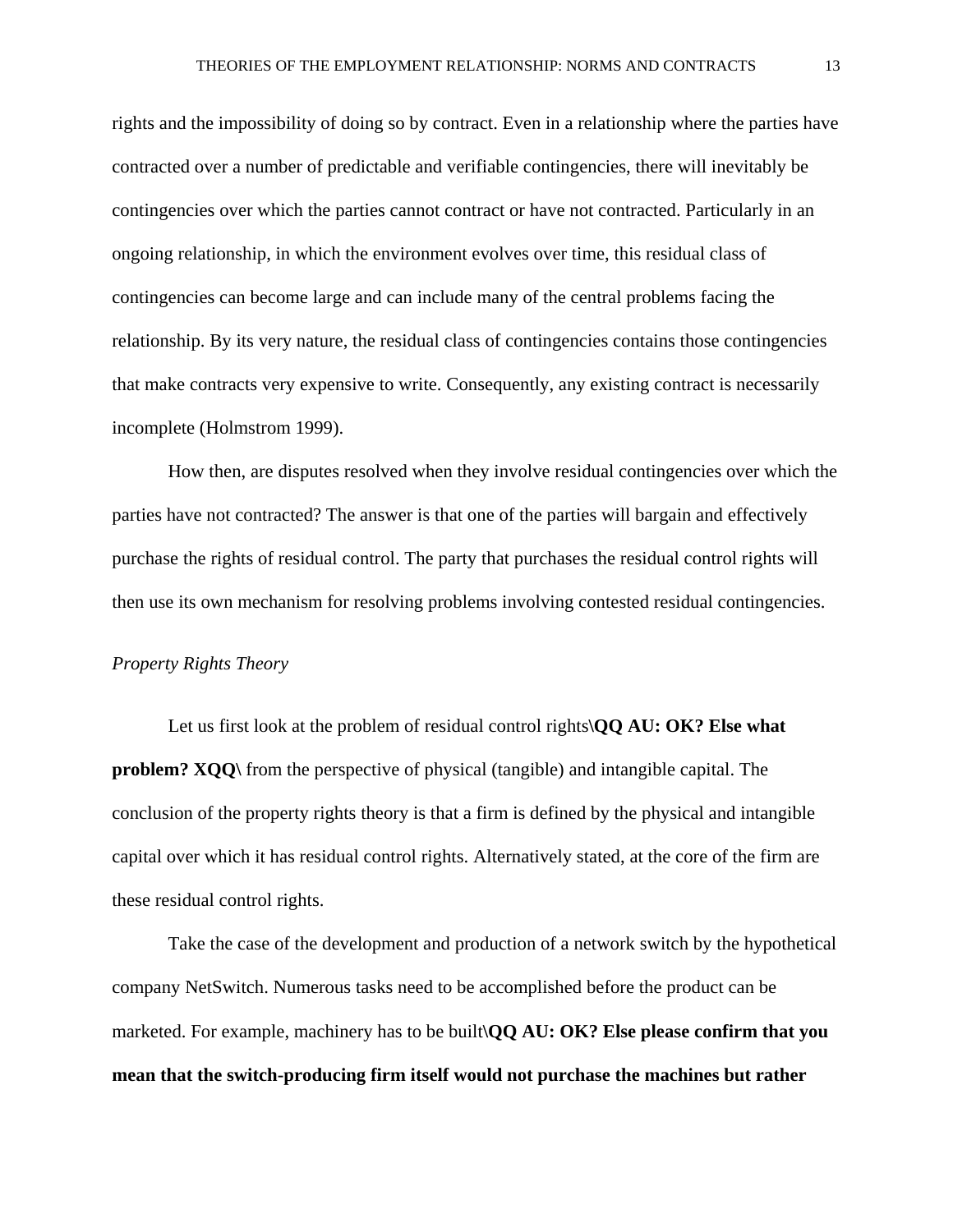**that some other firm would buy them. XQQ**\ to produce the switch, and if the switch is an intermediate product, it has to be integrated**\QQ AU: Cut OK? NetSwitch is producing the switch, right, not leaving production to some other company? Or do you mean that they'd leave the integrable** *design* **to some other firm and simply produce according to some other firm's design specs? XQQ** into other equipment. Although NetSwitch may be able to do all the tasks, it is likely that some tasks, including the two just mentioned, will be left to other firms. More specifically, few firms fully integrate the process from production of intermediate good through the distribution system to final consumers. In dealing with the various cooperating firms, some rights of control are necessarily contracted away. For example, when NetSwitch deals with the equipment seller, it may agree on specifications for the equipment and give the equipment maker some "control" rights, such as the decision of how best to build the machine.**\QQ AU: The machine that produces the switch or the machine into which the switch is installed? XQQ\** This major transaction is typically protected by contract. Similarly, NetSwitch may contract with the distributor or end user of its product. Here again, certain control rights would be transferred to the distributor or end user.

With several firms involved, ambiguities can arise as unanticipated contingencies occur. If a contingency is unanticipated, it cannot be contracted for in advance. Who gets to decide what happens in this circumstance? Alternatively stated, who has the control rights to resolve the unanticipated contingent-state problems? This is the core problem that the property rights model addresses. The solution proposed by the model is that one of the parties must buy the residual control rights. The party that owns the residual control rights then gets to decide the outcome when a dispute arises within the range of contingencies where the contract is incomplete (Hart and Moore 1990).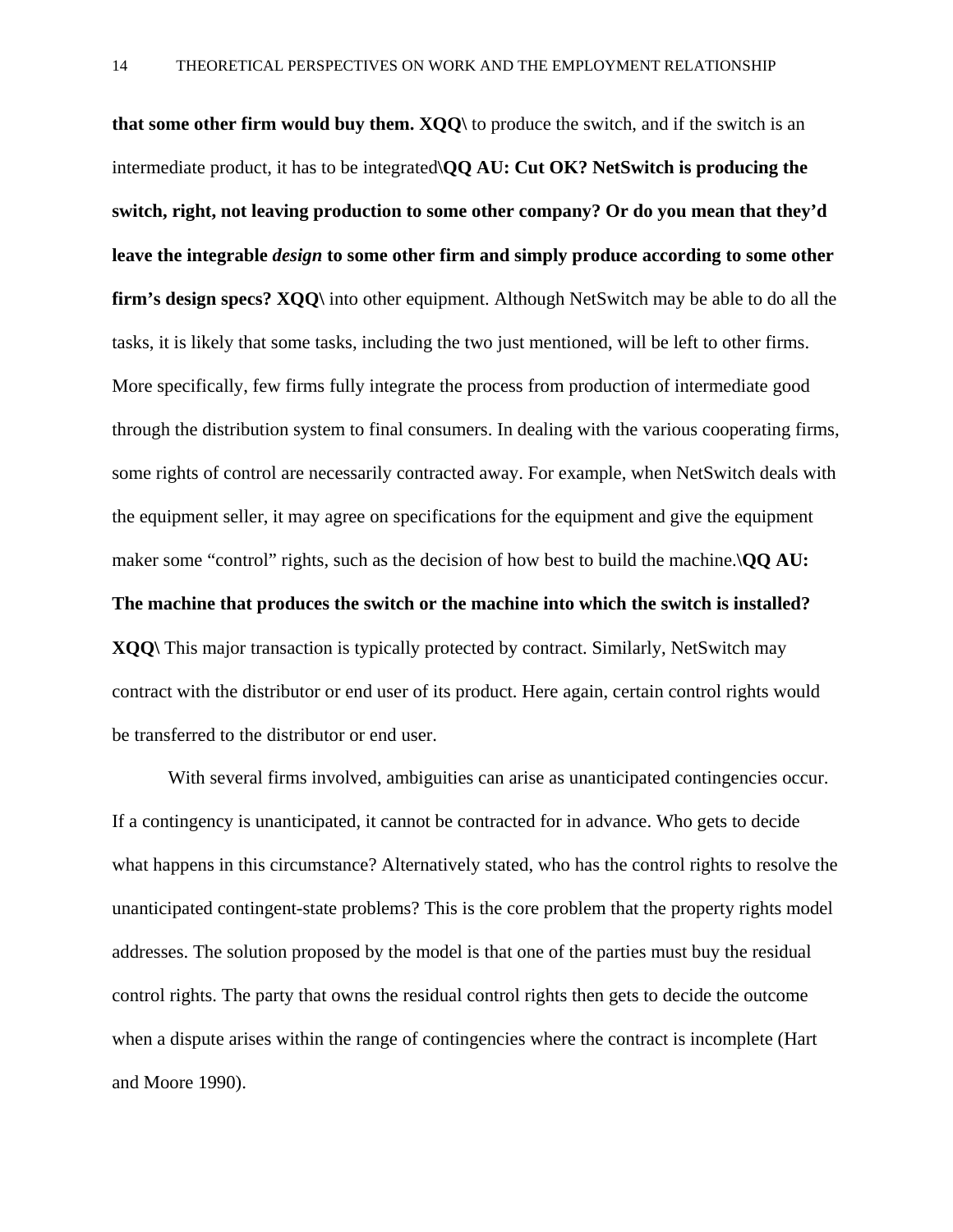The "owner" of the residual control rights is best described as the owner of the asset. The term *owner* usually refers to the individual or entity that gets to "call the shots." The owner is thus the person or entity that has the right to direct the use of the asset as long as that use does not infringe on those rights that have previously been contracted away. The core of the firm is thus the assets over which the firm has residual control rights. Indeed, at the core of each of the firms in the network switch example, whether the supplier of machinery,**\QQ AU: Again, production machinery, or end-product machinery? XQQ\** the end user, or NetSwitch, are the assets over which each of the firms has residual control rights.

If a dispute arises between parties having contractual rights to an asset, the dispute can be referred to the courts for resolution. The threshold issue for the court to determine is whether the dispute is over matters that are covered by the contract. If the matter is covered by the contract, the court resolves the dispute by applying the terms of the contract. However, if the dispute involves residual control rights that are not covered by the contract, the owner of the residual control rights decides the dispute by fiat, that is, by exercising the power that comes with ownership.

In my example, we can assume that NetSwitch will purchase the residual control rights because it has the most at stake and the best overview of the switch's potential. At the core of NetSwitch are the residual control rights over the creation, production, and sale of the switch.

# *Transaction Cost Theory*

The transaction cost theory is similar to the property rights theory in that it focuses on residual control rights in a world of incomplete contracting. The difference is that the transaction cost theory deals with labor rather than capital inputs. With this basic difference, the theory is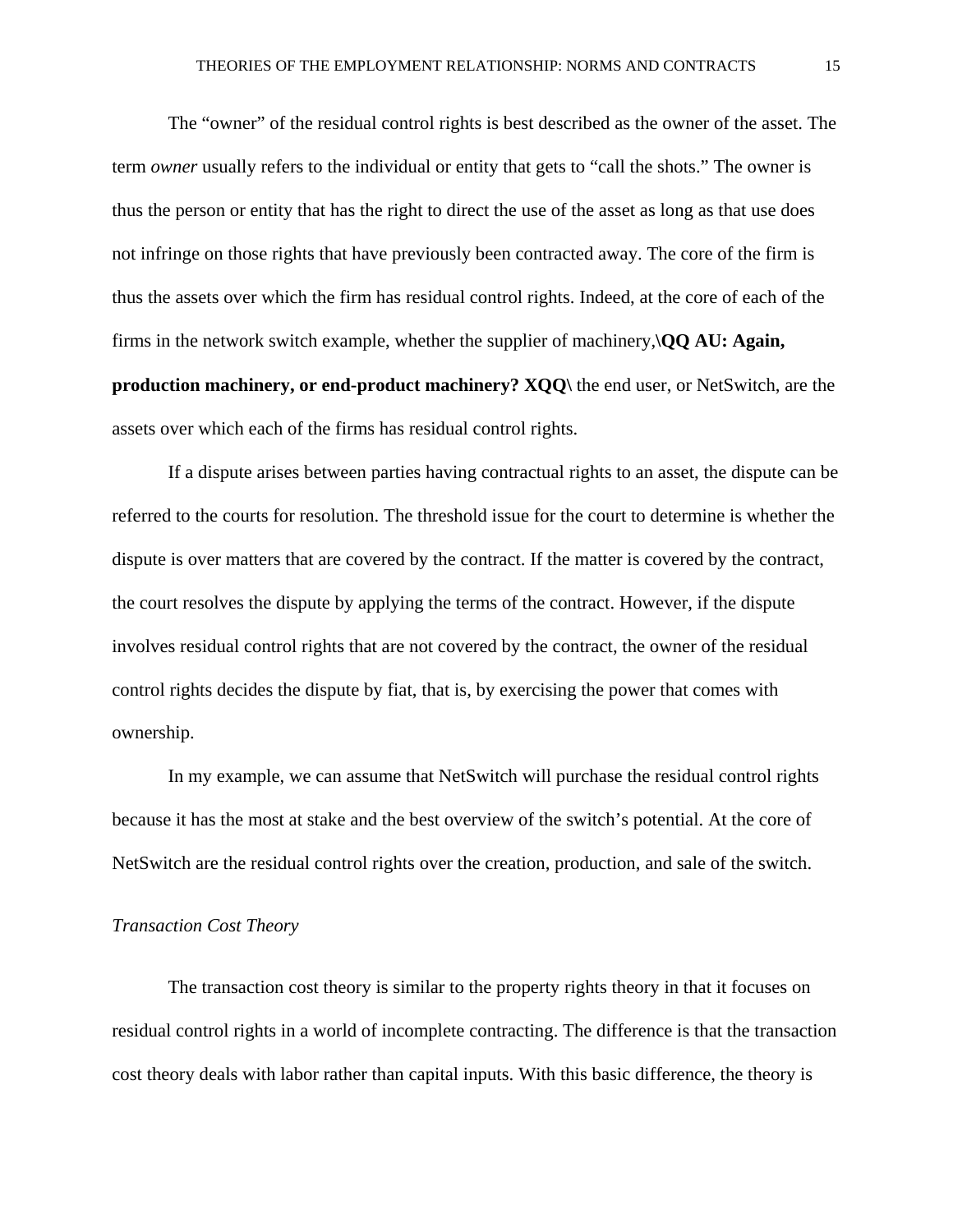otherwise remarkably similar.

The firm that owns NetSwitch**\QQ AU: Is NetSwitch not the firm? Do you mean that NetSwitch is a subsidiary of some parent firm, or do you mean the firm that owns the network switch, that is, NetSwitch? XQQ** will want to use labor inputs on NetSwitch's owned capital. The problem posed by organizing the human capital is similar to that involving the physical and intangible capital. Some labor services can be contracted for. But here again, not all contingencies can be anticipated and described in a contingent-state contract. Residual issues will inevitably arise. Consequently, whereas the firm will contract for some labor services, other labor services will be brought inside the firm.

The manner in which the parties cope with inevitable contractual incompleteness provides the basis for a positive theory of the employment relationship and provides its distinctiveness and differences from the labor service and collective bargaining modes.<sup>11</sup>

The theory posits that the determination of which relationships are brought inside the firm depends on the transaction costs involved in the relationship. When transaction costs are low, the parties can write contingent-state contracts to protect the integrity of their transactions. Transactions can thus be left in the market, with the market providing the parties with unequaled high-power incentives for joint profit-maximizing**\QQ AU: OK? Else what is maximized? XQQ\** behavior. In addition, the parties can rely on market information to estimate asset values and opportunity costs. With information symmetrically available to the parties, the potential for opportunism is reduced, and the reliability of third-party enforcement, should that prove necessary, is increased (Williamson 1996).

Transaction costs are high in the employment relationship due to a full range of factors such as large numbers of match-specific assets and the high degree of information asymmetry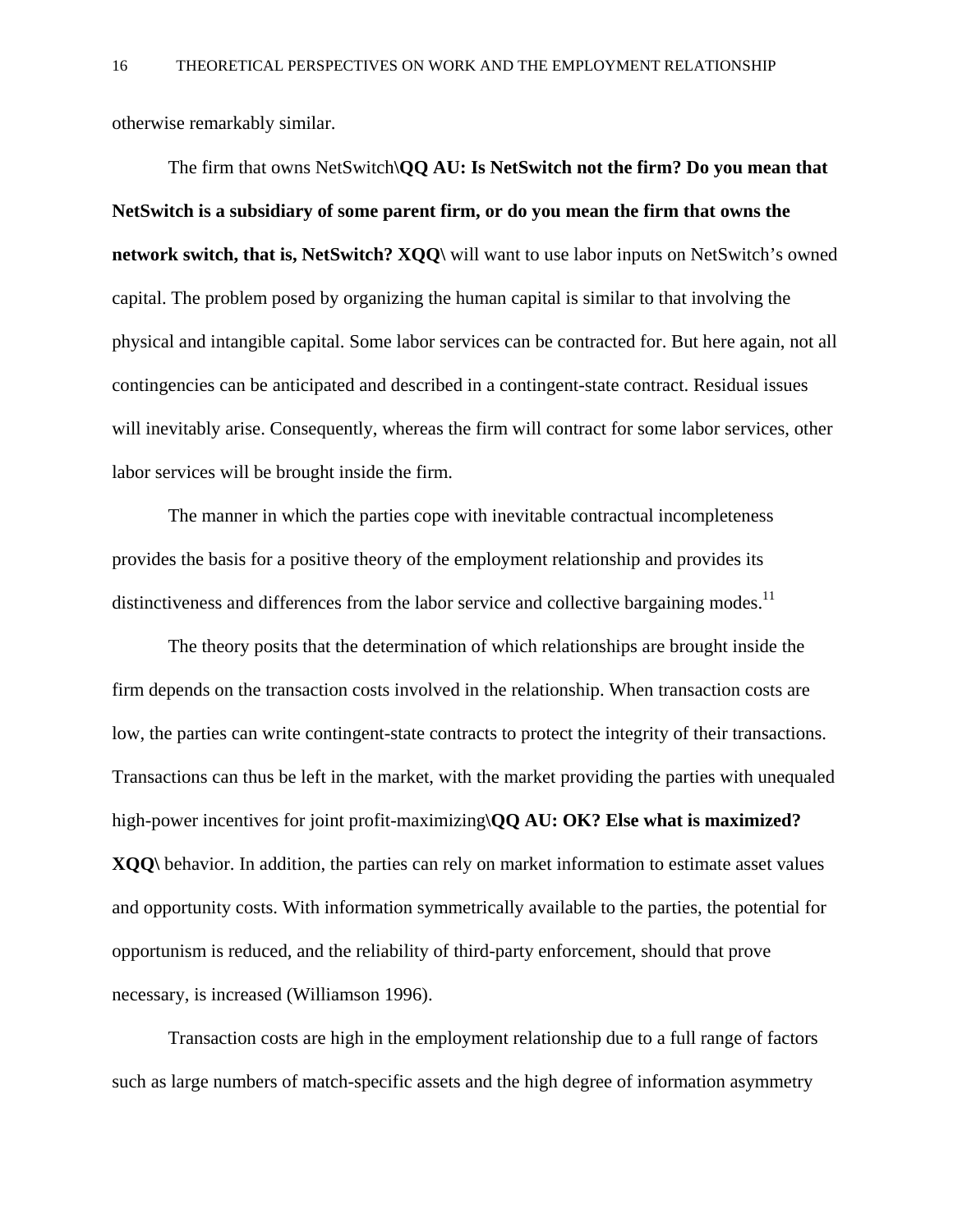(Williamson, Wachter, and Harris 1975). When transaction costs are high and contract governance is too expensive, the relationships are brought inside the firm, where they are governed by the intrafirm hierarchical governance structure. From the perspective of transaction cost theories, the decision to bring relationships within the firm is the decision to opt for the intrafirm governance structure over market governance.

Central to the transaction cost approach is the use of hierarchical organizational structure to direct the overall activity of the various components, including employees, brought inside the firm. The hierarchy directs activity using self-enforcing rules and standards. It is this apparatus that replaces market and legal contracts as the organizational mechanism for transacting (Williamson 1996).

Transaction cost theories have played a larger role in labor economics and industrial relations than property rights theories, presumably because of the focus on labor as the central actor. However, incorporating property rights theory resolves important problems that are present when the transaction cost model is considered alone. For example, placing control over access to specialized nonhuman capital at the center of the theory of the firm resolves a critical weakness with the TCE**\QQ AU: Please spell out TCE. XQQ**\ theory. Since employees cannot constrain their basic right of job mobility, at least to any meaningful extent, human capital cannot be at the core of the firm, that is, the defining feature of the firm.

What prevents the specifically skilled supplier or employee from holding up the firm even after becoming an intrafirm employee? The property rights answer is that employees follow the orders of the asset owner because the owner can deny continued access to the assets in which the employee has made investments or can grant access to even more valuable assets if the employee is a loyal and productive agent. Because the value of the specific human capital is tied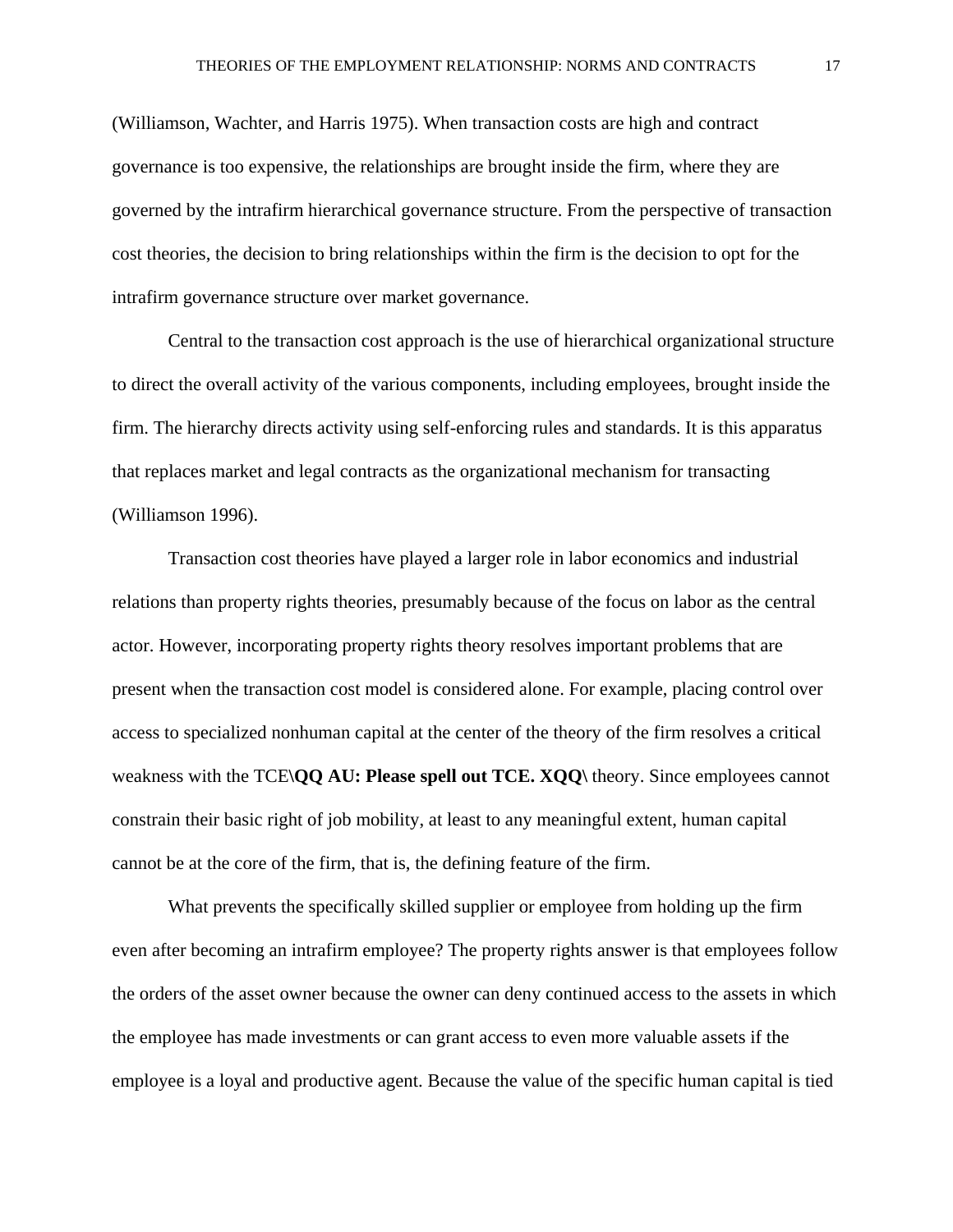to particular and transferable nonhuman capital, the nonhuman capital within the firm serves as the glue for the nontransferable specific human capital (Holmstrom 1999; Rajan and Zingales 2001).

Integrating transaction cost and property rights theories also enriches our understanding of the role of hierarchy. In the transaction cost theory, hierarchy is needed to associate the workers with their connected, match-specific tasks. But if specifically trained workers are at the core, why not have them own the firm and appoint a manager to act on their behalf to coordinate them?<sup>12</sup> The answer to this question is provided by the property rights theory. When nonhuman capital is present, the corporate hierarchical structure comes into focus. The value of the corporation is the free cash flow generated by the company's physical and intangible assets. In this model, it is the shareholders who choose the directors and, indirectly, the executive officers who manage the business.<sup>13</sup> Again, employees follow the directions of the hierarchy because of the potential access it can provide to value-enhancing nonhuman capital.

The property rights theory also clears up another ambiguity present in the discussion of asset specificity. The parties who jointly make asset-specific investments do not jointly own the assets. One party buys the asset in the sense of buying the residual rights of control not otherwise ceded to others by contract. The owner can then direct its use. Consequently, in our hypothetical network switch example, when the specialized supplier remains independent, she is the owner of the assets that create the semi-finished goods, but NetSwitch owns the residual rights of control when it purchases her assets. Similarly, employees do not jointly own the assets in which they and the firm make specific investments. Common ownership is inferior to sole ownership because of the efficiency gain when the party that prizes the residual control rights most highly gets to purchase those rights. If employees want to become residual claimants, they have to tie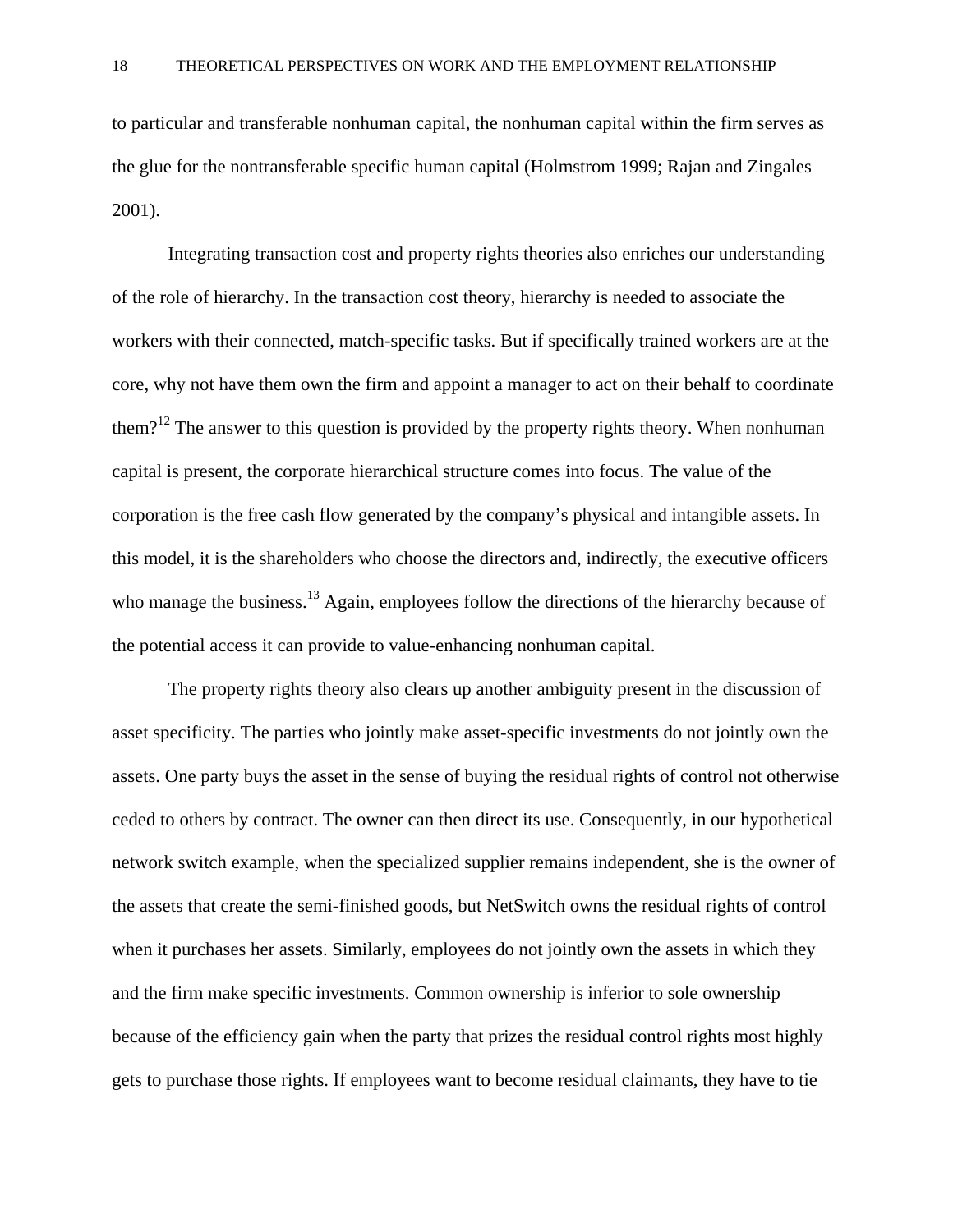their compensation to the profits or free cash flow that the firm's nonhuman assets can generate. Employees do not regularly become the suppliers of capital because of risk aversion and the nondiversification that follows when an individual has her human and nonhuman capital assets in the same firm.

# **Enforcing the Arrangements of Market Players and Employment Relationship Players**

In this section, I focus directly on the contracting issue in the three different types of organization structures: the contracting model and the employment relationship in the nonunion firm and the union firm. In so doing, I show that the four industrial factors—match-specific investments, asymmetric information, risk aversion, and transaction costs—largely explain the choice of contracting mechanism. I also relate these models to the theory of the firm and the distinction it draws between extrafirm, or market, transactions and intrafirm transactions. I address the normative question: If the prototypical labor market problem is unequal bargaining power and the unilateral and arbitrary use of power, how are these difficulties controlled in the various theories? Ultimately, what is the enforcement mechanism, and how does it work?

# *Contract Governance in the Labor Service Market*

The labor-contracting model applies to transactions between firms and between workers and firms in the external labor market. It is the market type that has been extensively modeled by economists since it contains few institutional features and no embedded theory of the firm. Since labor market transactions take place outside the firm, the environment is one where transaction costs are low compared with alternative organizational structures. The governance structure is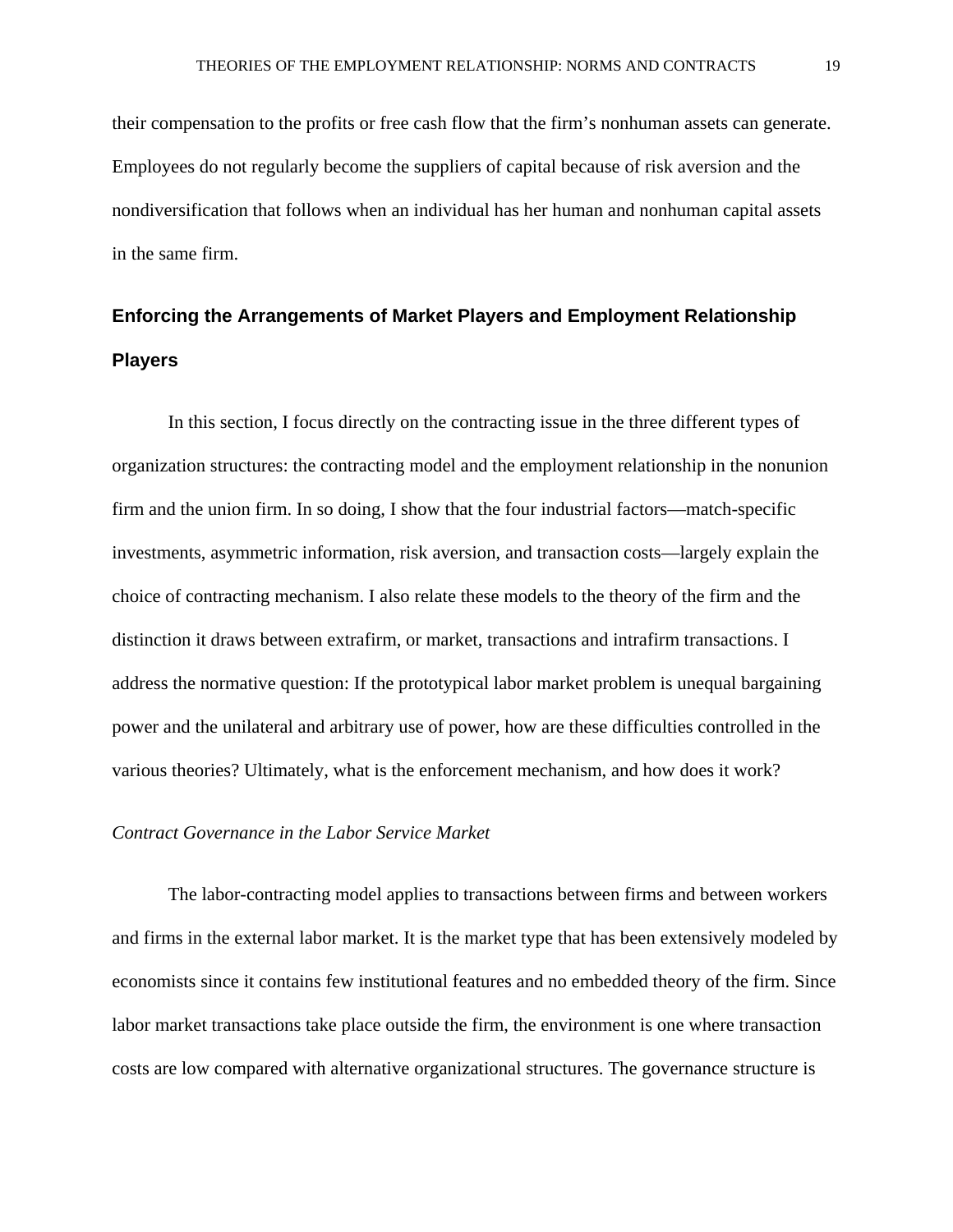contract based, and the final authority for resolving disputes is the judicial system rather than a firm's hierarchy.

The firm and the worker (or another firm) set out to resolve one or more of the typical problems involving match investments, risk aversion, asymmetric information, and transaction costs. Their agreement is codified in either an explicit or implicit agreement. As Hart (1995) pointed out, this is essentially the principal–agent relationship, which assumes that the actors can write a complete contract that includes appropriate penalties should anyone deviate from the contract terms.

The contract between the parties, although enforceable in court should that be necessary, is intended to be largely or entirely self-enforcing. This recognizes the central goal of deterring opportunistic behavior while recognizing that enforcement costs can be large. Much of the contracting research, in fact, focuses on the types of arrangements that have strong self-enforcing characteristics, and it is assumed that the parties consciously choose labor contracts that have this property.

If the self-enforcing features of contracts are strong enough to deter all opportunistic behavior, any remaining enforcement issues are trivial. In this world, the role of third-party enforcement is uninteresting, whether it involves private third parties or the courts and the law. Indeed, in much of the economics literature, enforcement issues are rarely explicitly mentioned outside the discussion of the self-enforcing features of the agreement.

However, in a complex world, self-enforcing features rarely fully protect the vulnerable party. In this case, third-party enforcement enters the picture. Third-party enforcement includes the role of private actors, such as other firms and potential workers. Reputational effects are generally seen as the first line of protection should self-enforcement mechanisms fail. Contracts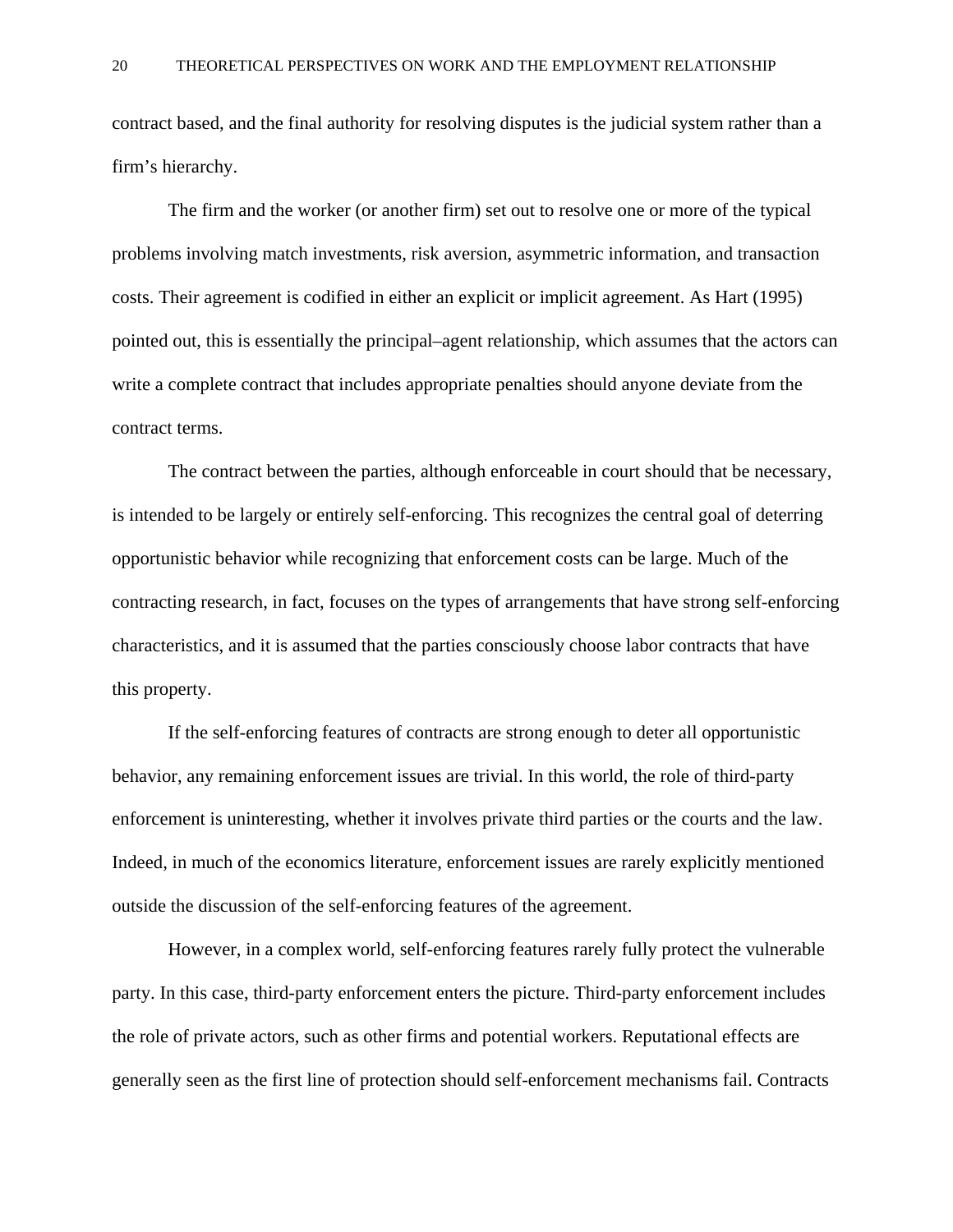that are enforced by this method are not perfectly self-enforcing because of their reliance on third-party effects.

Firms or employers are deterred from acting opportunistically because their bad play would eventually be discovered by the labor market and they would suffer reputational losses greater than their potential opportunistic gains. The opportunistically acting employer would eventually be forced to pay higher wages in order to induce new workers to join the firm and thus would have higher labor costs. Also, other firms might be less willing to act as customers or suppliers of the firm because of concerns that its bad treatment of its own employees makes the firm less generally trustworthy.

But what if judicial enforcement is required? At this point the labor-contracting literature goes silent. However, if the contract is complete, as is typically assumed, the legal solution remains trivial. Take the simplest case, when one party decides not to live up to the terms of the agreement. If breach were to occur, whether intentional or inadvertent, the court's role would be to read the contract and enforce the agreed upon penalty. Of course, this situation rarely arises: each party is deterred from breaching because it knows that the court will award damages to the breached-against party.

The judicial enforcement issue becomes more interesting when the contract between the parties is incomplete. This is also typically the boundary where the field of law and economics interfaces with standard economics. There is extensive literature dealing with two primary questions that frequently arise. First, what legal rules should be adopted to deal with partially incomplete contracts resulting from unintentional gaps in the contract? Second, how should the courts respond when contracts are largely incomplete so that there is more gap than content?

The first of these questions has largely been resolved. It is now generally accepted that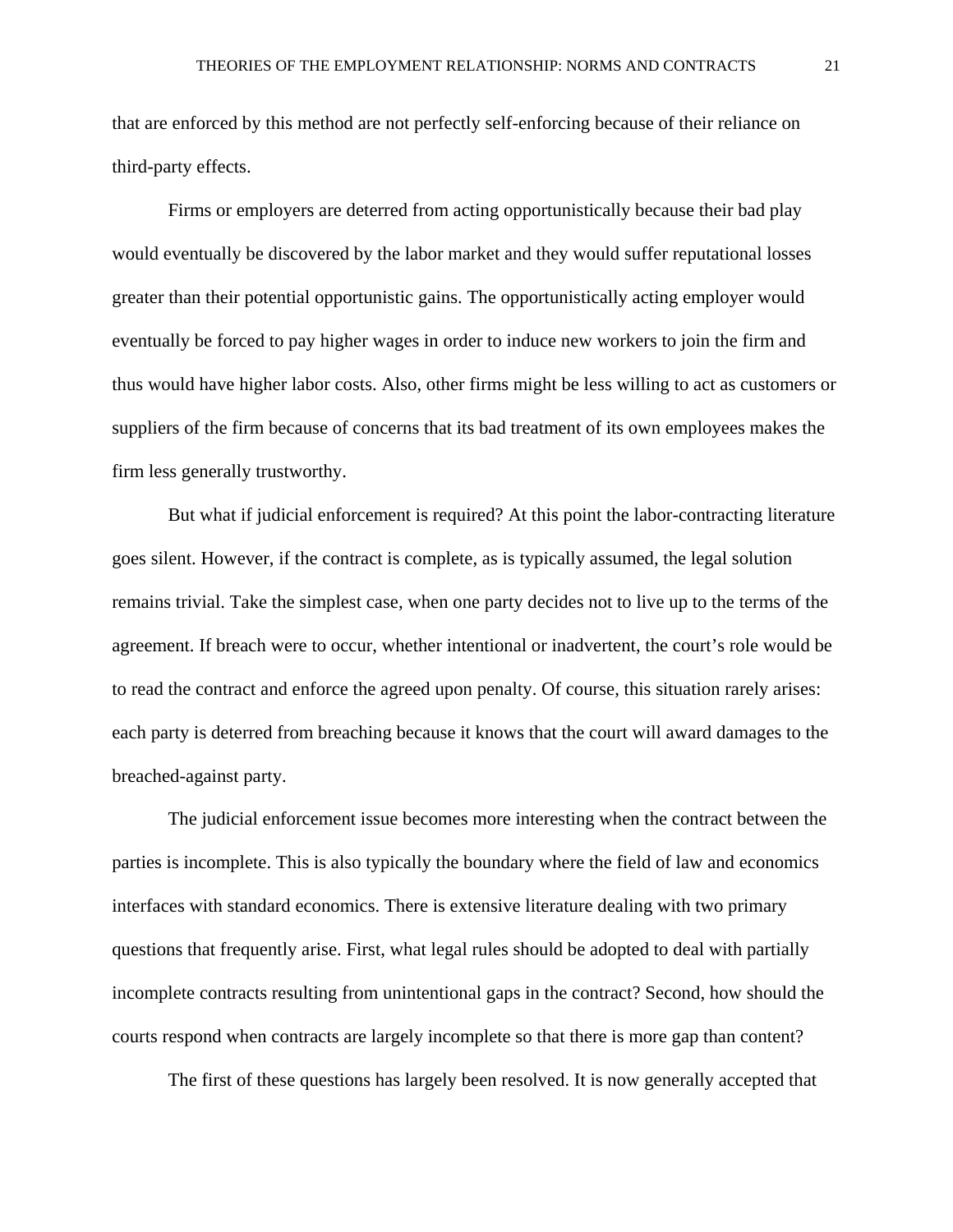the normatively appropriate legal response to partially incomplete contracts is to assist the parties in their profit-maximizing goals while protecting any otherwise unprotected societal interests. This goal is accomplished by adopting the legal rule that is efficient with respect to the problem at hand. The general assessment of contract law is that, as a positive matter, it largely acts in accordance with the normative goal of maximizing the surplus available to the contracting parties. For example, contract law acts as a set of default terms that the parties can adopt by leaving the terms unspecified or that they can overwrite with a term of their choosing (in circumstances where externalities are not present). The result is to provide a standard-form contract that can be adopted so as to minimize the transaction costs of contracting or to allow the parties to adopt whatever terms satisfy their particular profit- or surplus-maximizing goals. Consequently, when the parties omit terms, the courts fill the gaps with the default terms of contract law.

In addition, there is widespread agreement that when a contract is inadvertently incomplete, the court should and, in fact, does fill the gap by adopting the term that the parties themselves would have written had they appreciated the contingency. This is an important conclusion of the legal contract literature: the courts play the role that the labor-contracting literature would want them to play when contracts are inadvertently incomplete. Since the gaps are filled by terms that the parties themselves would have chosen had they known of the gap, the resulting contract still works in a manner that maximizes the surplus available to the parties. Consequently, even though the labor-contracting literature generally ignores enforcement issues, the omission is not a problem because it works entirely in the spirit of the underlying literature.

For these reasons the labor-contracting literature does a good job of describing the theory and practice of the external markets for labor services. More generally, it both describes and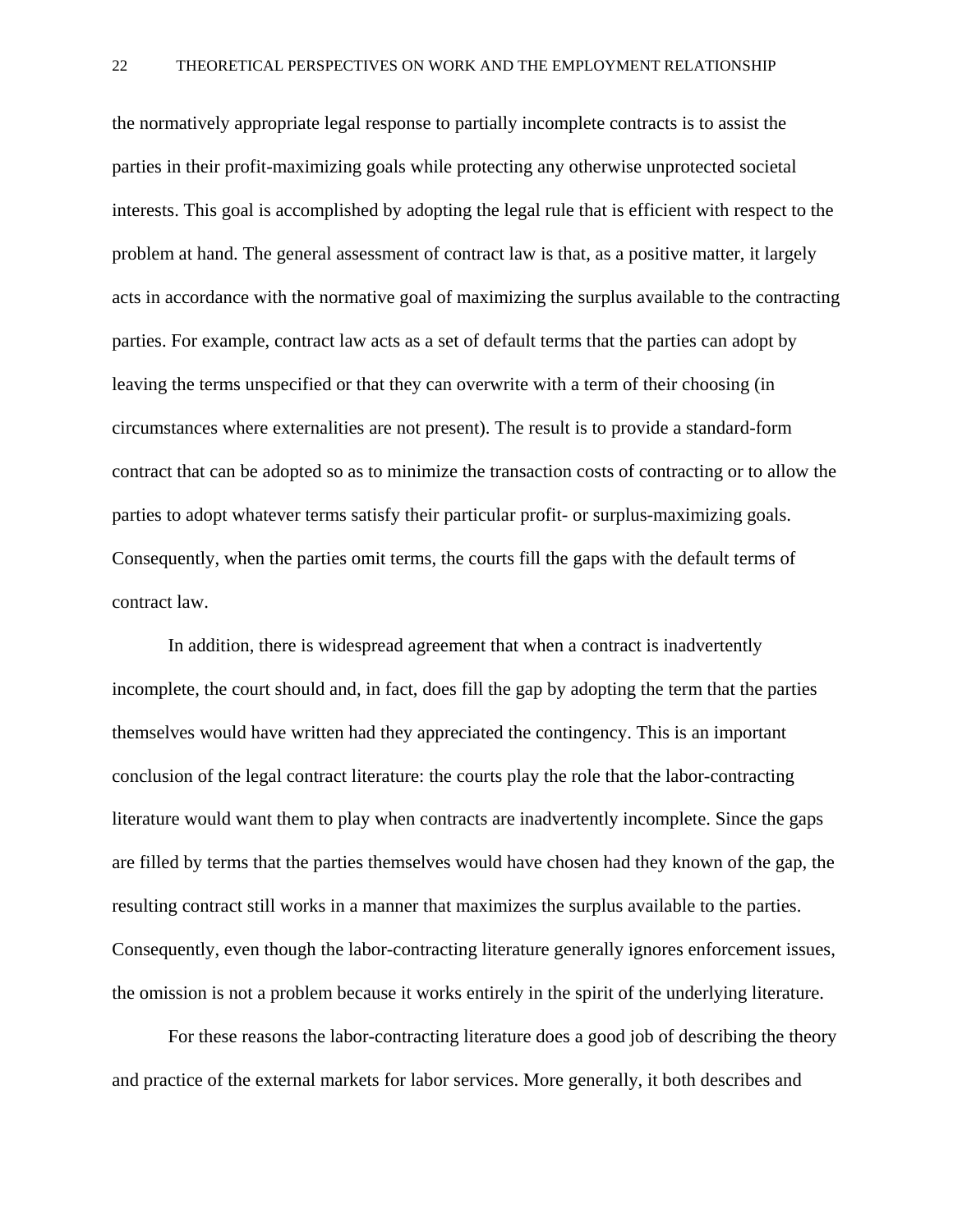predicts what law and economics scholars call relational contracts, which are pervasive not only in labor service markets but in many commercial markets where the agents are in a continuing, long-term relationship.

Less attention has been paid to the second question: how to address agreements that are primarily incomplete. What should be done when the parties intentionally leave wide gaps in their agreement? The position consistent with this paper is that the courts' response should be to treat the existing contract as complete and to treat issues that arise in the gaps as not covered by the contract.<sup>14</sup>

A simple example illustrates the point. Suppose a builder hires a self-employed laborer to work for him for one week. The laborer meets all the criteria to qualify as self-employed. The two agree to the laborer's hourly wage, the hours to be worked, and the right of the laborer to exit the relationship at will. After a few initial jobs are performed, the builder assigns the laborer to a task that she refuses to perform. The builder responds by withholding all pay.

The laborer grieves in court, claiming that the builder breached their contract by assigning her to the task and asks to be compensated for the time worked. Since the contract is entirely incomplete with respect to work assignment, the court has no guidance as to how to fill the gap. Typically, in such circumstances, the court will treat the contract as complete as to its few terms, ruling that the work assignment is outside of the contract. Since the assignment issue was not contracted for, it cannot be breached. However, the court will enforce the contract as to its hourly pay term, allowing the laborer to recover for hours worked.

More generally, contract law fully protects the interests of parties to the extent that they can do the foundational work of constructing a contract that accomplishes their goals. It is not protective otherwise. Except in the very rare situations where the courts apply defenses such as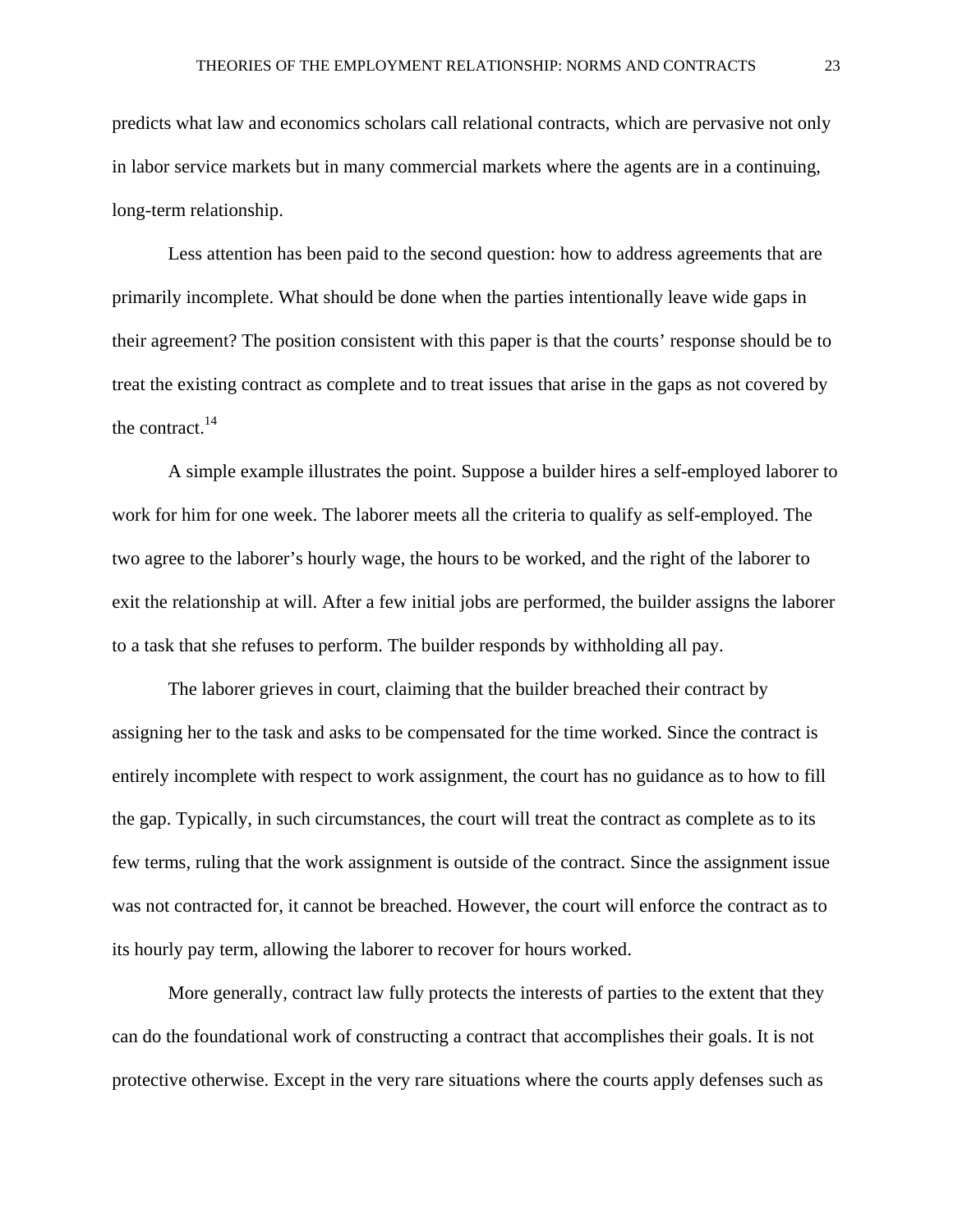unconscionability, duress, or coercion, the mission of the law of contracts is to enforce the terms of contracts. >From the perspective of labor relations, which often sees workers as a vulnerable class in their dealings with corporations, the law of contracts does very little to equilibrate the power of the parties. This is one of the arguments used in the labor relations literature to defend the statutory protection accorded unions by the NLRA.

A final relevant issue regarding the contract law of labor services is that contract case filings and litigations are actually quite rare.<sup>15</sup> This in part supports the ability of self-enforcing mechanisms and private reputational effects to protect parties from opportunistic behavior. The finding is also consistent with the idea that judicial enforcement is important as a deterrence. Critically, however, deterrence appears to be sufficient so that the litigation costs are typically avoided.

Litigation is expensive and wastes resources. In this sense, contract law works best if it works at the deterrence stage. Moreover, when they cannot be resolved by the parties themselves, disputes are often handled by alternative dispute resolution methods, including arbitrators familiar with the parties' relationship. Although evidence about the frequency with which cases are litigated in this venue is sparse, the anecdotal evidence suggests that usage is infrequent.

#### *Norm Governance in the Employment Relationship of the Nonunion Firm*

In the employment relationship in the nonunion firm, the parties rely on norms to guide their behavior, with the firm's hierarchical governing structure serving as the ultimate authority for resolving disputes. The problems to be solved by the parties to the nonunion employment relationship are similar to those found in the labor-contracting market, namely, match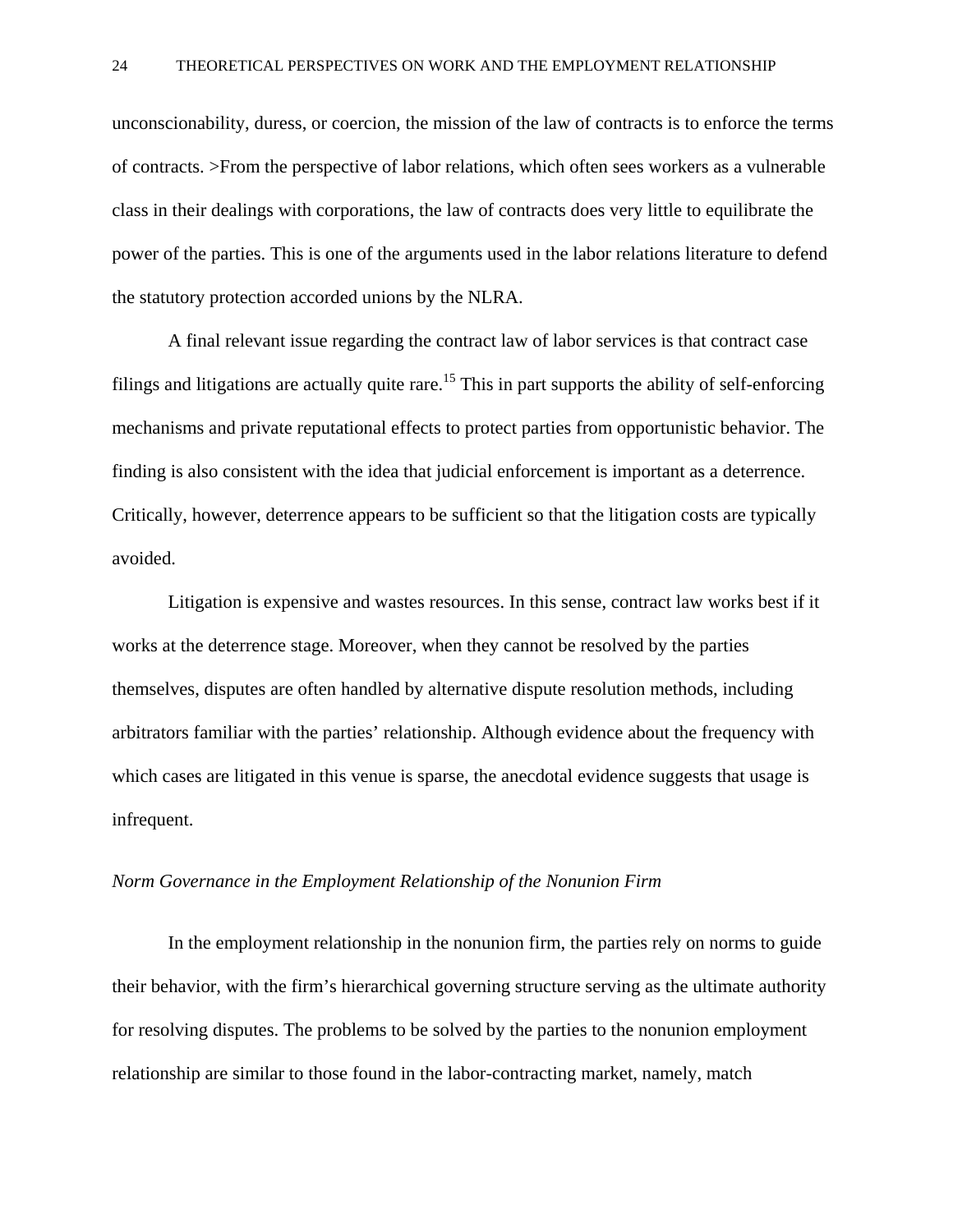investments, asymmetric information, and risk aversion.**\QQ AU: No transaction costs without contracts? XQQ\** In much of the theoretical literature, the models do not distinguish the laborcontracting sector from the nonunion employment relationship. Since the parties are dealing with the same types of problems, the inference is that the substantive features of the arrangements are similar. Moreover, both sectors are assumed to be affected by reputational effects that dissuade firms from dealing opportunistically.

There is, however, a critical difference between the contracting mechanism of the nonunion employment relationship and that of the external labor market contract. Hierarchy rather than contracts is used to develop the terms and conditions of employment and to dictate the norms of behavior that will be rewarded or penalized. Should a dispute arise, the firm dictates its resolution. Even though these terms appear to be like contract terms, the courts make no attempt to enforce what appear to be the parties' agreed-upon norms of behavior.

Take, for example, the paradigmatic problem when a firm discharges a worker and the worker believes that the discharge is without cause. Should the employee take the case to court, as she sometimes does, the courts generally apply the employment-at-will doctrine. Employment at will stands for the principle that an employer can fire an employee for good reason, bad reason, or no reason at all (Ehrenberg 1989). If taken literally, this rule seems to promote opportunism.

The employment-at-will rule also appears to contradict the assertion that the courts protect the interests of the parties. Remember that contract theory predicts and the facts suggest that the courts will fill contract gaps using the term that the parties themselves would have chosen. Moreover, courts will often enforce the parties' own practices even if they are not codified in the contract. Note that although employers seem to have enormous arbitrary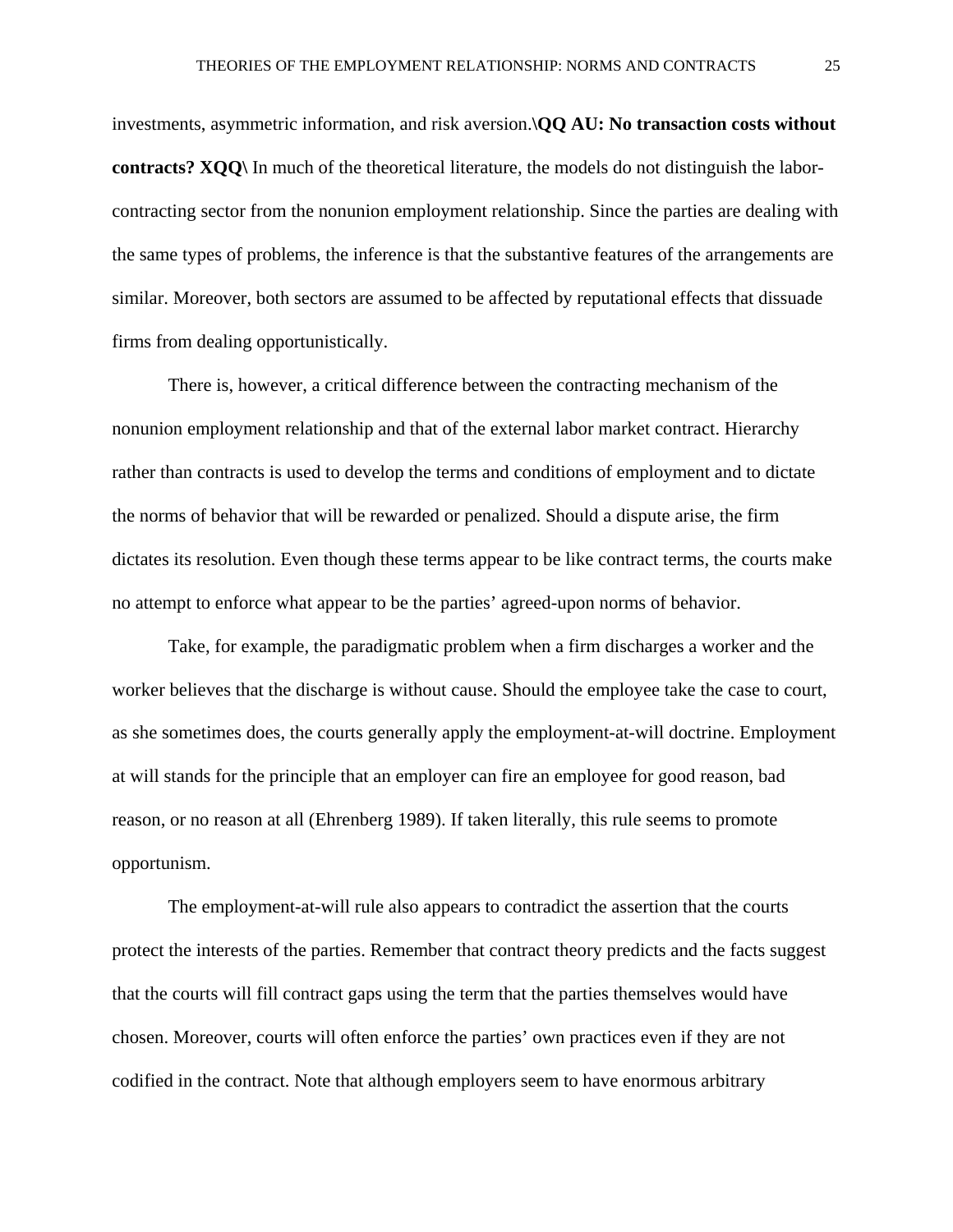discretion under employment at will, relatively few seem to make use of it. Instead, human resource management preaches that firms should follow the self-enforcing norm of discharging employees only for cause and also claims that firms generally do adopt this loftier standard of behavior. Consequently, although one might expect the courts to adopt the discharge-only-forcause principle since it is the term generally being practiced, the courts adhere to the employment-at-will rule. The courts' paradoxical passive role in these intrafirm disputes is explained by two factors: how the courts treat agreements marked by largely incomplete contracts and the distinction between governance inside the firm as distinct from governance in external market relationships (Rock and Wachter 1996).

If the parties to the employment relationship were to provide numerous contract terms, the court could play the active role of filling in the gaps or applying the parties' own norms. Errors would be unlikely to be large because of the guidance provided by the numerous existing terms about how the parties wished to handle similar disputes. In the employment relationship, however, the reverse is true. The gaps are large, and there are fewer relevant existing terms. Here the probability of judicial error is great, largely because the courts are too uninformed to make educated guesses. And judicial error raises the costs of the parties' relationship rather than lowering them.

In the presence of large gaps, the helpful court points out that the dispute is not a contract dispute because there is no contract and hence the court lacks jurisdiction. The role of the courts in such situations is analogous to their role when they are asked to resolve a dispute when the contract is largely incomplete. As noted earlier, in this circumstance the court narrowly draws the four corners of the contract to include only those terms that clearly meet the conditions required for contract formation. All other issues are assumed to be outside the contract and hence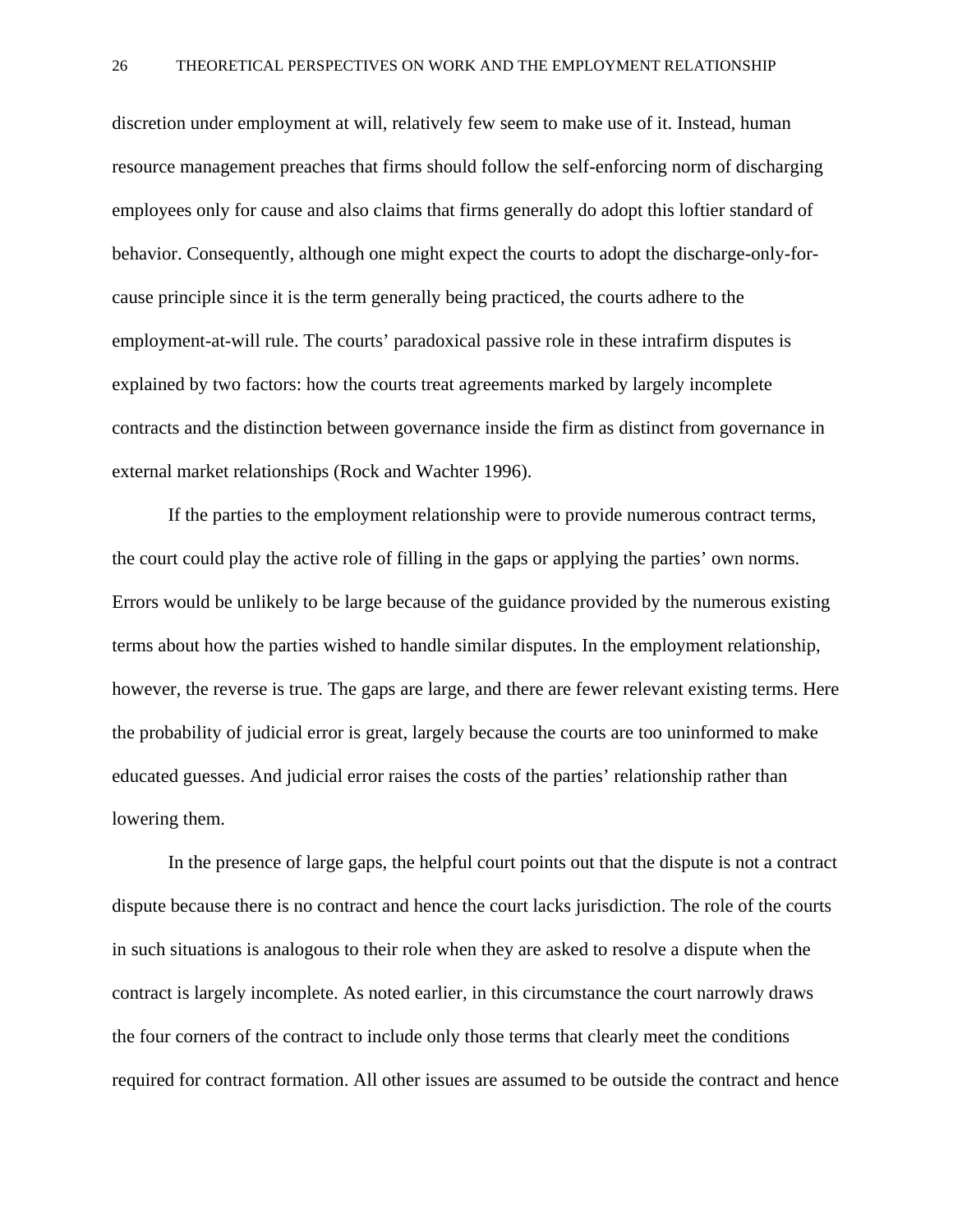not accessible to judicial enforcement. In other words, the courts acknowledge and respect the boundaries of the firm. Inside the firm, hierarchy is used is resolve disputes, not the courts. So interpreted, the employment-at-will doctrine is a statement that the court lacks jurisdiction.

If the employer can exercise arbitrary power based on a hierarchical decision-making process, how is the sanctity of employment agreements protected? Unequal bargaining power would surely appear to prevail in this environment. But can or do firms exercise such arbitrary power? The theory of the firm proves especially useful in providing an answer here. The answer has two elements.

The first element explains why the hierarchical structure is needed. Although hierarchical governance and centralized management can create unequal bargaining power, they also create much of the joint surplus available to society. For centralized management to be effective, it cannot be subject to the ultimate jurisdiction of the courts to resolve private matters. Otherwise, judicial enforcement would undermine the legitimacy of centralized management and open numerous disputes to judicial second-guessing. Once the parties have chosen the organizational form, the courts respect the choice and acknowledge that the firm's boundary is a judicial boundary. But what then controls the acknowledged unequal bargaining power?

The second element is that while the intrafirm governance is hierarchical, it has selfenforcing features that exceed even those available in external market relationships. All of the controls available to external market participants are at work within the firm, with the exception of judicial enforcement. These include the strong self-enforcing features of the norms and the reputational effects exerted by third parties. But what offsets the availability of judicial redress?

The exceptional feature of the employment relationship is that it is an intensively repeatplay market. It is this feature that provides workers with considerable bargaining power. It is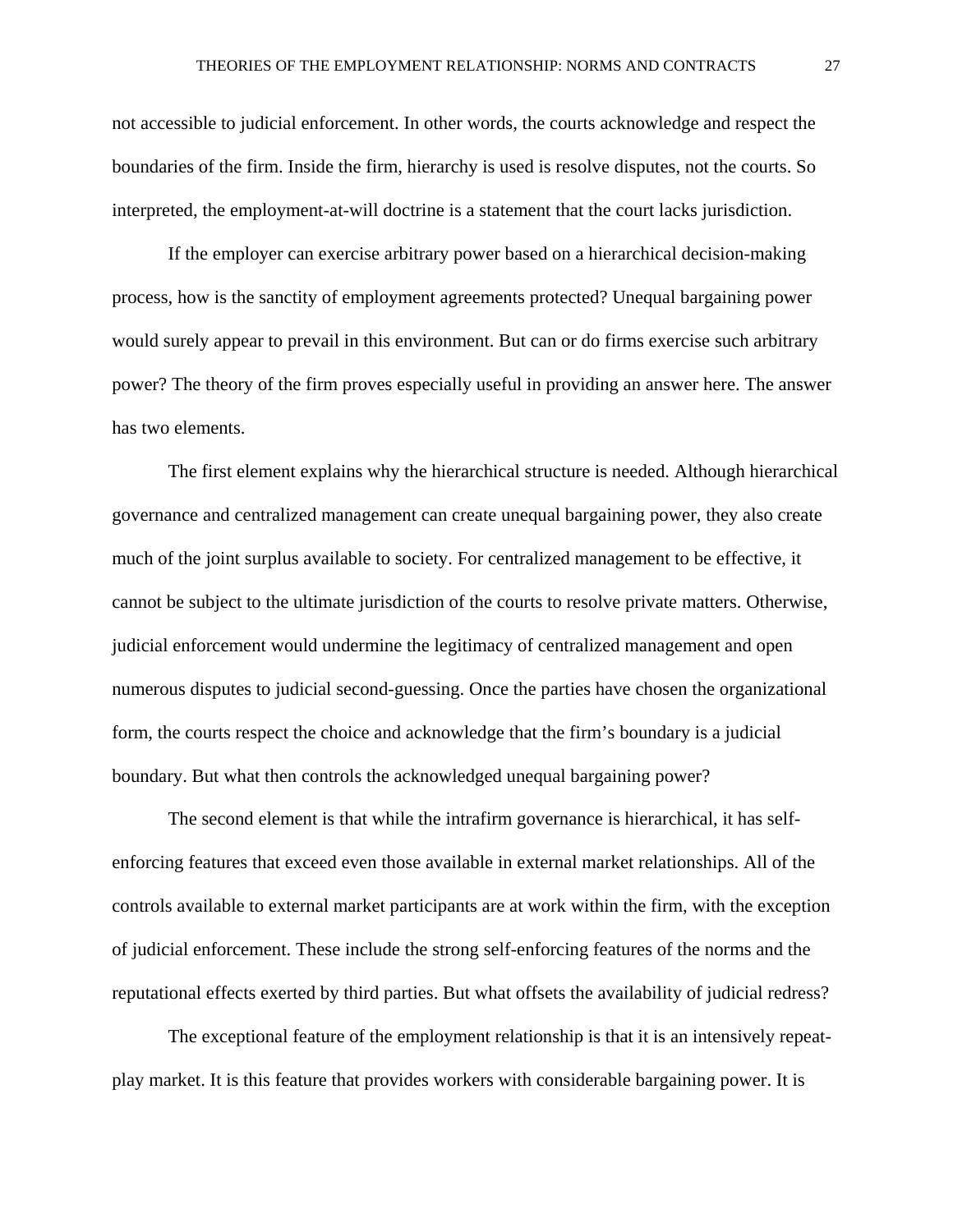now well known that informal norm governance works best in repeat-play situations where the very high frequency of the interactions provides an aggrieved party the opportunities needed to sanction and thus deter bad play (Ellickson 1991).

The reason is that self-help methods are much stronger in such situations. This is particularly true where, as in the employment relationship, high-frequency interactions involve information asymmetries where the employees' day-to-day activities are imperfectly monitored. In this situation, a firm that engages in bad play by not following the norms can be sanctioned by the employees. In the repeat-play, low-monitoring context, the employees can engage in techniques running from work slowdowns to outright sabotage. In this situation it is the firm that lacks bargaining power, since the remedy—increased monitoring—can be prohibitively expensive for the same reason that contract writing is prohibitively expensive (Rock and Wachter 1996).

Whether the norms of the nonunion sector provide a workable resolution to the problems of the employment relation is an empirical question. At least at this point in time, it appears that the system does work, given the rise in the percentage of workers in this sector. Certainly, important questions have been raised at times about some aspects of this relationship, particularly where asymmetric information makes it difficult for employees to determine whether the employer is actively opportunistic. Examples are the statutory interventions to regulate employment discrimination, pension plans, and occupational safety and health. In these cases, as was true in the earlier cases of regulation of work hours, child labor, and minimum wages, the regulations have carved out specific areas for judicial enforcement while leaving the bulk of the employment relationship unregulated and the firm's hierarchical governance mechanism outside the purview of judicial review (Bennett and Taylor 2002).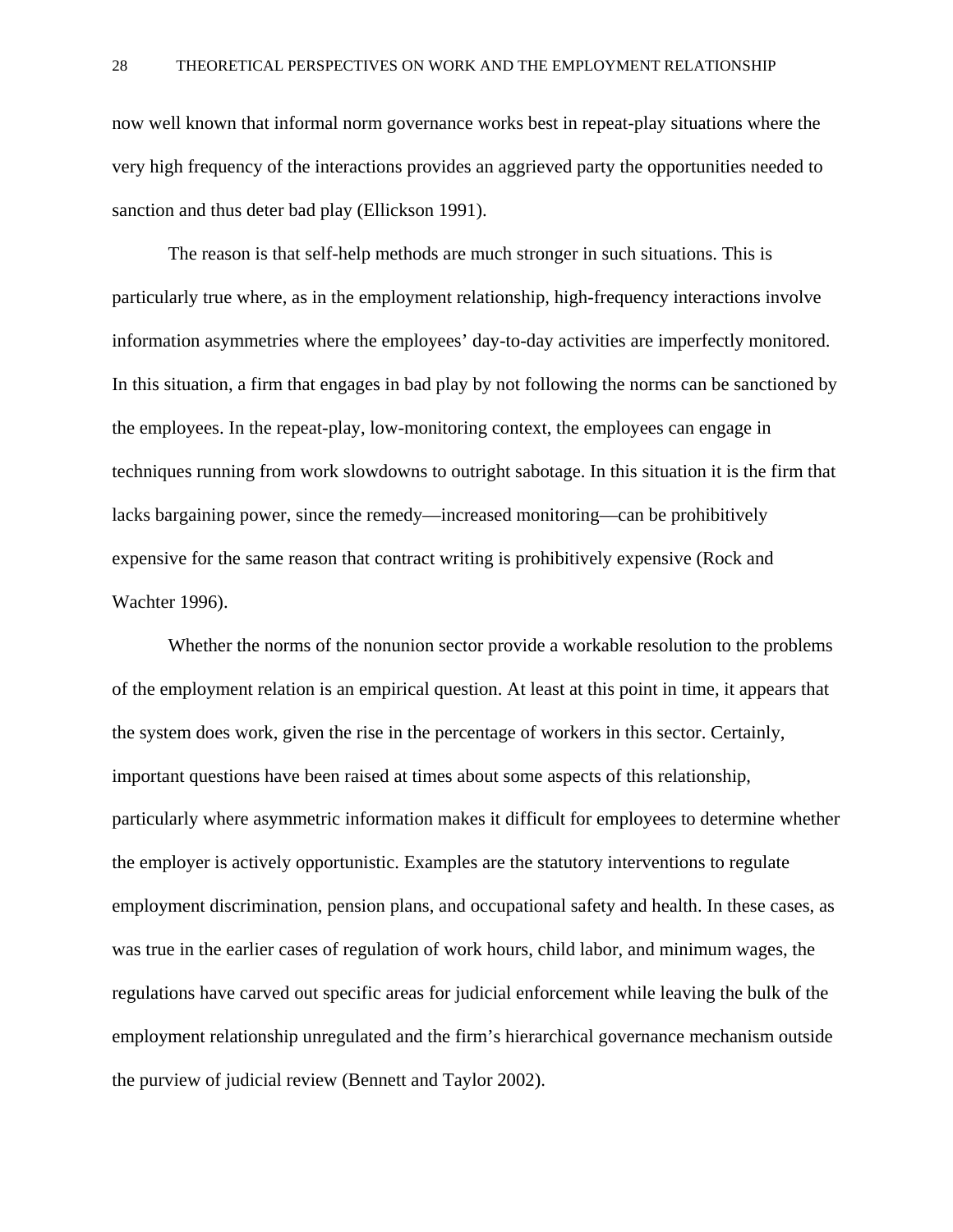If exclusions for government regulation prove to be an acceptable policy response to major norm failures when they emerge, the nonunion sector can benefit from a bifurcated enforcement mechanism that allows for very inexpensive nonunion contracting mechanisms in all but those identifiable areas where management opportunism is most likely to occur.

#### *Statutory and Contract Enforcement of Union Employment Relationships*

The major exception to the rule of employment at will for resolving intrafirm employment disputes is the union sector of the U.S. economy. The bargaining mechanism in the union sector operates in a manner that can be partially predicted by the labor-contracting literature. The employer and employees reach an agreement that covers wages and other terms and conditions of the relationship. The provisions of the collective bargaining agreement (CBA) are enforceable under contract law. Like many ongoing commercial contracts, the parties resolve disputes by appealing to third-party arbitrators rather than relying directly on the courts. The arbitrators apply the usual standards of contract law to the dispute at hand by interpreting the evidence and the parties' conduct in the context of the agreement.<sup>16</sup>

With respect to the substantive terms of the employment relationship, there are important similarities and differences between the union sector and the two alternative structures. For example, there is evidence that some of the adjustment patterns followed by union firms are similar to those followed by nonunion firms and by parties in the labor-contracting market. These include upward-sloping age–earning profiles, filling many slots through internal promotions, and wages that are relatively inflexible with respect to downward adjustments during periods of economic slack (Rock and Wachter 1996).

On the other hand, there is general agreement that union workers are paid considerably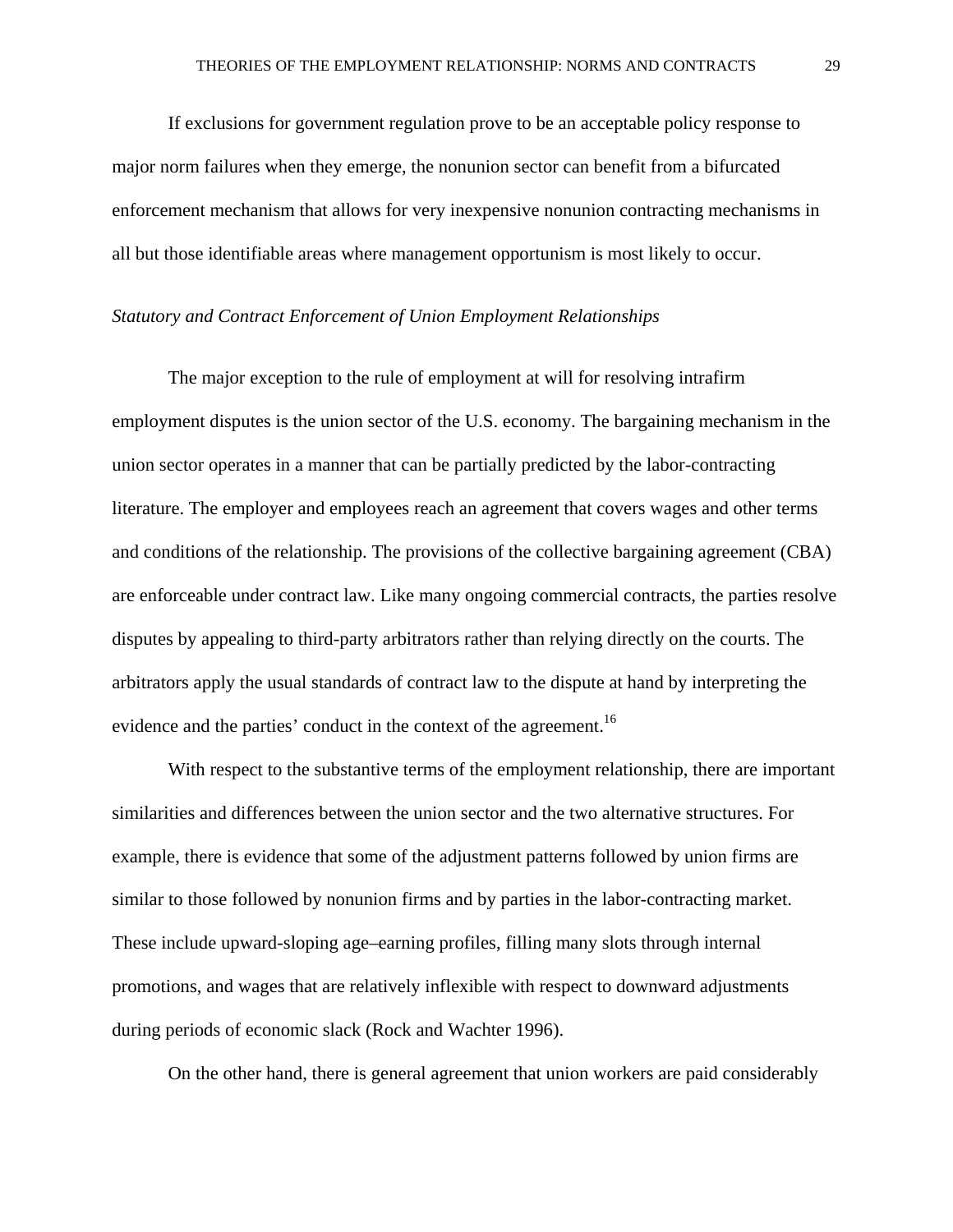more than comparably skilled nonunion workers doing comparable work. Although the union wage premium may have declined over the past decade, it is still material.<sup>17</sup> On a normative basis, the substantive terms of the CBA are thus more favorable to employees than are the outcomes in the nonunion sector and the external market for labor services.

The greatest distinctions among these three forms, however, involve the element of power sharing and the manner in which disputes are resolved. While the labor-contracting sector uses contract law and the nonunion sector uses hierarchy as their enforcement mechanisms, the union sector uses the elaborate superstructure of the NLRA that promotes power sharing. The result is that, whereas the formation of an external labor market contract is entirely voluntary and thus inferentially maximizes joint profits, the collective bargaining contract has numerous mandatory features.

Under the NLRA, once the workers have chosen to be represented by a union, the firm commits an unfair labor practice if it declines to bargain with the union in good faith over the terms and conditions of employment. While the firm retains its hierarchical structure to unilaterally implement changes unrelated to the employment relationship, it is constrained during the bargaining process from unilaterally implementing**\QQ AU: OK, i.e., it is limited in making these changes? XOO** changes that do affect the employment relationship. In this sense the firm loses some of its residual control rights, which, as described earlier, allow it to call the shots. Moreover, if the parties cannot reach an agreement, they can use the economic weapons of strikes and lockouts against each other.

Consequently, although collective bargaining contracts may maximize joint profit, there are no legal or market forces making this so (Wachter and Cohen 1987).**\QQ AU: Should this be 1988? If not, please add to or correct year in ref. list. XQQ\** This is a very important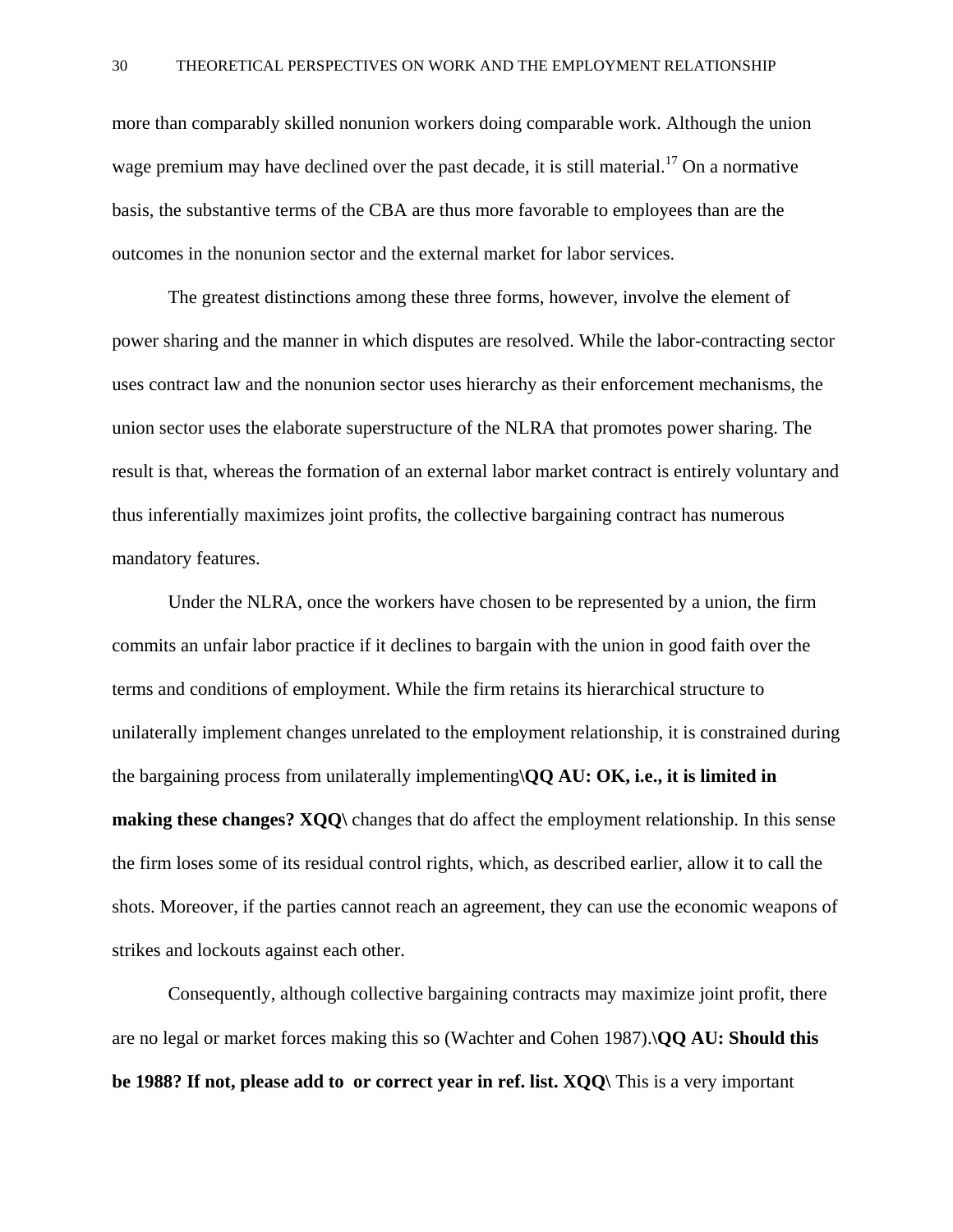distinction. The claim that contract law is efficient assumes that the parties voluntarily enter into their relationship and bargain for terms in an atmosphere where the threat of coercion or duress is absent and where there are few mandatory terms. The bargaining structure in the union sector is very different from this; hence, it would be surprising for the resulting CBA to have the welfare aspects of the unconstrained commercial contract.

An apparent negative upshot of the power sharing is that numerous disputes arise and make the relationship highly litigious. The parties frequently litigate even minor disputes involving the contract rights of individual workers or of management. In addition, the parties frequently litigate "unfair labor practices," that is, allegations that either management or the union has violated the other's statutory rights. Such statutory-based litigation is, of course, entirely absent in labor service contracts in the external labor market. Moreover, while the CBA itself is enforced under contract law, the rights established by the NLRA are enforceable under the act, with the National Labor Relations Board serving as the court of record. The high costs of the current collective bargaining system are without dispute (Gould 1993; Weiler 1990).

The differences in the cost of the enforcement mechanisms are even greater when we compare union collective bargaining with the nonunion employment relationship. Remember that the difference between the labor-contracting sector and the nonunion employment relationship is that the latter operates without the backdrop of a judicial or third-party enforcement mechanism and all its associated deterrence of opportunistic behavior. This makes the nonunion enforcement mechanism even less costly than the labor-contracting mechanism. Consequently, the cost difference in the enforcement mechanisms between the intrafirm union and nonunion sectors is particularly large.

Costly contracting and enforcement is thus a major problem facing the union sector. Can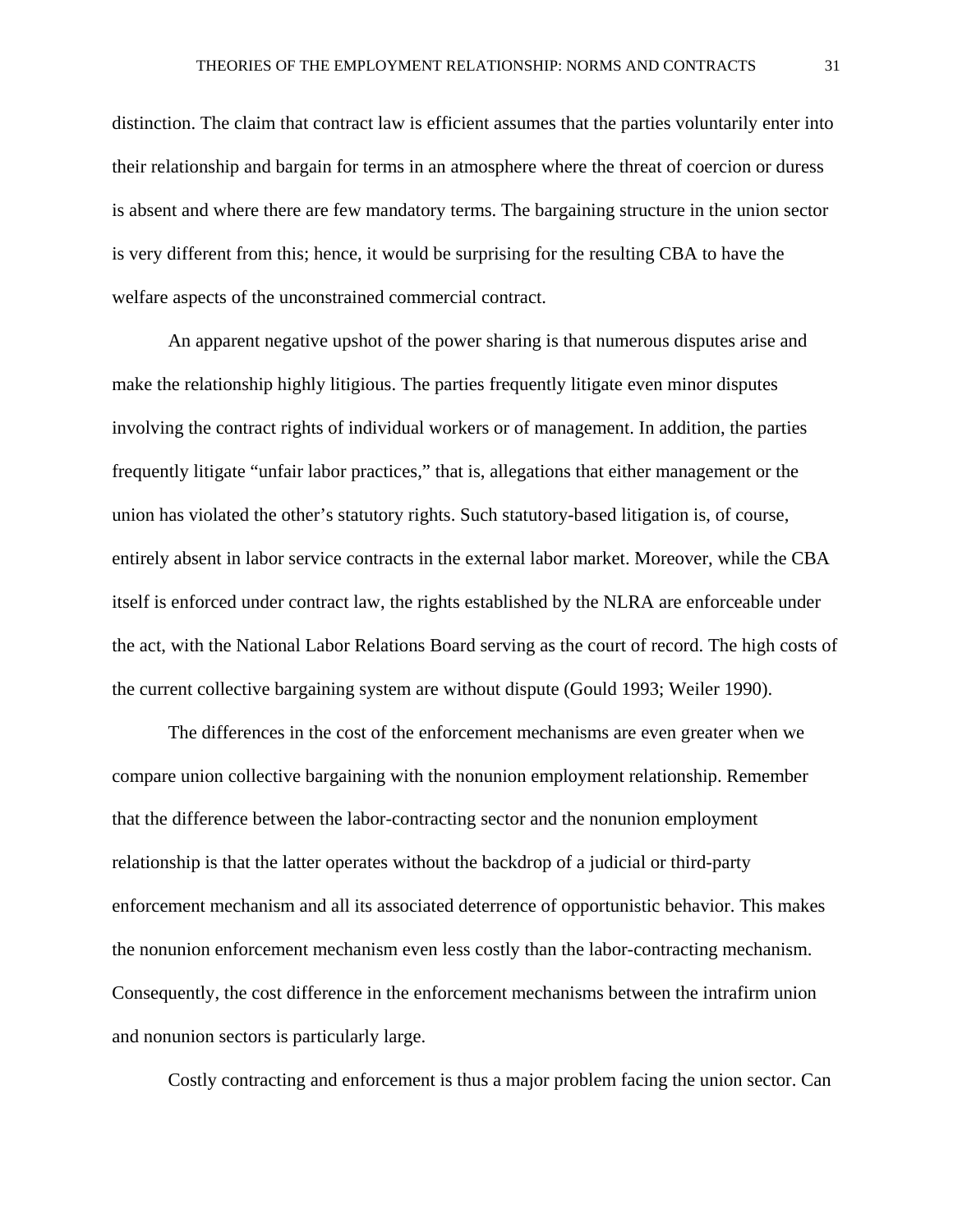enforcement be conducted so as to support the joint interests of the parties, or is it inherently costly and adversarial? The theory of the firm and contract theory suggest a pessimistic assessment. First, the activities performed inside firms are those for which residual control issues are prevalent, and residual control rights involve precisely those events that are not easily predicted before the fact and therefore cannot easily be incorporated into contracts. Second, contract theory predicts that contracts work best when the contracting terms are largely selfenforcing and when the threat of litigation is sufficient to deter remaining possibilities of opportunism. Finally, there are no proposals for making it less adversarial.

So why does the union sector engage in explicit contracting, and why are litigation costs so high? There are two answers: either unions use their power to achieve noncompetitive wages and benefits, or management cannot be trusted and acts opportunistically. To an extent, however, the issues dovetail into one explanation.

The fact that unions can and do achieve noncompetitive benefits for their members is one of the most widely supported economic regularities in labor market research. If unions achieve these gains, the use of explicit contracting takes on a special role: it codifies and makes legally enforceable the noncompetitive returns. This special role is magnified by the fact that relationship is not entirely voluntary. A firm cannot refuse to bargain with a union that has been certified to represent its workforce. In this context, it is likely that the unhappy party will do whatever it can to escape from the unfavorable terms that it views as being forced on it.

The sources of the union pay premium, the wage and benefit clauses, are themselves lowcost items that generate little in the way of litigation. The payment of wages and to an extent the payment of benefits can be observed and verified by the parties. It is the contingencies prompted by the wage and benefit clauses that introduce litigation and increase transaction costs.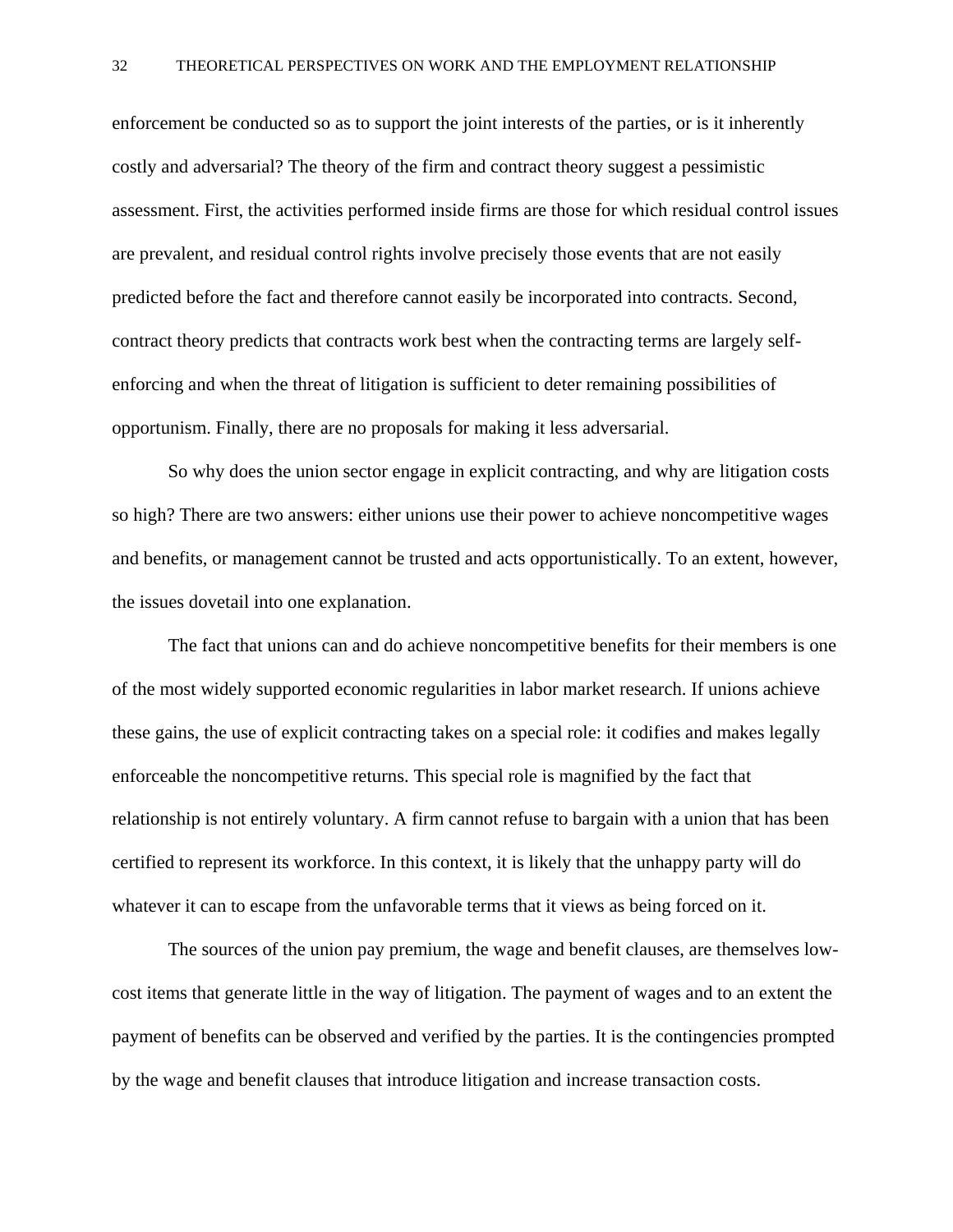Specifically, if the workers are being paid more than comparable nonunion workers would be paid, the firm can be expected to engage in tactics to substitute nonunion for union labor wherever possible or to change work rules or assignments to make the wage and benefit premium less onerous. Given the potential scope of management activities to evade the premium, protecting against these contingencies is a major undertaking. The result is a host of contract clauses dealing with work assignment, discharge, relocation, subcontracting, and work rules in general.<sup>18</sup>

This then is the contracting problem faced by the union sector. If management will search for methods to lower labor costs, then the contract has to be elaborate enough to foreclose as many of these as can be anticipated before they occur. This generates two well-known contracting problems. First, management has asymmetric information about the cost and benefits of proposed initiatives, and its information cannot be easily observed or verified by the union. Second, the union is attempting to foresee future management initiatives that are very difficult to predict with any accuracy. These initiatives, after all, are the very residual steps that management itself believes it cannot contract over because of the difficulty of identifying them beforehand. The upshot is that the union must cast a wide contracting net that constrains management behavior over a substantial range.

Expansive contracting provisions to restrict the use of information by the informed party render the union employment relationship less flexible, since many avenues of adjustment normally open to managers cannot be used. Such restrictions include preventing management from taking initiatives whose primary goal is to reduce the union's noncompetitive advantage. But since there is no way of verifying motive, restrictive contract terms also prevent many changes that would maximize joint profit. Indeed, because of the verification requirement,**\QQ**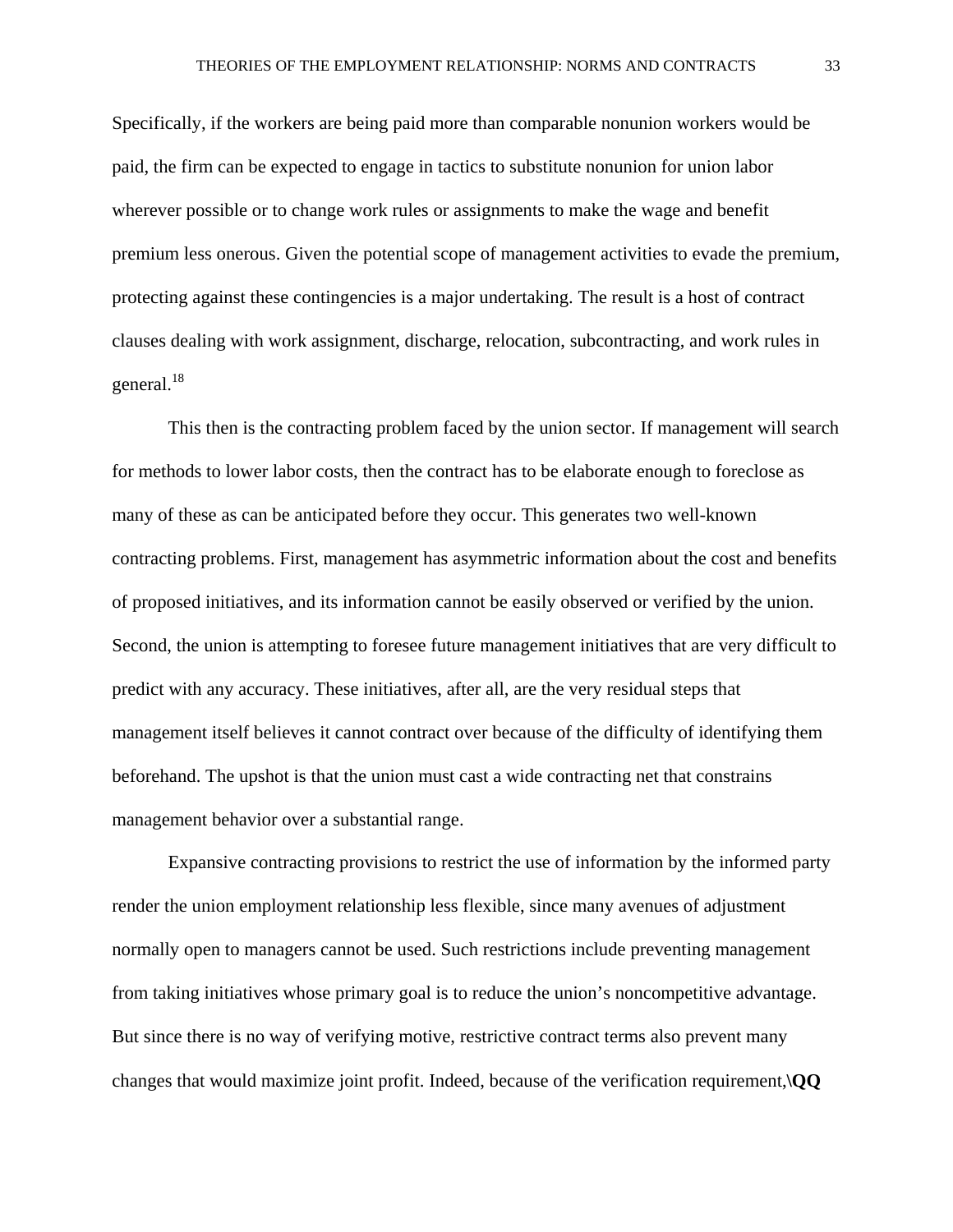**AU: OK? Else please clarify "because of verification." XQQ\ even measures that would** increase the profits of both sides may be foreclosed. This, for example, supports the widely cited claim that nonunion automakers can pay union wages and benefits and still have lower unit labor costs. More generally, the result of this inflexibility is to raise unit labor costs without generating direct benefits to either the firm or the union (except for the indirect benefit of protecting the noncompetitive results).

The second explanation for the contract morass is that management cannot be trusted and acts opportunistically. The high litigation costs are caused by the need to constrain opportunism. In the context of the union sector, the commentators who follow this line focus on the claim that managers are anti-union in the sense of attempting to keep or make their plant or company nonunion. Specifically, the pointed attacks on management's actions in the union literature involve the fact that management has never accepted unionization as the appropriate organizational structure for dealing with its employees (Weiler 1990). On this claim itself there is little disagreement. Even promanagement commentators agree that most nonunion firms attempt to remain nonunion and that, in some cases, firms with unionized operations attempt to become nonunion. In addition, there is broad agreement that both sides have historically used practices that have been found to be unfair labor practices under the NLRA. Whether management's position is driven more by the noncompetitive agreements achieved by labor unions or by their unwillingness to share power with unions is a topic that is beyond the scope of this paper.

The two stories—that unions achieve noncompetitive results and that management cannot be trusted—are thus just two elements of the same story. If unions achieve noncompetitive results that place the firm at a competitive disadvantage in its product markets or that reduce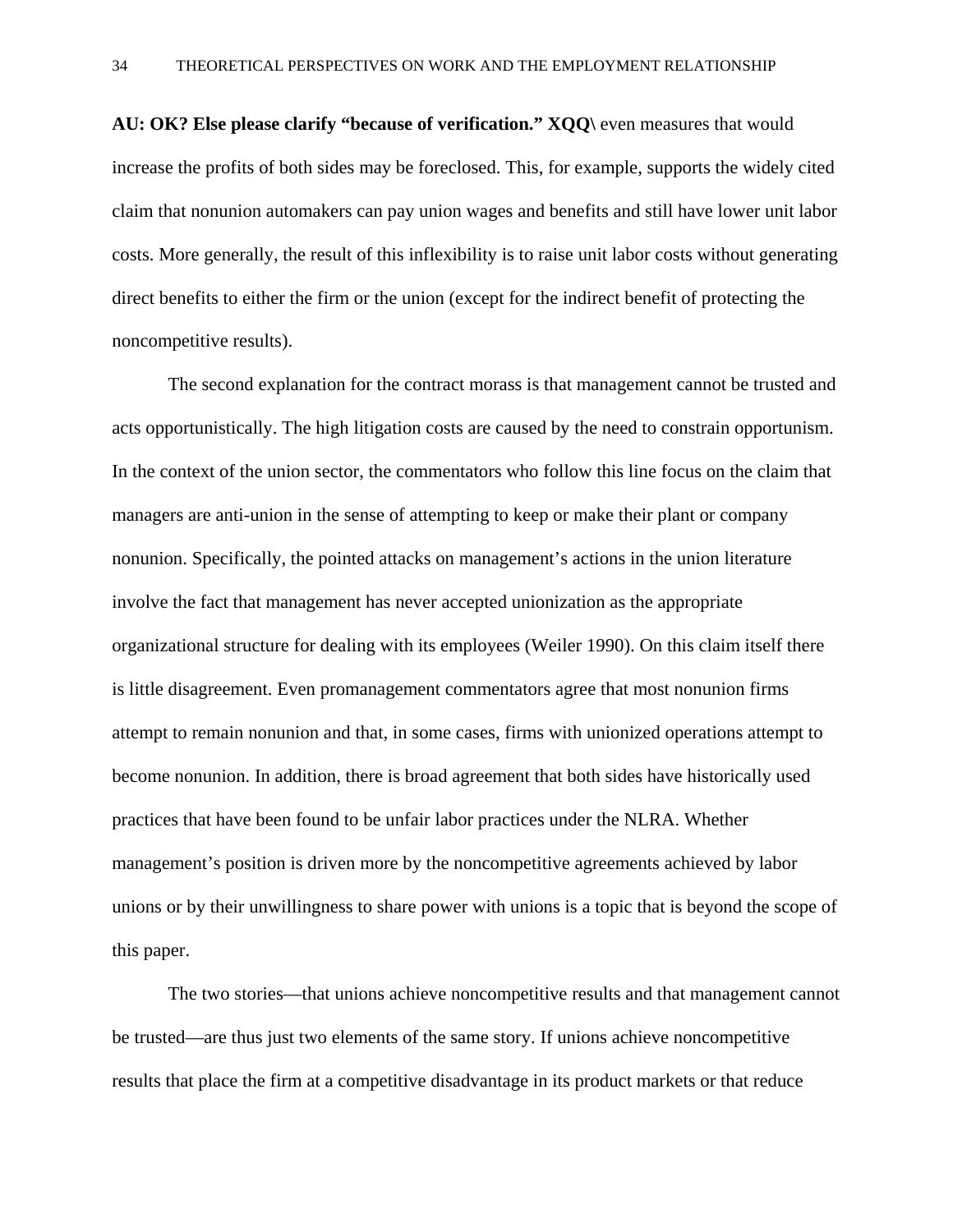shareholders' returns below some anticipated level, then management can be expected to use whatever mechanisms are available to it to escape from that noncompetitive position. The result is the high litigation costs and adversarial context in which the parties often operate.

Given the disadvantages of unusually high contracting and enforcement costs, what advantages are offered by the union form? There are two situations where collective bargaining offers the preferred organizational structure. The first is when society wants to promote noncompetitive results in the labor market, which was arguably the case at the time of the passage of the NLRA (Wachter 2003; Kaufman 2002).<sup>19</sup> The second case is when management cannot be trusted, even absent a union wage premium. Here *untrustworthy* means that nonunion managers use the hierarchical power inherent in the nonunion form to force noncompetitive terms and conditions of employment on imperfectly mobile workers who have made match investments and who may suffer from informational disadvantages that keep them in the dark as to actual conditions or opportunities.

## **Conclusion**

In this paper I have argued that when economic actors in the labor market choose a method for organizing the provision of labor services, their choice is determined by the parties' specific costs associated with the four problems of match-specific investments, asymmetric information, risk aversion, and transaction costs. The costs relate to both labor and capital. The boundaries of the firm, that is, the choice between using markets or hierarchy, are determined not only by the costs associated with organizing labor services in these two different organizational forms but also by the need to control the costs associated with residual rights of control over physical and intangible assets.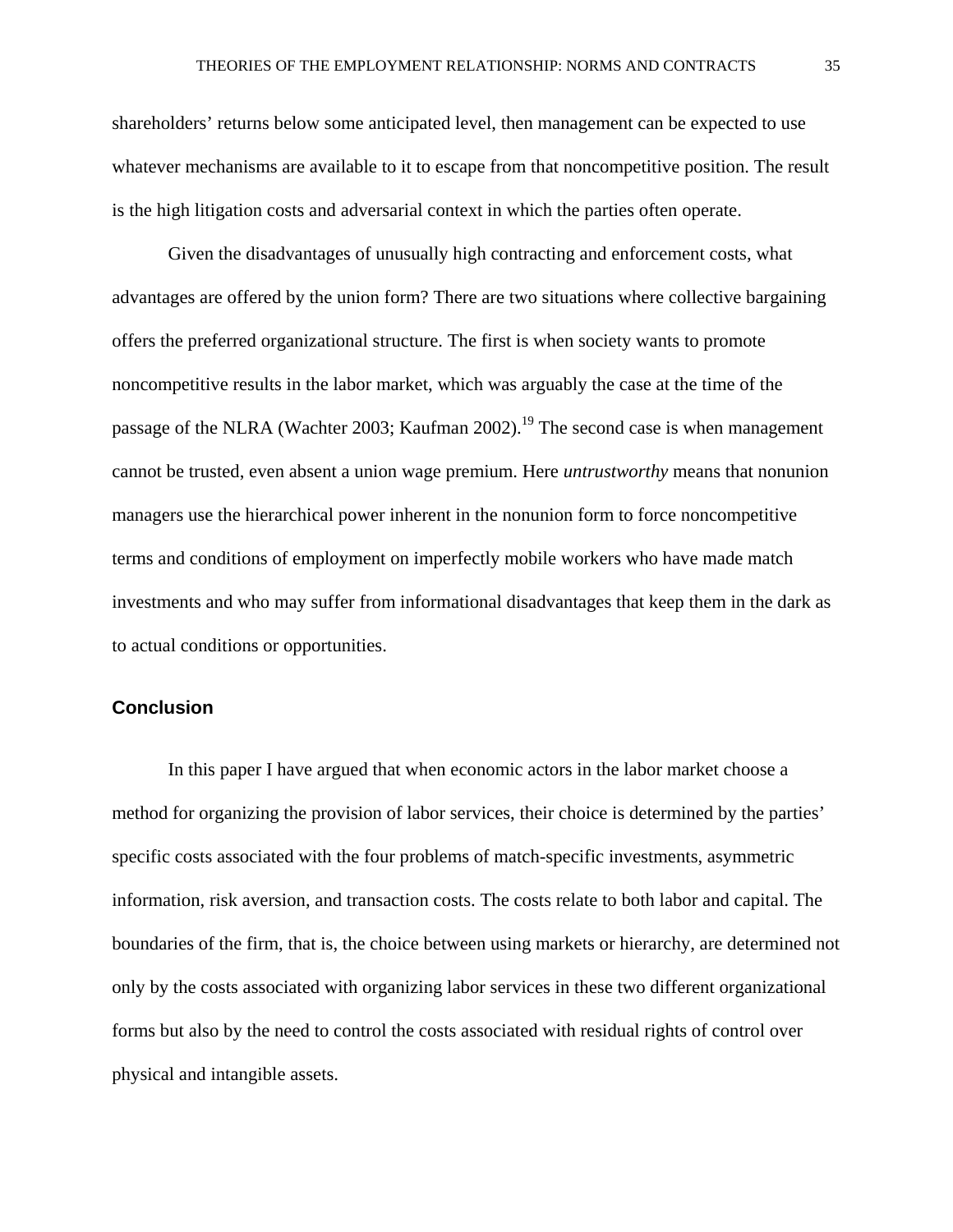The external labor-contracting market, the nonunion employment relationship, and the collective bargaining structure of the union sector are each likely to be cost efficient under some economic circumstances. Two economic actors are more likely to choose the external contracting model to guide their interests when the transaction costs of contracting are low. This is likely to occur when the parties do not need to interact continuously, there are relatively few match investments, and the critical information relevant to the transaction is available to both parties. When this structure is available and markets are competitive, the parties' interests are well protected. Not only can they rely on the power of self-enforcing contract terms and reputational effects, but should these fall, they can rely on judicial enforcement as well. The problems of inequality of bargaining power and the exercise of arbitrary hierarchical powers are less problematic in this environment because the parties are using competitive markets rather than hierarchy to guide their activity.

Different enforcement issues arise when the activities are brought inside the firm. At least in the nonunion firm, judicial enforcement is absent, so the parties are left to the binding powers of the self-governing norms that they follow, augmented by third-party reputational effects that occur when firms or workers can be labeled as bad players. Why should workers be willing to abjure the protections of market contracting and work inside firms? The theory of the firm provides the answer.

For capital to create value, individual firms must have residual control rights over their key physical and intangible capital. The result is hierarchical governance whereby the executive officers get to call the shots on behalf of the shareholders, who receive the residual income generated by the owned assets. For hierarchical governance to work, the executive officers have to be able to manage the business and affairs of the corporation. Even in corporation law, the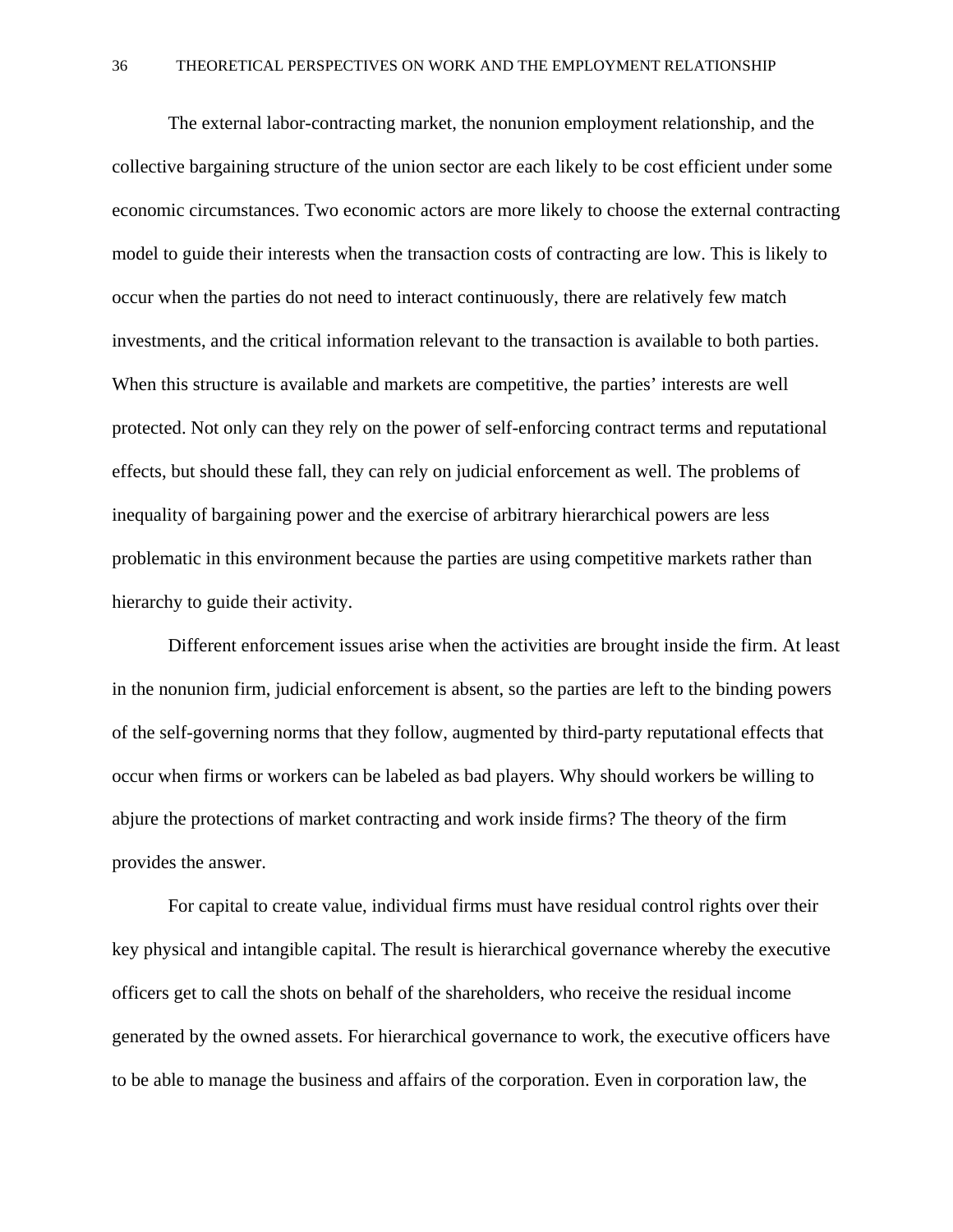courts give managers great discretion in conducting the business and affairs of the corporation. Although the shareholders get to vote for the directors in their role of residual claimants, they exercise almost no other control rights normally associated with ownership. The reason is to protect the integrity of hierarchical governance and its ability to maximize shareholders' value.

These same concerns devolve into the nonunion employment relationship as well. Hierarchical governance means that the managers get to decide about employment issues with little second-guessing by courts. Workers are willing to relinquish the protections of the external labor market because of the increased wages available to those who are given access to valuable nonhuman capital. In the high-transaction-cost, continuous-interaction setting of the employment relationship, match-specific investments are frequent, and asymmetric information problems are endemic.

For the firm to be successful, it has to decide on the capital stock over which it needs to have residual control. In the nonunion sector, the firm also decides on the norms and specific standards of the employment relationship. Both the firm and its workers have much at stake in making their relationship work. The success of the nonunion sector of the economy suggests that the system must be working, at least tolerably and perhaps much better than that. There is still inequality of bargaining power, which is inherent in the system. But it is at least arguable that the norm-based governance system, policed by the ability of either party to penalize**\QQ AU: As intended? XQQ\** bad play in the transaction-intensive relationship, works reasonably well (Rock and Wachter 2001).

But a hierarchical, norm-based system may not always work. Although the firm has the appropriate incentives to treat workers fairly, the managers may not act this way because of either individual managers' idiosyncratic behavior or firm policy. When this occurs, workers can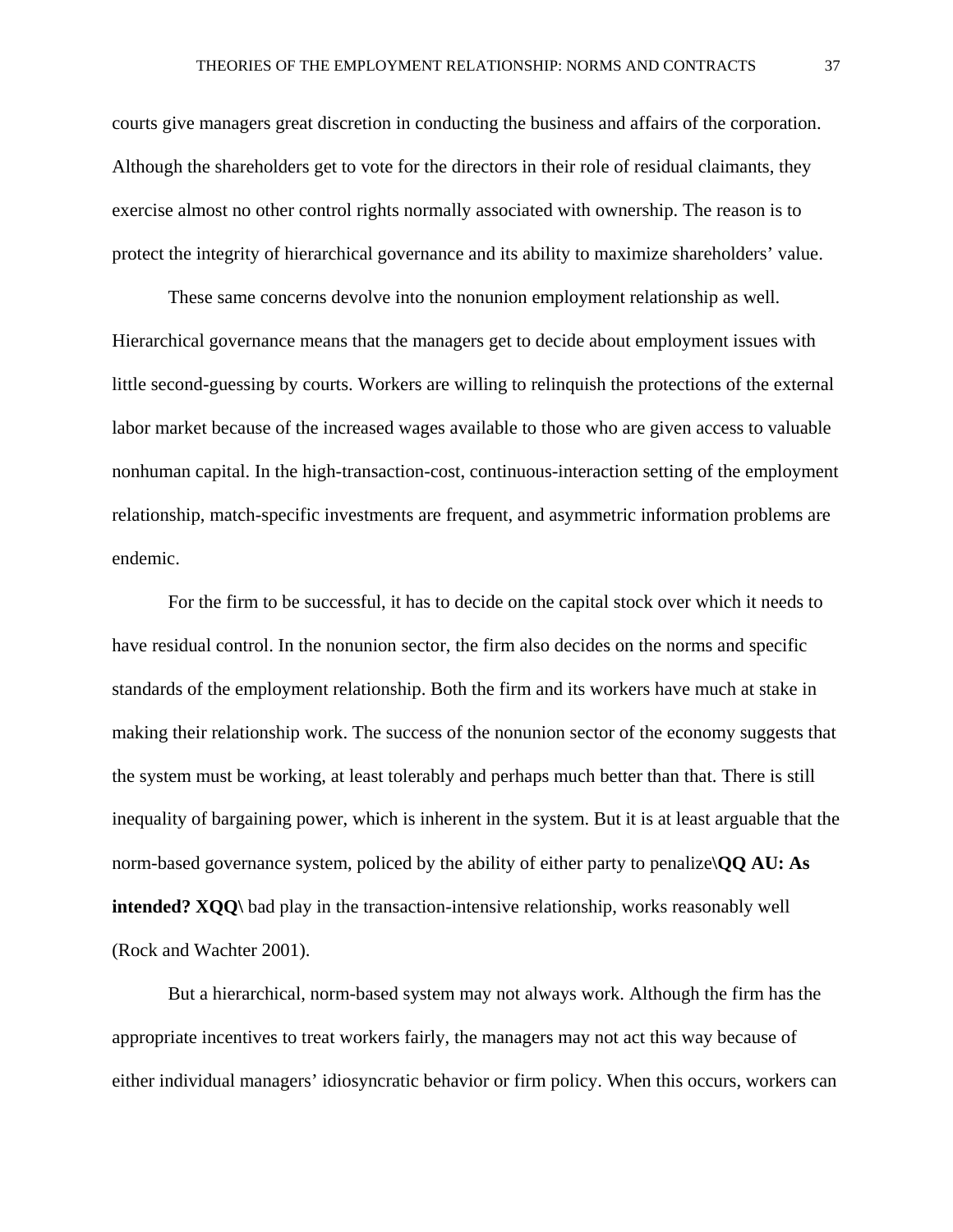seek the heightened protections of the NLRA, whereby the contract formation process itself is protected by contract law and the union certification and collective bargaining processes have distinct statutory protections.

Alternatively, government labor market regulation—narrowly targeted to resolve specific intrafirm problem areas such as employment discrimination, pension regulation, and occupational safety and health—can reduce the need for unions. By carving out problem areas and resolving them while leaving hierarchical governance in place, policy has made the nonunion form much more successful than it otherwise would likely have been (Bennett and Taylor 2002).

The collective bargaining system was originally envisioned to serve the needs of a wide spectrum of workers, not just those dissatisfied with the nonunion sector. Collective bargaining was viewed as a good in itself. However, if collective bargaining is a good, it is an expensive one. The theory of the firm teaches that the hierarchical, norm-based system that eschews contracts and legal enforcement is the low-cost contracting and enforcement mechanism to be used inside firms. The nonunion system has many cost advantages over the union system as long as management opportunism can be adequately controlled by self-enforcing mechanisms combined with reputational effects. If this nonunion system works—in the sense that workers feel adequately protected by it against firm opportunism—then the union alternative is likely to be at a material disadvantage.

# **Acknowledgments**

I am grateful to Bruce Kaufman for many useful suggestions, to Bonnie Clause and Sarah Sisti for research assistance, and to William Draper for library assistance.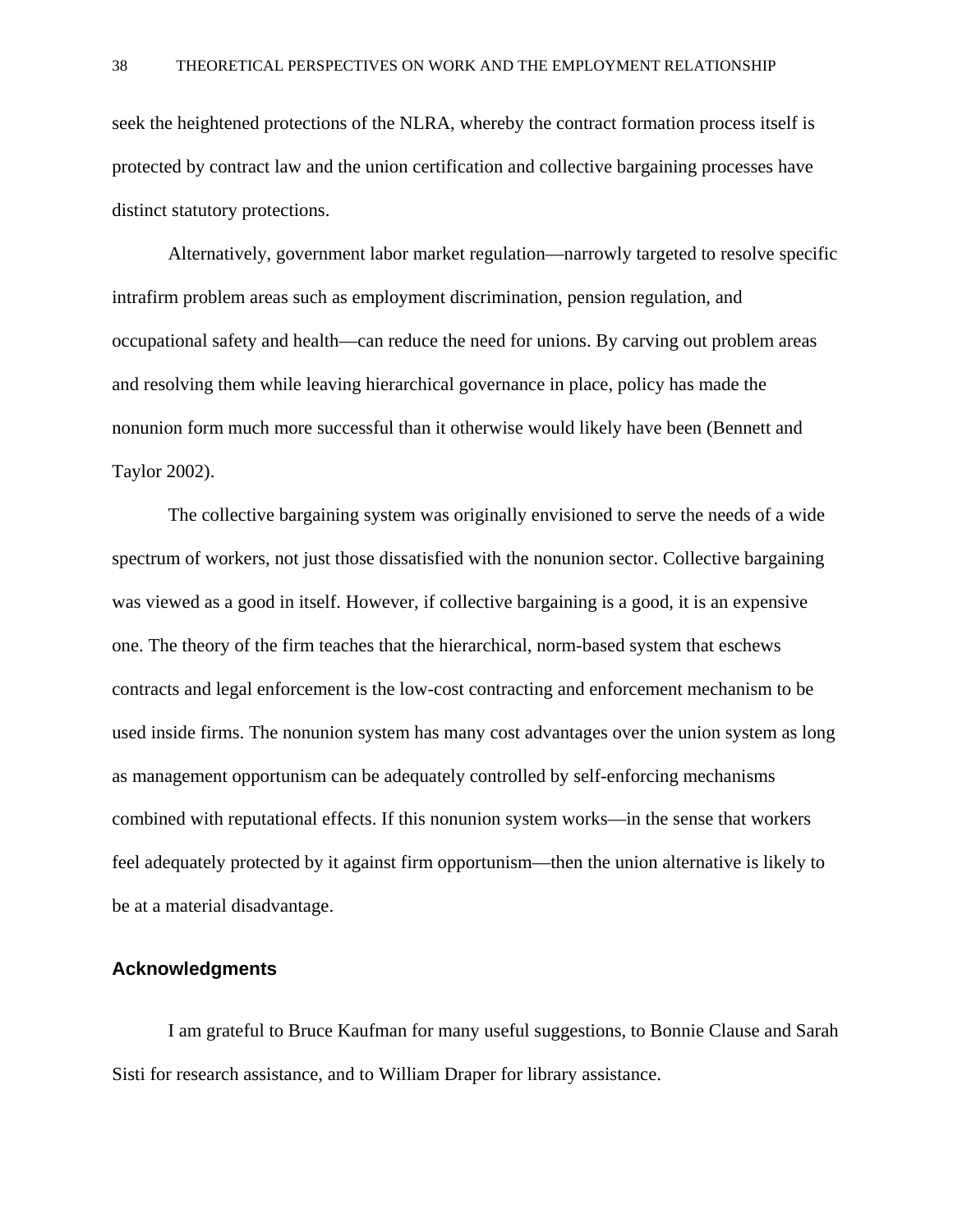# **Notes**

 $<sup>1</sup>$  A term of an agreement is self-enforcing if none of the parties to the agreement would</sup> find it profitable to use the discretion available to them to redistribute profits to themselves. Agreements that self-enforce thus do not require or benefit from either judicial enforcement or even from private, third-party effects such as reputational effects.

<sup>2</sup> Throughout this article, I refer to the National Labor Relations Act as the regulatory mechanism for protecting unionized workers. Of course, other federal and state laws are also involved in regulating the collective bargaining mechanism (e.g., the Railway Labor Act).

 $3$  The fact that one party may dictate contract terms to another does not imply that the terms are unfair. The contract terms may entirely or partially reflect competitive market pressures, and the lack of bargaining over the terms may merely reflect the parties' desires to reduce contracting costs (Posner 2003).

 $4$  See Rock and Wachter (1996). For my purposes, a useful definition of norms is "rules or standards enforced solely by private (i.e., nonstate) actors." The term describes what the parties actually do and is not intended to have any normative content. See, for example, Ellickson (1991).

 $<sup>5</sup>$  In addition, the employer and individual employees sometimes write enforceable</sup> contracts governing major one-time events such as starting pay, severance pay, or restrictions on competing with the company should the employee quit.

<sup>6</sup> An asset is match specific if an alternative user can redeploy it only with substantial sacrifice of productive value. An asset is general when there exists a ready secondary market so that the asset can be sold at approximately the firm's current use value. Asymmetric information exists when it is relatively more costly for one of the parties to observe or monitor the quantity of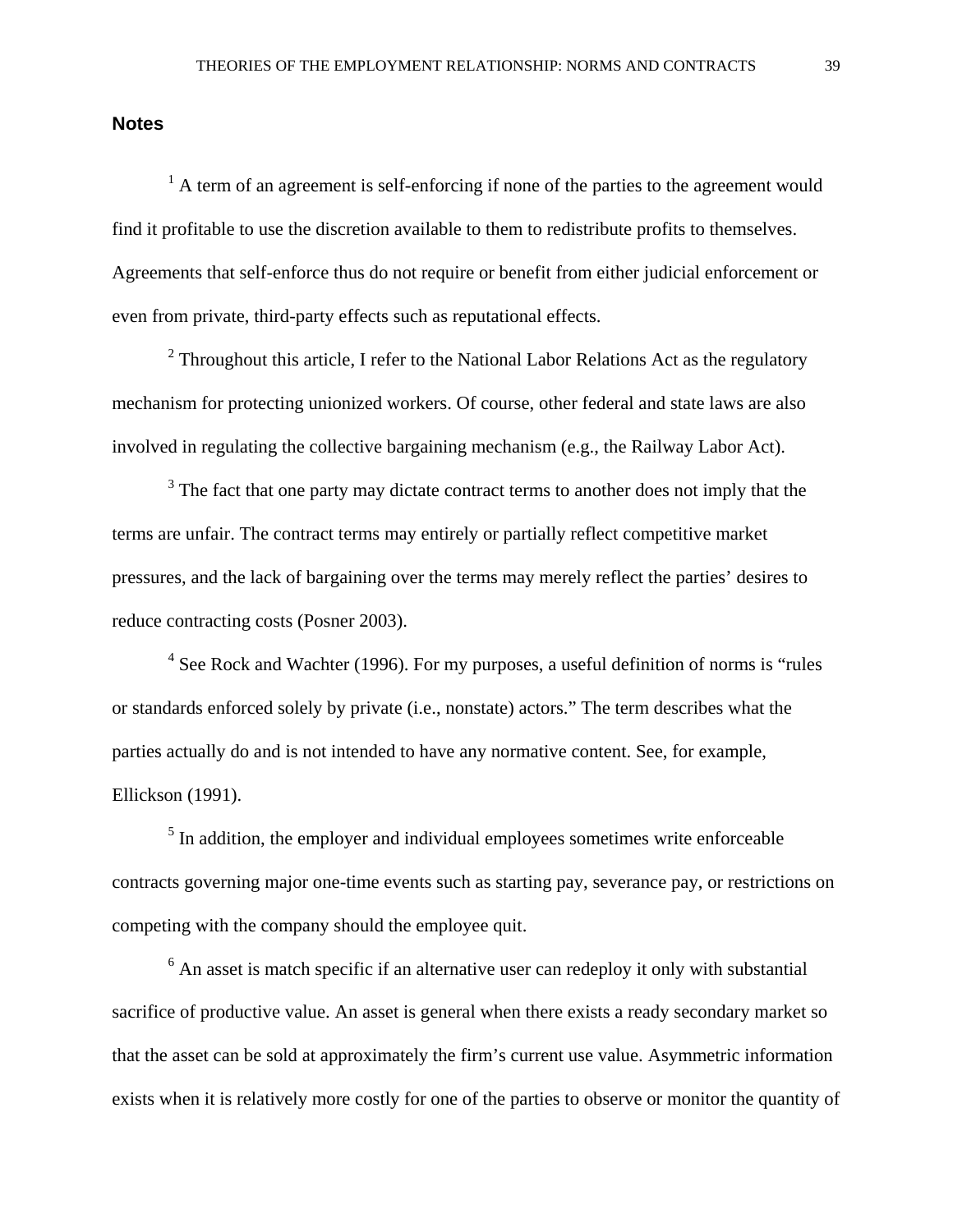inputs or outputs, the state of technology, or the product market. Risk aversion exists when an individual views risk as bad and is willing to take a lower return or benefit in order to reduce the risk that she faces. Transaction costs refer to the costs of organizing the activities of the inputs and outputs.

 $7$  Some argue that the efficiency argument is circular. If markets are competitive and workers have choices and can contract freely, then reasonably efficient outcomes will result from the freedom of contract. The problem, according to these commentators, is that workers cannot contract freely, have limited information and limited choices because they are weak in comparison with the firm, and cannot protect themselves. If one assumes this to be true, the collective bargaining apparatus of the union employment relationship would be favored over the nonunion employment relationship (Atleson 1983; Gould 1993; and Weiler 1990).

<sup>8</sup> The economics literature on self-enforcing labor market contracts is extensive. See, for example, Carmichael (1989), Lazear (2000), and Gibbons (1998).

 $9$  This section draws from Wachter and Wright (1990) and Rock and Wachter (1996, 1999).

 $10$  This is the efficiency wage problem, whereby increases in wages above competitive levels are actually profit enhancing because they lower monitoring costs by more than the wages increase costs (Ackerlof and Yellon**\QQ AU: Yellen in ref. list. Which spelling is correct? XQQ\** 1986).

 $11$ <sup>11</sup> The transaction cost theory of the firm was first introduced by Coase (1937) and was developed to its current state by Williamson (1975) and others working in that tradition. For a discussion of its implications for labor market contracting, see Rock and Wachter (1996).

 $12$  Such a structure exists and is quite prevalent in some sectors. It is the partnership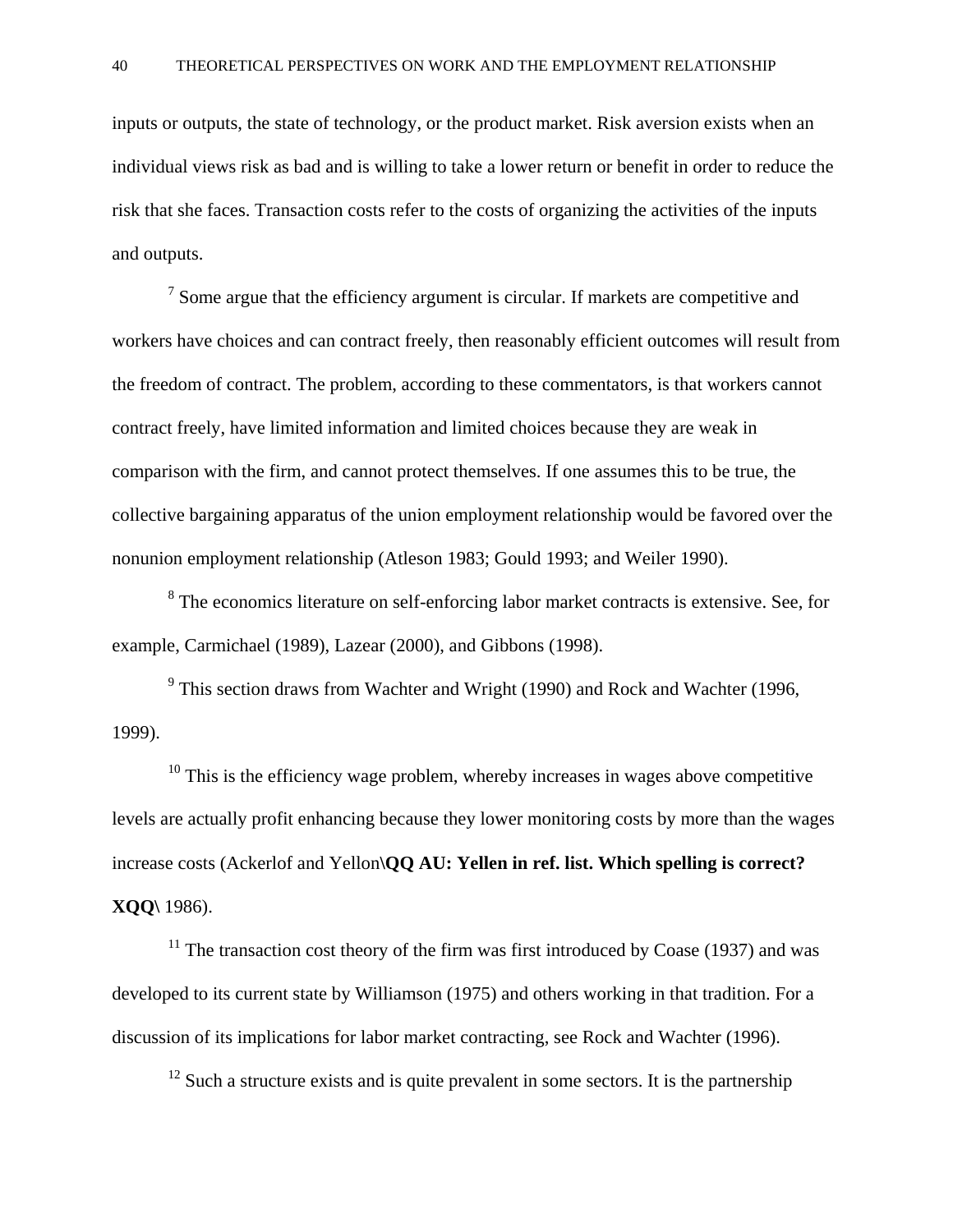model in which the partners essentially run the company and all decisions are made by a vote of a majority of the partners unless otherwise specified in the partnership agreement.

<sup>13</sup> The related question is why do the shareholders get to vote for the directors and not the employees, or, alternatively, why not both the shareholders and employees? The answer again turns on residual rights. Only the shareholders are the residual claimants, and thus they alone have the appropriate incentives to maximize the value of the firm.

 $14$  According to Schwartz (1992), the courts in general do respond in this fashion.

<sup>15</sup> Moreover, this is true for contract law overall. See Galanter (2001).

<sup>16</sup> The range of the collective bargaining agreement is also predicted by contracting theory. Wages, nonwage benefits, hours, and other terms and conditions of employment are covered. Moreover, contracts almost never materially limit the employer's ability to direct the firm through capital expenditure decisions or other nonlabor issues.

 $17$  There is considerable evidence that unions succeed in achieving a wage and benefit premium, that is, wages and benefits above those paid to comparable workers in the nonunion sector. See, for example, Hirsch and Addison (1986), Kaufman (in press), and Linneman and Wachter (1986). Although there is a claim that unions raise productivity and that the premium is paid out of noncompetitive profits, there is little evidence to support this claim.

 $18$  It is difficult to empirically verify the effects of contract restrictions on the flexibility of managers to adjust to changing circumstances. This reflects the difficulties of modeling the specific effects of particular contract restrictions. However, there is considerable evidence on the effects of unions on firm profitability. See, for example, Rubak**\QQ AU: Ruback in ref. list. Which spelling is correct? XQQ\** and Zimmerman (1984) and Hirsch (1997).

 $19$  During the 1930s, the industrial public policy goal was "stabilizing business" or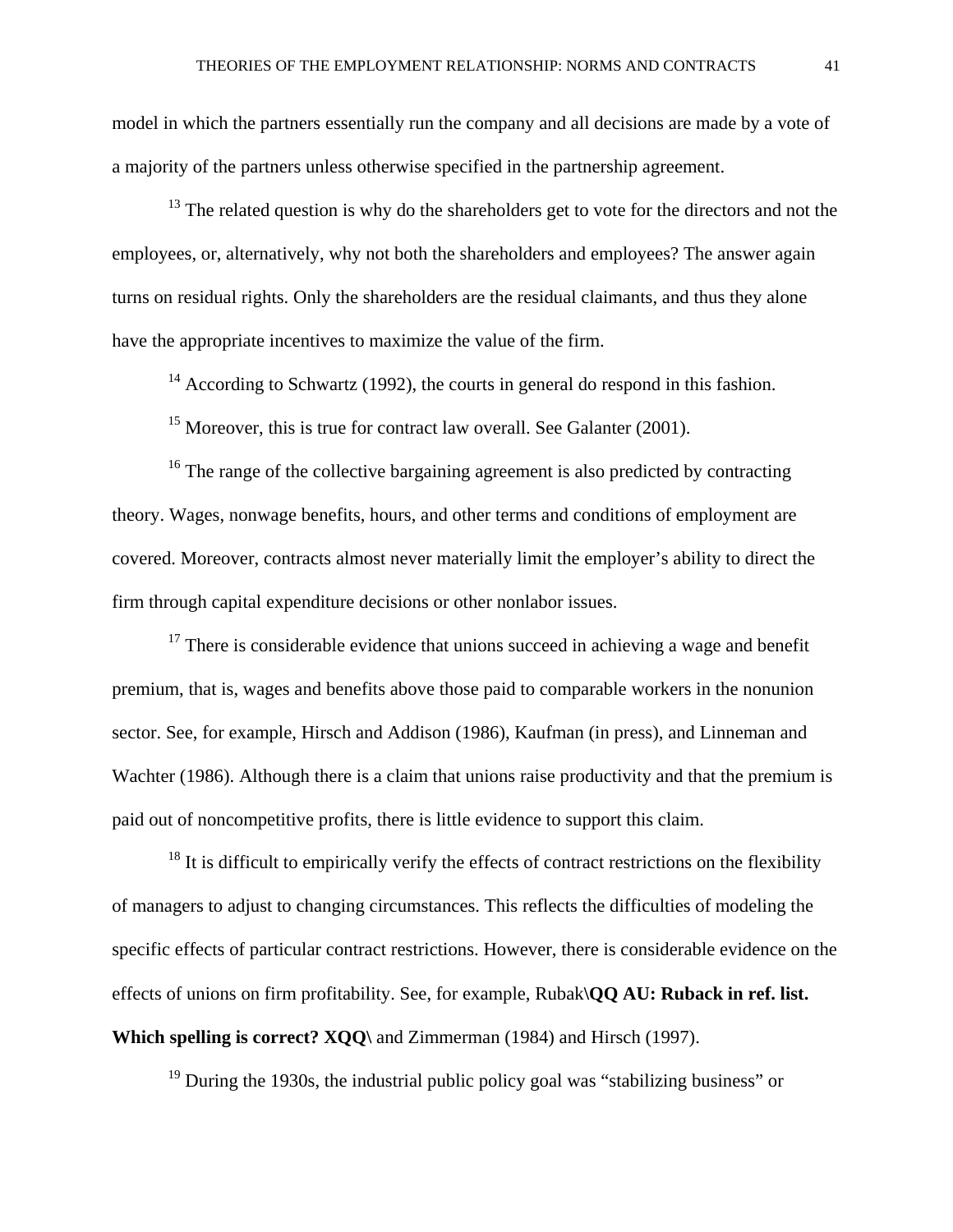avoiding "excessive competition," which was understood to mean restricting competition. In this context, unions were viewed as a positive force: a countervailing power to that exercised by corporations (Wachter 2003).

#### **References**

- Ackerlof, George A., and Janet L. Yellen.**\QQ AU: Yellon in text citation. Which spelling is correct? XQQ\** 1986. *Efficiency Wage Models of the Labor Market.* New York: Cambridge University Press.
- Alchian, Armen A., and Harold Demsetz. 1972. "Production, Information Costs, and Economic Organization." *American Economic Review,* Vol. 62, no. 5 (December), pp. 777–95.**\QQ AU: Not cited; delete? XQQ\**
- Atleson, James B. 1983. *Values and Assumptions in American Labor Law.* Amherst: University of Massachusetts Press.
- Bennett, James T., and Jason E. Taylor. 2002. "Labor Unions: Victims of Their Own Political Success." In James T. Bennett and Bruce E. Kaufman, eds., *The Future of Private Sector Unionism in the United States,* New York: Sharpe.
- Boal, William M., and Michael Ransom. 1997. "Monopsony in the Labor Market." *Journal of Economic Literature,* Vol. 35, no. 1 (March), pp. 86–112.
- Carmichael, H. Lorne. 1989. "Self-Enforcing Contracts, Shirking and Life Cycle Incentives." *Journal of Economic Perspectives,* Vol. 3, no. 4 (Fall), pp. 65–84.
- Coase, Ronald. 1937. "The Nature of the Firm." *Economica,* New Series, Vol. 4, no. 16 (November), pp. 386–405.

Ehrenberg, Ronald. 1989. "Workers' Rights: Rethinking Protective Labor Legislation." In Lee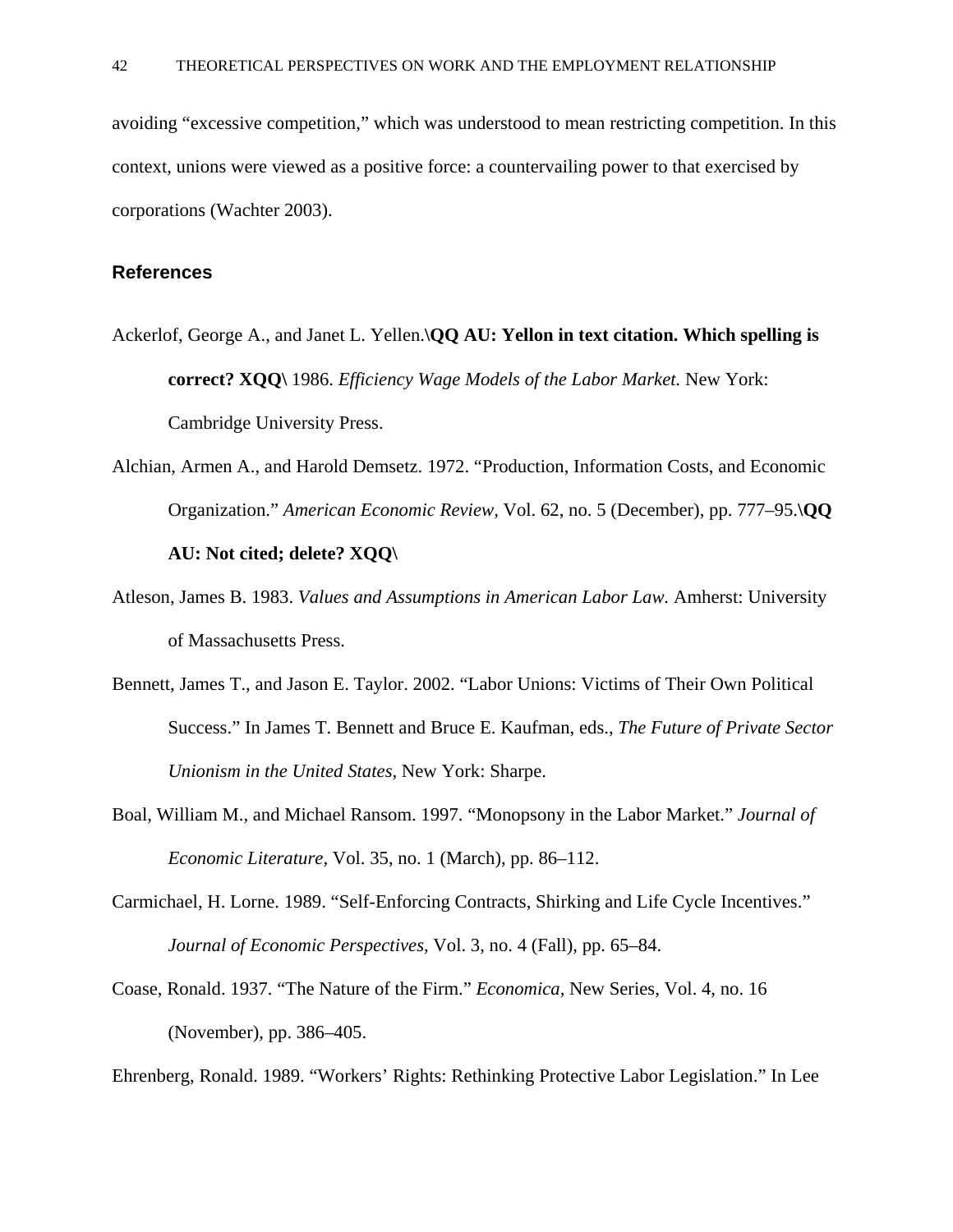Bawden and Felicity Skidmore, eds., *Rethinking Employment Policy,* Washington, DC: Urban Institute Press.

- Ellickson, Robert C. 1991. *Order without Law: How Neighbors Settle Disputes.* Cambridge, MA: Harvard University Press.
- Freeman, Richard B., and James L. Medoff. 1984. *What Do Unions Do?* New York: Basic Books.**\QQ AU: Not cited; delete? XQQ\**
- Galanter, Marc. 2001. "Contract in Court; or Almost Everything You May or May Not Want to Know about Contract Litigation." *Wisconsin Law Review,* Vol. 2001, no. 3, pp. 577–627.
- Gibbons, Robert. 1998. "Incentives in Organization." *Journal of Economic Perspectives,* Vol. 12, no. 4 (Fall), pp. 115–32.
- Gould, William B., IV. 1993. *Agenda for Reform: The Future of Employment Relationships and the Law.* Cambridge, MA: MIT Press.
- Grossman, Sanford J., and Oliver D. Hart. 1986. "The Costs and Benefits of Ownership: A Theory of Vertical and Lateral Integration." *Journal of Political Economy,* Vol. 94, no. 4 (August), pp. 691–719.**\QQ AU: Not cited; delete? XQQ\**
- Hart, Oliver. 1995. *Firms, Contracts, and Financial Structure.* Oxford: Clarendon Press; New York: Oxford University Press.
- Hart, Oliver, and John Moore. 1990. "Property Rights and the Nature of the Firm." *Journal of Political Economy,* Vol. 98, no. 6 (December), pp. 1119–58.

Hirsch, Barry T. 1997. "Unionization and Economic Performance: Evidence on Productivity, Profits, Investment, and Growth." In Fazil Mihlar, ed., *Unions and Right-to-Work Laws: The Global Evidence of Their Impact on Employment,* Vancouver: Fraser Institute, pp. 35–70.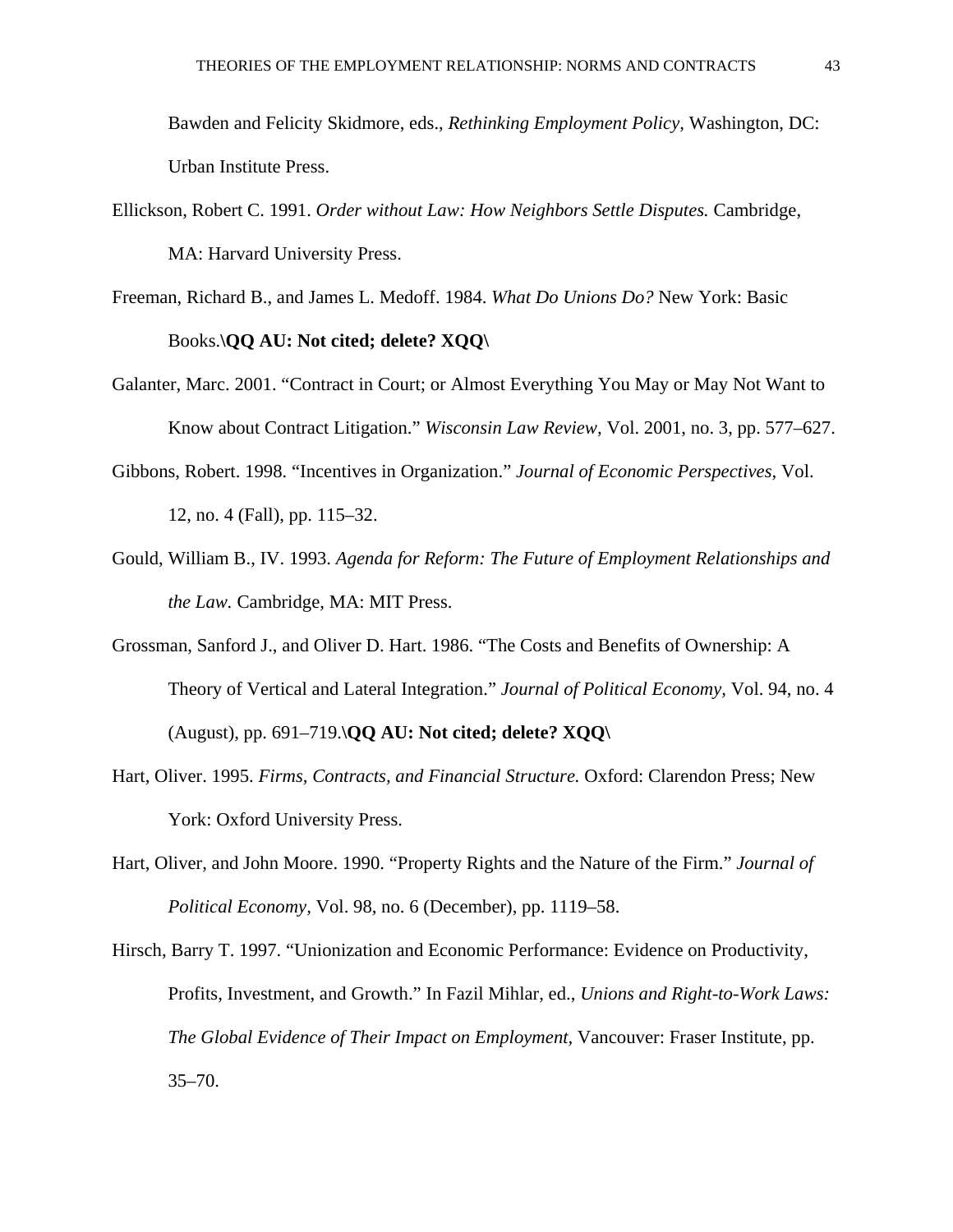Hirsch, Barry T., and John T. Addison. 1986. *The Economic Analysis of Unions: New Approaches and Evidence.* Boston: Allen and Unwin.

- Hirsch, Barry T., and David A. Macpherson. 2002. *Union Membership and Earnings Data Book: Compilations from the Current Population Survey,* 2002 ed. Washington, DC: Bureau of National Affairs. **\QQ AU: Not cited; delete? XQQ\**
- Holmstrom, Bengt. 1999. "The Firm as a Subeconomy." *Journal of Law, Economics, and Organization,* Vol. 15, no. 1 (April), pp. 74–102.
- Holmstrom, Bengt, and Paul Milgrom. 1994. "The Firm as an Incentive System." *American Economic Review,* Vol. 84, no. 4 (September), pp. 972–91.**\QQ AU: Not cited; delete? XQQ\**
- Kaufman, Bruce E. 2002. "The Future of Private Section Unionism: Did George Barnett Get It Right after All?" In James T. Bennett and Bruce E. Kaufman, eds., *The Future of Private Sector Unionism in the United States,* New York: Sharpe.
- ———. In press. "What Unions Do: Insights from Economic Theory." *Journal of Labor Research.*
- Lazear, Edward P. 2000. "Performance Pay and Productivity." *American Economic Review,* Vol. 90, no. 5 (December), pp. 1346–61.
- Linneman, Peter, and Michael L. Wachter. 1986. "Rising Union Premiums and Declining Boundaries among Noncompeting Groups." *American Economic Review,* Vol. 76, no. 2 (May), pp. 103–8.
- Manning, Alan. 2003. *Monopsony in Motion: Imperfect Competition in Labor Markets.* Princeton, NJ: Princeton University Press.

Posner, Richard A. 2003. *Economic Analysis of Law,* 6th ed. New York: Aspen.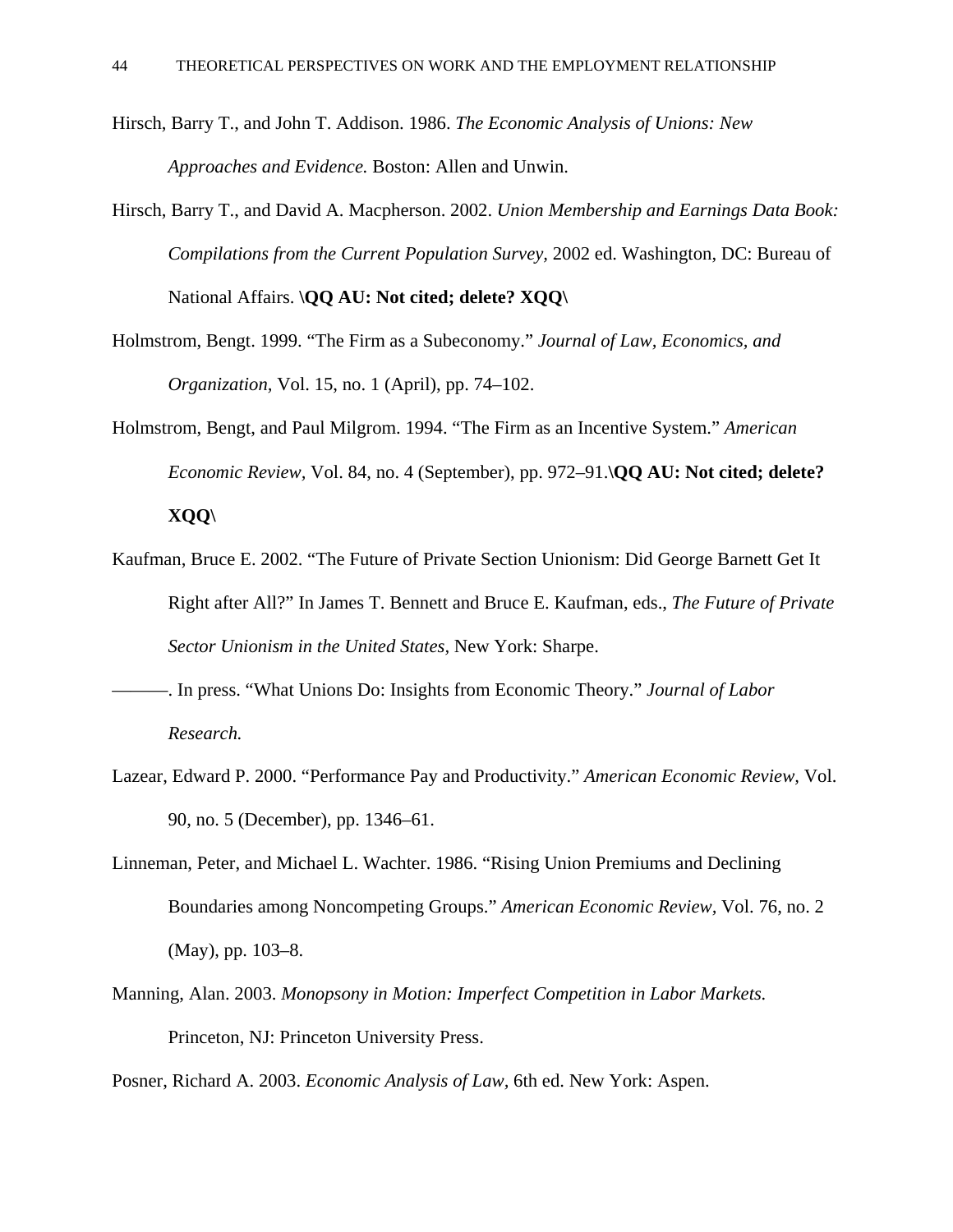- Rajan, Raghuram G., and Luigi Zingales. 1998. "Power in a Theory of the Firm." *Quarterly Journal of Economics,* Vol. 113, no. 2 (May), pp. 387–432.**\QQ AU: Not cited; delete? XQQ\**
- -. 2001. "The Firm as a Dedicated Hierarchy: A Theory of the Origin and Growth of Firms." *Quarterly Journal of Economics,* Vol. 116, no. 3 (August), pp. 805–51.
- Rock, Edward B., and Michael L. Wachter. 1996. "The Enforceability of Norms and the Employment Relationship." *University of Pennsylvania Law Review,* Vol. 144, no. 5 (May), pp. 1913–52.
- ———. 1999. "Tailored Claims and Governance: The Fit between Employees and Shareholders." In Margaret Blair and Mark J. Roe, eds., *Employees and Corporate Governance,* Washington, DC: Brookings Institution, pp. 121–59.
- ———. 2001. "Islands of Conscious Power: Law, Norms, and the Self-Governing Corporation." *University of Pennsylvania Law Review,* Vol. 149, no. 6 (June), pp. 1619–700.
- Ruback,**\QQ AU: Rubak in text citation. Which spelling is correct? XQQ\** Richard S., and Martin B. Zimmerman. 1984. "Unionization and Profitability: Evidence from the Capital Market." *Journal of Political Economy,* Vol. 92, no. 6 (December), pp. 1134–57.
- Schwartz, Alan. 1992. "Relational Contracts in the Courts: An Analysis of Incomplete Agreements and Judicial Strategies." *Journal of Legal Studies,* Vol. 21, no. 2 (June), pp. 271–318.
- Stiglitz, Joseph E. 1975. "Incentives, Risk, and Information: Towards a Theory of Hierarchy." *Bell Journal of Economics,* Vol. 6, no. 2 (Autumn), pp. 552–75.**\QQ AU: Not cited; delete? XQQ\**

Wachter, Michael L. 2003. "Judging Unions' Future Using a Historical Perspective: The Public